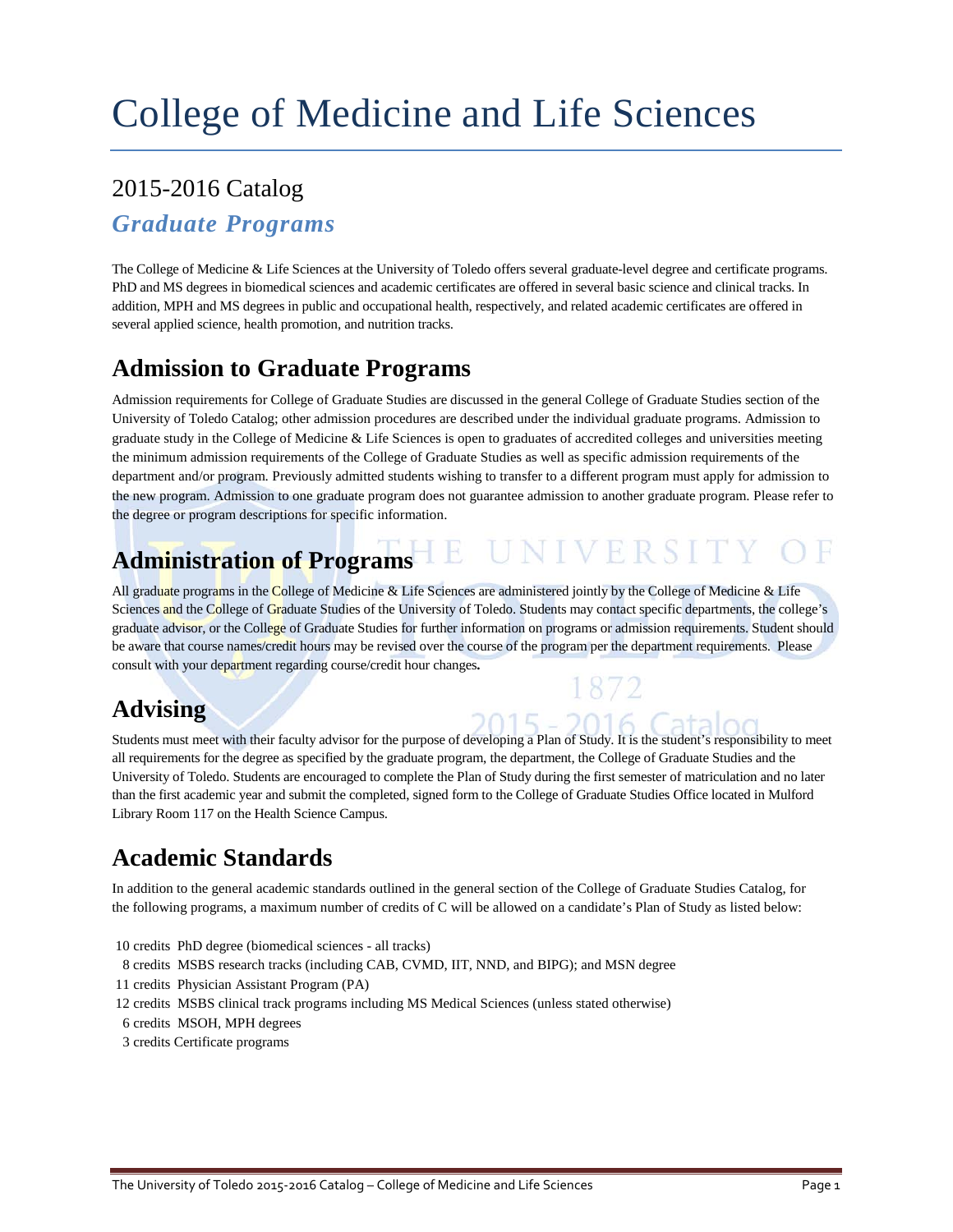## **Graduate Degrees Offered**

### **Doctor of Philosophy in Biomedical Science**

Neurosciences and Neurological Disorders (Department of Neurosciences)

Cancer Biology (Department of Biochemistry & Cancer Biology) Cardiovascular and Metabolic Diseases (Department of Physiology & Pharmacology) Infection, Immunity, and Transplantation (Department of Medical Microbiology & Immunology)

**IVERSITY** 

1872

2015 - 2016 Catalog

### **Doctor of Philosophy in Biomedical Engineering (see College of Engineering catalog)**

### **Master of Science in Biomedical Sciences**

Assistant in Pathology Bioinformatics and Proteomics/Genomics Biomarkers and Diagnostics (Professional Science Master) Cancer Biology Cardiovascular and Metabolic Diseases Infection, Immunity, and Transplantation Human Donation Sciences (Professional Masters) Medical Physics Medical Sciences Neurosciences and Neurological Disorders Oral Biology Orthopedic Sciences Physician Assistant Studies Population Health

#### **Master of Public Health**

Environmental and Occupational Health and Safety Science Health Promotion and Education Public Health Administration Public Health Epidemiology Public Health Nutrition

### **Master of Science in Occupational Health**

Industrial Hygiene

### **Dual Degrees**

Doctor of Medicine and Doctor of Philosophy in Biomedical Sciences\* Doctor of Medicine and Master of Science in Biomedical Sciences\* Doctor of Medicine and Master of Public Health\* Dual masters degrees are also offered in Public Health (see the program description)

\*Students must be accepted into the MD program first to be eligible for the dual degree \*\*Additional Dual Degrees available in MD/JD (contact Medical School Admissions) and MD/MBA (Refer to the College of Business and Innovation catalog for additional information).

 $\mathbb{R}$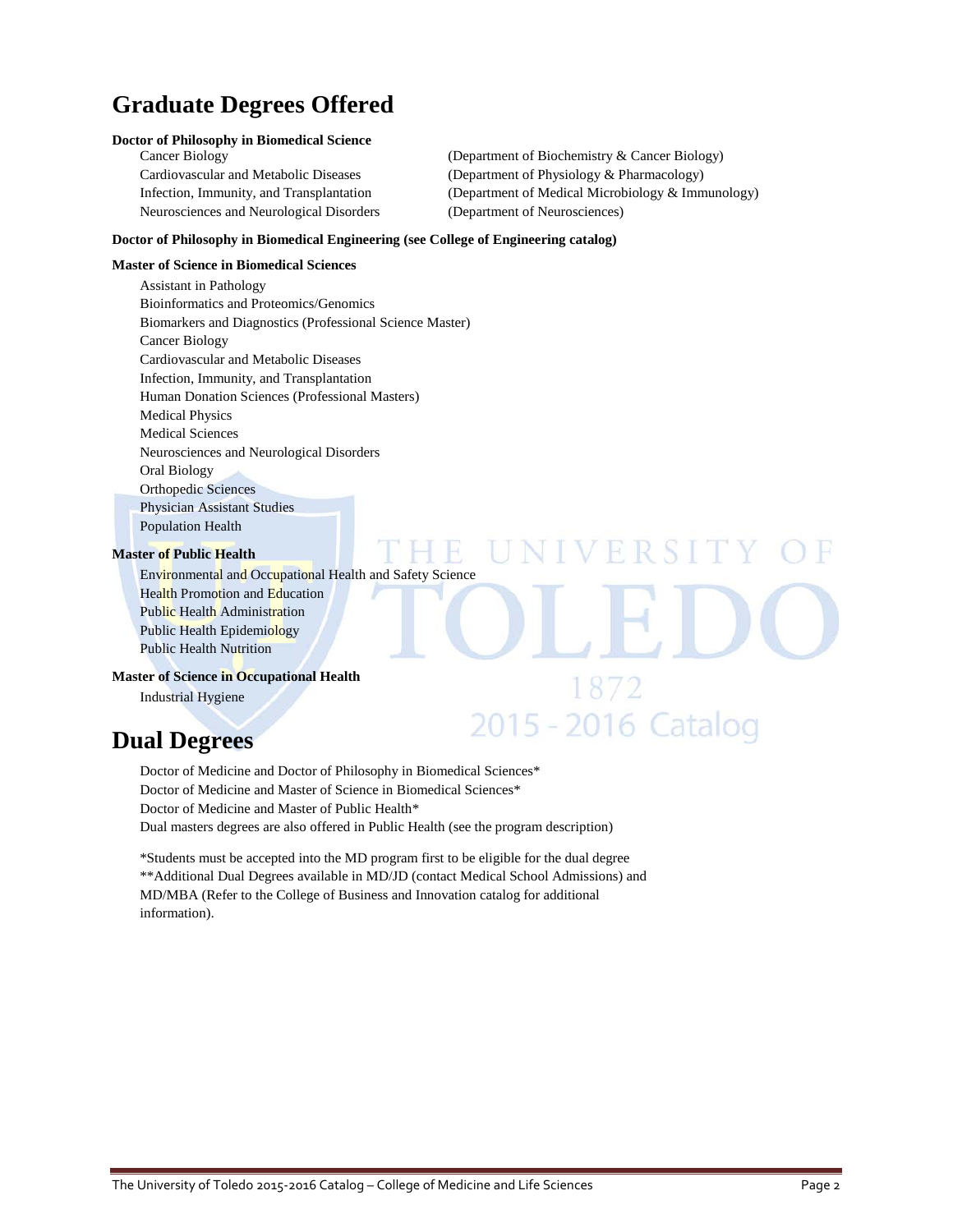## **Graduate Certificates**

Certificate in Biomarkers and Bioinformatics Certificate in Biostatistics and Epidemiology Certificate in Contemporary Gerontological Practice Certificate in Epidemiology Certificate in Global Public Health Certificate in Occupational Health Certificate in Public Health and Emergency Response Certificate in Pathology for Post Second Year Medical Students

## Biomedical Sciences: PhD and Masters Programs

### **Accreditation**

Graduate programs are accredited either by discipline-specific accrediting agencies or by the Higher Learning Commission of the North Central Association.

### **General Admission Standards**

To be admitted to the Ph.D. or Masters in Biomedical Sciences Program with Regular status, applicants must hold an earned baccalaureate (or equivalent) from an accredited college or university, and have a minimum overall GPA of 3.0 on a 4.0 scale. Typically, applicants will have an undergraduate major in Biology or a related discipline. In addition, Graduate Record Examination (GRE) scores are required. Minimum scores of 1100 (combined Verbal and Quantitative scores) and 4.0 (Analytical Writing Test) for the old exam format (through summer 2011) and 50th percentile for the new exam format (beginning fall 2011) are recommended for some programs. For international applicants, the Test of English as a Foreign Language (TOEFL) or the (IELTS) also is required and a score above the 50th percentile is recommended. However, a prior Masters degree is not required to enter the PhD program. At this time, all students accepted without provisions into the PhD in Biomedical Sciences program, and maintaining good academic standing, will receive a full tuition scholarship and a research stipend funded in whole or in part by the College of Graduate Studies and funding from a student's advisor through a grant(s). (Please consult the Health Science Campus College of Graduate Studies Handbook for additional information regarding the terms of support.). There are a limited number of tuition scholarships and stipends available for students in the Masters in Biomedical Sciences programs.

> $O$ Æ

# **Master of Science Biomedical Sciences: Assistant in Pathology**

*Amira Gohara, M.D., Program Director*

### *Admission Requirements*

- 1. 3.0 GPA (Exceptions can be made if the applicant has a terminal Ph.D., M.D., or M.B.B.C.H degree)
- 2. No GRE requirement
- 3. \$45 application fee
- 4. 3 letters of recommendation
- 5. Passing TOEFL (only international students)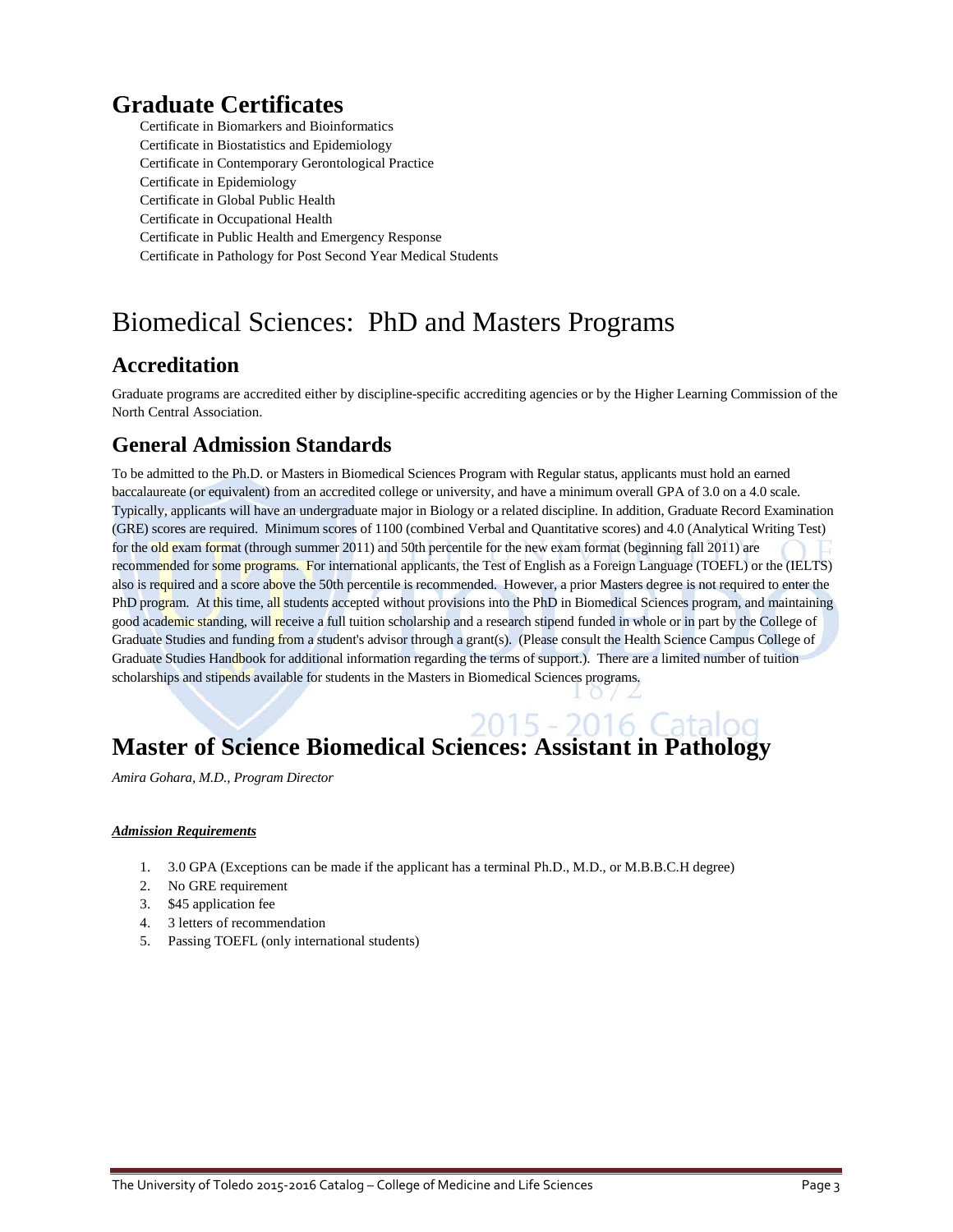| <b>Core Courses</b>          |                                                                                                                             |           |                     |           |  |
|------------------------------|-----------------------------------------------------------------------------------------------------------------------------|-----------|---------------------|-----------|--|
| Course                       | Course Name                                                                                                                 |           | <b>Credit Hours</b> |           |  |
| Fall                         |                                                                                                                             |           |                     |           |  |
| <b>ANAT5000</b>              | Human Anatomy for Physician Assistant                                                                                       |           | 5                   |           |  |
| <b>PHSL5050</b>              | Human Physiology                                                                                                            |           | 3                   |           |  |
| PATH6060                     | <b>Surgical Path Techniques</b>                                                                                             |           | 2                   |           |  |
| <b>PATH6080</b>              | Post Mortem Pathology (Hospital + Forensics)                                                                                |           | $\overline{c}$      |           |  |
| Spring                       |                                                                                                                             |           |                     |           |  |
| PATH6890*                    | Independent Study in Pathology                                                                                              |           | 4                   |           |  |
| <b>PATH6080</b>              | Post Mortem Pathology (Hospital + Forensics)                                                                                |           | 2                   |           |  |
| PATH713**                    | <b>Path Case Studies</b>                                                                                                    |           | 6                   |           |  |
| <b>Summer</b>                |                                                                                                                             |           |                     |           |  |
| PATH713**                    | <b>Path Case Studies</b>                                                                                                    |           | 6                   |           |  |
| PATH6060                     | <b>Surgical Path Techniques</b>                                                                                             |           | 2                   |           |  |
| <b>PATH6080</b>              | Post Mortem Pathology (Hospital + Forensics)                                                                                |           | $\overline{c}$      |           |  |
| Fall                         |                                                                                                                             |           |                     |           |  |
| ANAT679**                    | <b>Micro Anatomy</b>                                                                                                        |           | 4                   |           |  |
| <b>INDI6980</b>              | <b>Scholarly Project</b>                                                                                                    |           | 6                   |           |  |
| <b>PATH6070</b>              | Clinical Lab Medicine                                                                                                       |           | $\overline{2}$      |           |  |
| <b>Prerequisites Courses</b> |                                                                                                                             |           |                     | 8 S I T Y |  |
|                              | 3 biology courses with lab including cell biology                                                                           | 9 credits |                     |           |  |
| General chemistry with lab   |                                                                                                                             | 3 credits |                     |           |  |
| English                      |                                                                                                                             | 3 credits |                     |           |  |
|                              | College algebra or statistics or higher math                                                                                | 3 credits |                     |           |  |
|                              |                                                                                                                             |           |                     |           |  |
|                              | *This course is an independent study in microanatomy to reemphasize what the students learned in the fall semester to allow |           |                     |           |  |

1872 them to recognize on their own the microscopic feature of various tissues.

**\*\***These courses are College of Medicine courses; therefore they are only 3 digits while graduate courses are 4 digits.

### Student Learning Objectives

At the end of the fellowship, the students will be able to:

### Autopsy Service

- perform a complete autopsy including evisceration, dissection and examination of the various organs including brain
- describe grossly all organs from a given autopsy

### Surgical Pathology

- perform gross examinations on surgical specimens
- cut and stain frozen sections

### Clinical Pathology

- interpret peripheral blood smears
- provide clinicopathologic correlations for chemistry, microbiology, immunology tests
- perform phlebotomies on in- and out-patients

Electives and Scholarly Activities

- analyze scientific articles
- prepare and present scientific papers at annual scientific day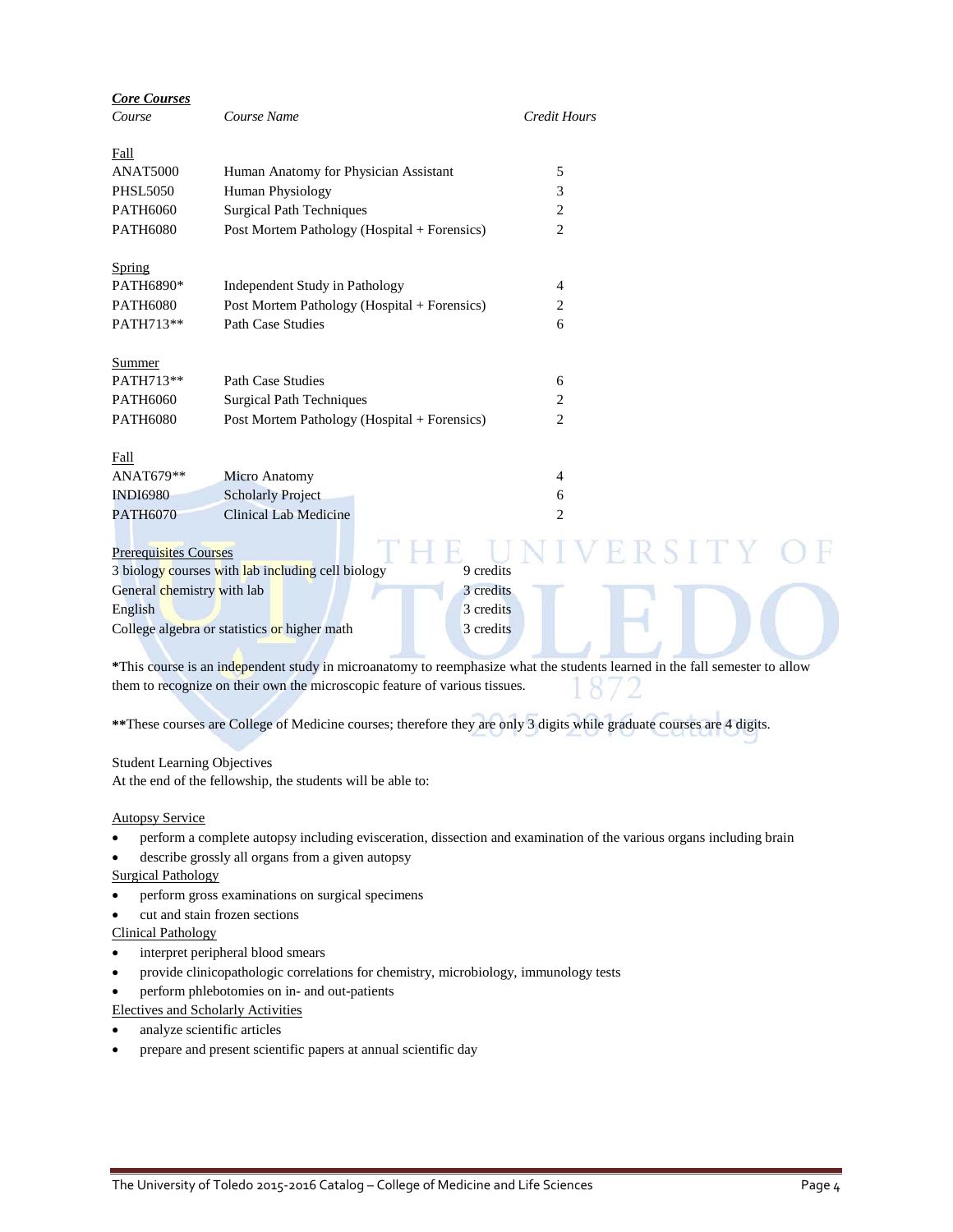## **Bioinformatics and Proteomics/Genomics**

### *Robert Blumenthal, Ph.D., director*

The Bioinformatics and Proteomics/Genomics (BPG) Programs are designed to provide training in the rapidly-developing interface between computer science and life sciences. Graduates with such training are in high demand, (in part due to the explosion in genome sequence analysis), whether the BPG studies are for an independent degree or for one of the several dual-degree programs. In addition, students in other programs may take BPG courses as electives.

### **Masters, Certificate and Dual Degree Programs**

The program in Bioinformatics and Proteomics/Genomics, along with the Ohio Center of Excellence for Biomarker Research and Individualized Medicine at the University of Toledo, offers a Certificate that can be earned either alone or in association with the degrees of Doctor of Philosophy (PhD) or Doctor of Medicine (MD). The Certificate program is designed to fit smoothly into the doctoral programs with minimal extra time required. BPG also offers a Master of Science in Biomedical Sciences (MSBS) degree. MSBS students follow a well-defined curriculum that includes core courses, journal club, seminars, independent research, and electives in their area of interest. Both Certificate and MSBS students are trained in the theory, methods and applications of bioinformatics, proteomics, genomics, and biomarker research.

Bioinformatics programs generally place more emphasis on either the computer science or the biomedical aspects of the field. The University of Toledo's program falls into the latter category. However, there are courses in PERL, Java, and SQL programming (for example), and the Program provides biomedical researchers with a solid introduction to the computational aspects, or computer science experts with a rigorous introduction to the biomedical aspects of bioinformatics.

### **Master of Science in Biomedical Sciences: Bioinformatics and Proteomics/Genomics**

To be admitted to the Masters in Biomedical Sciences Program with Regular status, applicants must hold an earned baccalaureate (or equivalent) from an accredited college or university. Students with a GPA below 3.0, but at or above 2.5, may apply for provisional acceptance that would change to regular (non-probationary) status if their first term graduate coursework has a GPA of 3.0 or above. Typically, applicants will have an undergraduate major in Biology or a related discipline such as Biochemistry or Biophysics. Students with other majors are encouraged to apply; however, their coursework should include several semesters in biology. In addition, either Graduate Record Examination (GRE), or Medical College Admission Test (MCAT) scores are required. Minimum scores of 50th percentile are expected, though lower scores may be acceptable under exceptional circumstances. For international applicants, the Test of English as a Foreign Language (TOEFL) is also required. Scores must be 550 or higher for paper-administered version, 213 or higher for computer-administered version, and 80 or higher for internet-administered version. For all applicants, laboratory research or computer programming experience is favored, but not required.

\*(CPRA = Current Problems & Research Approaches) (BPG = Bioinformatics & Proteomics/Genomics)

| Fall Year 1     |                            |                             |         |
|-----------------|----------------------------|-----------------------------|---------|
| Course          | Course Name                | Credit Hours                | # Weeks |
| <b>BMSP6340</b> | *CPRA Genes & Genomes      | 2.5                         | 8       |
| <b>BIPG5200</b> | Statistical Methods in BPG | 3                           | 8       |
| <b>BIPG5100</b> | Fundamentals in BPG        | 3                           | 16      |
| <b>BMSP6400</b> | Introduction to Methods    |                             |         |
|                 | in Biomedical Sciences     |                             | 8       |
| <b>INDI6020</b> | "On Being A Scientist"     |                             | 12      |
| <b>BMSP6390</b> | **Mentored Research        | $\mathcal{D}_{\mathcal{L}}$ | 8       |
|                 | $(2x4)$ wk lab rotations)  |                             |         |
| Total           |                            | 12.5                        |         |

\*\*Students must register for a specific 8wk/2cr section of BMSP6390 Mentored Research (Course No. 56085). As a prerequisite, students must attend an introductory series of short research presentations, which is associated with another course: BIPG5800 Intro to Biomedical Research, 0 cr/12wk.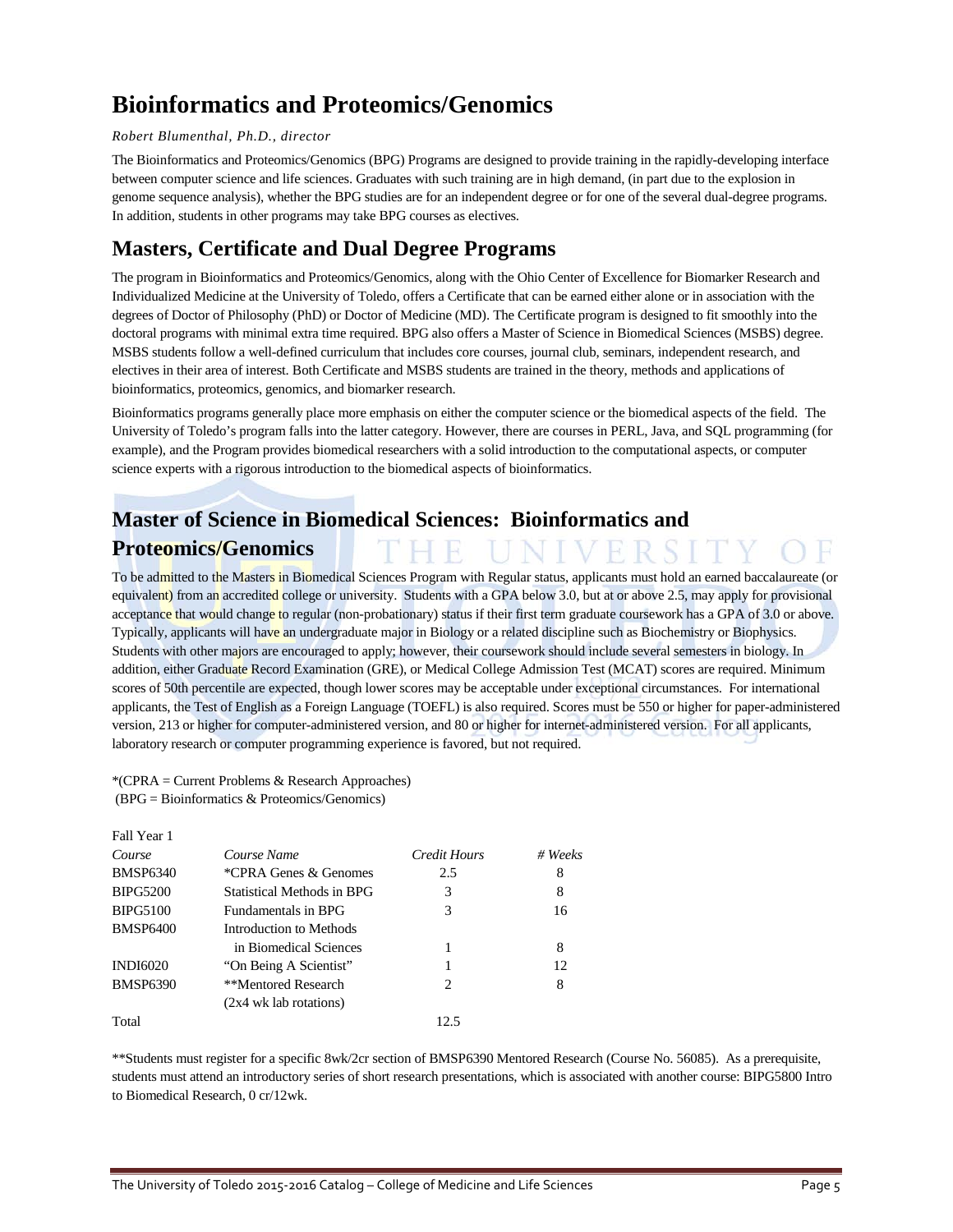\*\*\* In this and other terms, with permission of advisory committee, student may take Scholarly Project in BPG (BIPG5900) in place of Thesis in Bioinformatics

| Spring Year 1                |                                                       |                     |                |       |  |
|------------------------------|-------------------------------------------------------|---------------------|----------------|-------|--|
| Course                       | Course Name                                           | <b>Credit Hours</b> | # Weeks        |       |  |
| <b>BIPG6100</b>              | <b>Bioinformatic Computation</b>                      | 3                   | 16             |       |  |
| <b>BIPG6400</b><br><b>OR</b> | Applications of BPG                                   | 3                   | 16             |       |  |
| <b>BRIM6200</b>              | Biomarker Discovery,<br>Validation and Implementation | 3                   | 16             |       |  |
| <b>BMSP6350</b>              | Cell Biology & Signaling                              | 3                   | 16             |       |  |
| Elective 1                   | (see approved list)                                   | 3                   | 16             |       |  |
| <b>BIPG6990</b>              | ***Thesis in Bioinformatics                           | 1                   | 16             |       |  |
| Total                        |                                                       | 13                  |                |       |  |
| Summer Year 1                |                                                       |                     |                |       |  |
| Course                       | Course Name                                           | <b>Credit Hours</b> | # Weeks        |       |  |
| <b>BIPG5110</b>              | <b>Practical Bioinformatics</b>                       | 1                   | 4              |       |  |
| <b>BIPG5400</b>              | <b>Biodatabases</b>                                   | 1                   | 4              |       |  |
| <b>BIPG5500</b>              | Microarray Analysis                                   | 1                   | $\overline{4}$ |       |  |
| <b>BIPG6900</b>              | Thesis in Bioinformatics                              | 6                   | 16             |       |  |
| Total                        |                                                       |                     |                | RSITY |  |
|                              | * Journal paper review and presentation               |                     |                |       |  |
| Fall Year 2                  |                                                       |                     |                |       |  |
| Course                       | Course Name                                           | <b>Credit Hours</b> | # Weeks        |       |  |
| Elective 2                   | (see approved list)                                   | 3                   | 16             |       |  |
| <b>BIPG5300</b>              | *Current Topics in BPG                                | 1                   | 16             |       |  |
| <b>BIPG6900</b>              | Thesis in Bioinformatics                              | 8                   | 16             |       |  |
| Total                        |                                                       | 12                  |                |       |  |

The minimum number of credits required for MSBS is 46.5, with a minimum of 25 credits of didactic coursework (letter grade), and a minimum of 10 credits of thesis research. The rest of the credits are approved electives and research in the Cancer Biology track.

### **Master of Science in Biomedical Sciences: Professional Science Master in Biomarkers and Diagnostics**

The primary goal is to offer a Master of Science in Biomedical Science program with a concentration described as Professional Science Master in Biomarkers and Diagnostics (MSBS-PBD) as a terminal degree with immediate employment prospects in industry. The MSBS-PBD degree is a "job ready" degree. This is achieved by a three-pronged approach:

- To prepare master's students with a strong foundation in the fundamentals of biomarker discovery and development through focused course work.
- To complement their science education through course work in management, orienting them to realities of the business aspects of the pharmaceutical/ diagnostics industry.
- To place them as interns in a pharmaceutical- or diagnostic-oriented company for four months to enhance their practical training and employability.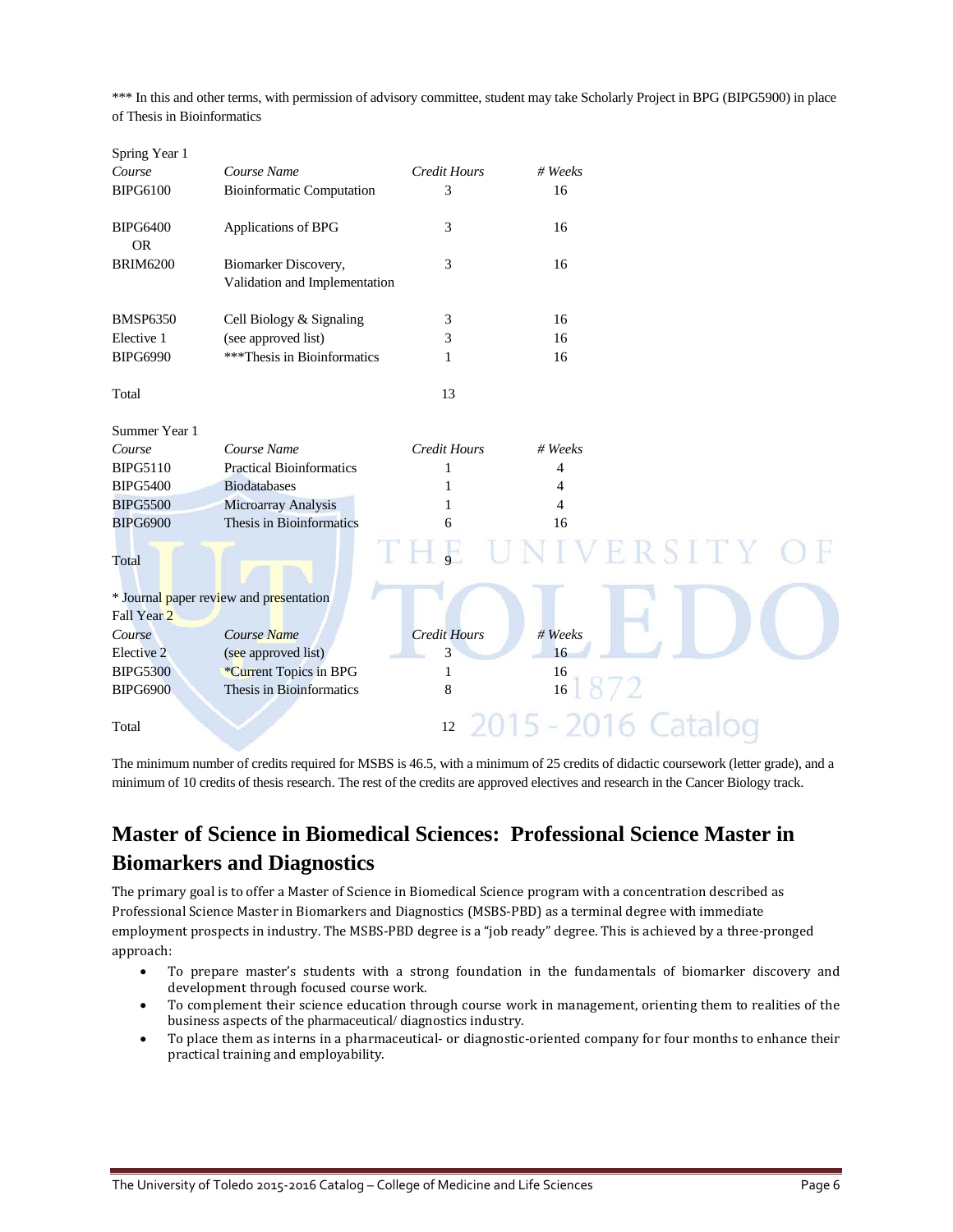The MSBS-PBD program is targeted to students completing a B.S. in Chemistry or a Biological or Pharmaceutical Science.

| Fall            |                                     |                           |  |
|-----------------|-------------------------------------|---------------------------|--|
| Course          | Course Name                         | <b>Credit Hours</b>       |  |
| <b>BMSP6330</b> | *CPRA in Protein Structure          |                           |  |
|                 | and Catalysis                       | 2.5                       |  |
| <b>BMSP6340</b> | <b>CPRA</b> in Genes and Genomes    | 2.5                       |  |
| <b>BIPG5100</b> | Fundamentals of Bioinformatics,     |                           |  |
|                 | Proteomics, Genomics                | 3                         |  |
| <b>INDI6020</b> | "On Being a Scientist"              | 1                         |  |
| Either:         |                                     |                           |  |
| <b>MGMT6150</b> | Leading and Developing Yourself     | 3                         |  |
| <b>Or</b>       |                                     |                           |  |
| <b>MGMT6160</b> | Leading with Power and Influence    | 3                         |  |
|                 |                                     |                           |  |
| Either:         |                                     |                           |  |
| <b>HURM6720</b> | Adv Negotiations/Conflict Resol.    | 3                         |  |
| <b>Or</b>       |                                     |                           |  |
| <b>HURM6700</b> | Human Resources Management          | 3                         |  |
|                 |                                     |                           |  |
| Spring          |                                     |                           |  |
| Course          | Course Name                         | <b>Credit Hours</b>       |  |
| <b>BIPG6100</b> | <b>Bioinformatic Computations</b>   | $\frac{3}{3}$<br>ERSITY O |  |
| <b>BMSP6350</b> | Cell biology & signaling            |                           |  |
| <b>BRIM6200</b> | Biomarker Discovery, Validation,    |                           |  |
|                 | and Implementation                  | 3                         |  |
| <b>HURM6730</b> | Performance Management              | 3                         |  |
|                 |                                     |                           |  |
| Summer          |                                     |                           |  |
| Course          | <b>Course Name</b>                  | Credit Hours              |  |
| <b>BIPG5200</b> | Statistical Methods in BPG (Online) | 3                         |  |
| <b>BIDI5100</b> | <b>Biomarkers and Diagnostics</b>   |                           |  |
|                 | Internship                          | 2015-62016 Catalog        |  |
| <b>BIDI5200</b> | Readings in Biomarkers/Diagnostics  |                           |  |
|                 | (Online)                            | 1                         |  |

\*(CPRA = Current Problems & Research Approaches)

The minimum number of credit hours for completion of the MSBS, PSM in Biomarkers and Diagnostics degree is 37 credits.

### **CERTIFICATE IN BIOINFORMATICS AND BIOMARKERS**

The Biomarkers and Bioinformatics (BRIM) Certificate Program introduces students to the rapidly growing fields of bioinformatics, proteomics and genomics, and provides a core knowledge of analytical approaches used in these fields.

Students enrolled in the BRIM Certificate Program take four courses covering the following subject areas:

- 1. Introduction to the scope of bioinformatics, proteomics and genomics: "Fundamentals of BPG"
- 2. Training in statistical methods used in biomarker research and bioinformatics: "Statistical Methods in Bioinformatics"
- 3. Handling and manipulation of databases and introduction to computer programming skills needed to analyze large quantities of nucleic acid and protein sequence data: "Introduction to Bioinformatic Computation"
- 4. EITHER "Applications of BPG", in which faculty members using these methods will discuss and demonstrate how these techniques are utilized to solve research problems, OR "Biomarker Discovery, Validation and Implementation", in which faculty will provide an overview of biomedical discovery and validation techniques followed by application in selected aspects of individualized medicine.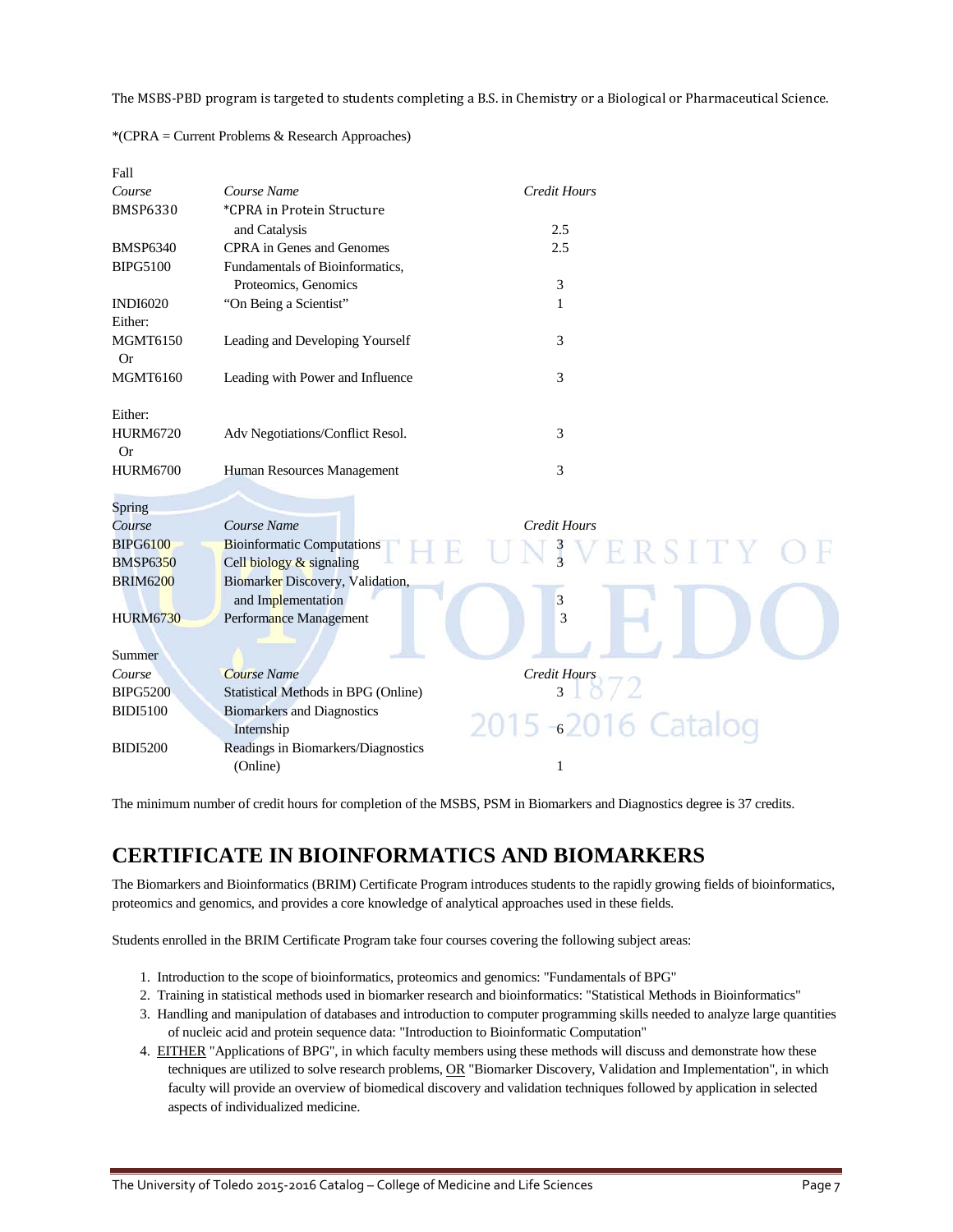Upon completion of the Program, students will be prepared to utilize biomarker research and bioinformatics techniques, and be able to interact with specialists in a range of biomedical sub-disciplines.

#### Curriculum

The curriculum consists of four, 3-credit courses, for a total of 12 credits (listed below) that can be taken over 1-4 years: (BPG – Bioinformatics and Proteomics/Genomics)

| Fall Year 1          |                                  |              |
|----------------------|----------------------------------|--------------|
| Course               | Course Name                      | Credit Hours |
| BIPG5100/7100        | <b>Fundamentals of BPG</b>       | 3            |
| BIPG5200/7200        | Statistical Methods in BPG       | 3            |
| Spring Year 1        |                                  |              |
| Course               | Course Name                      | Credit Hours |
| BIPG6100/8100        | <b>Bioinformatic Computation</b> | 3            |
| BIPG6400/8400<br>OR. | Applications of Bioinformatics   | 3            |
| BRIM6200/8200        | Biomarker Discovery,             |              |
|                      | Validation and Implementation    | 3            |

\*BMSP6340 Current Problems & Research Approaches in Genes and Genomes, or equivalent course approved by the BRIM/BPG Program, is required for admission into the Biomarkers and Bioinformatics Certificate Program.

NOTE: The University of Toledo PhD or MSBS students may take individual BPG or BRIM courses as electives, with permission of the instructor. To receive a Certificate in Biomarkers and Bioinformatics, however, an **online** application to the program must be submitted and accepted. All applications will be reviewed by the BRIM/BPG Program Admissions Committee. The online application must be filed ONLY for those seeking a certificate and is not required for those requesting these courses as electives.

1872

2015 - 2016 Catalog

#### Applying to the BRIM/BPG Certificate Program:

Applicants must submit the following after applying online:

- 1. Official transcripts
- 2. GRE score
- 3. Statement of Purpose
- 4. Three letters of recommendation are optional. However, in the event that a student decides to pursue the BPG MSBS degree, it will save time to have the letters of recommendation already on file. However, if the student is currently in a degree program at UT (*e.g.*, PhD), a letter of support from the student's major advisor is required (simply to indicate that the advisor approves of the student entering the certificate program).

### **MD/MSBS Bioinformatics Degree**

This is designed for students already in our MD program, who want preparation for clinical research in gene therapy, biomarker discovery, or other aspects of cutting-edge medicine. It involves one year of coursework and research between the 2nd and 3rd years of the standard medical curriculum.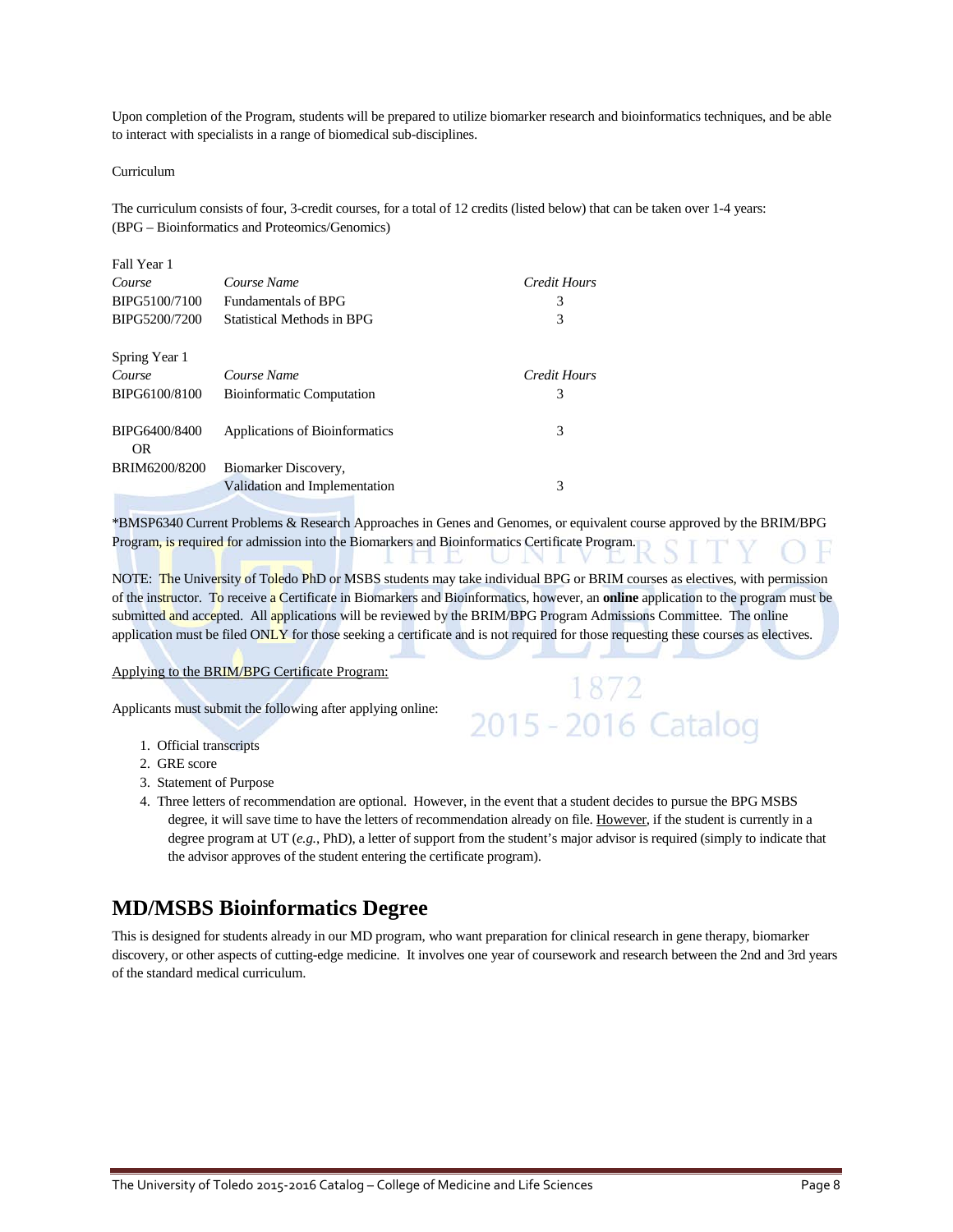### **BS/MSBS "Pipeline" Program**

This is an integrated program that can be completed in as little as 5.5 years, yielding both a University of Toledo bachelors of sciences in Biological Sciences and an MSBS in Bioinformatics. This reduced time is made possible in part by 9 University of Toledo credit hours being allowed to count towards both degrees. Students (University of Toledo biology majors) typically apply at the end of their sophomore year. Choose Ohio First tuition scholarships may be awarded to Ohio residents with strong academic records, and would cover the junior/senior and graduate years. For more information, go to th[e Pipeline Program](http://www.utoledo.edu/med/depts/bioinfo/FindlayPipeline.html) website.

## **Doctor of Philosophy in Biomedical Sciences: Cancer Biology Track**

### **Department of Biochemistry & Cancer Biology**

*William A. Maltese, Ph.D., chair Kandace Williams, Ph.D., track director*

The Cancer Biology track within the PhD and MSBS. in Biomedical Sciences program at the University of Toledo fosters young scientists to become cutting-edge researchers who understand the molecular genetic basis of cancer and to develop better therapies for the many forms of cancer. Students in the Cancer Biology track develop scientific thinking and laboratory skills to approach cancer research questions in ways that will best lead to success. Graduates of the Cancer Biology program move on to become successful scientists and leaders in academic, government, and industrial settings.

Cancer Biology PhD and MSBS students enroll in a first-year core curriculum that is designed to provide a foundation of knowledge for cutting edge research. The first-year curriculum provides students with a comprehensive overview of molecular and cellular biology, systems pathophysiology, modern research methodology, and statistical analysis. In addition, students complete laboratory rotations during the first two semesters to identify a Cancer Biology major advisor and laboratory for their thesis or dissertation research project. PhD students complete three rotations and then may join a Cancer Biology laboratory after the spring semester of their first year. MSBS students complete one rotation and may join a lab the beginning of spring semester of the first year. In year two and beyond, students take advanced courses, journal clubs, and seminars in Cancer Biology, but primarily focus on their thesis or dissertation research. Doctoral students in good academic standing may be supported financially by a tuition scholarship and stipend during their academic training. This financial assistance does not require the student to be a Teaching Assistant for undergraduates, thus enabling the student to more fully concentrate on his/her graduate program. However, teaching experiences can be arranged if a student desires this training as well. Cancer Biology PhD students generally complete the degree in approximately five years, whereas MSBS students average about 2.5 years.

Most faculty members in the Cancer Biology track are the Department of Biochemistry and Cancer Biology in the College of Medicine & Life Sciences at the University of Toledo. Other faculty have primary faculty appointments in other departments within the College of Medicine & Life Sciences or other colleges of the University. The laboratory facilities and shared equipment utilized by Cancer Biology faculty are state of the art.

PhD Program Students: Year 1

| Fall Term (all are required) |                                                    |                               |  |
|------------------------------|----------------------------------------------------|-------------------------------|--|
| Course                       | Course Name                                        | Credit Hours                  |  |
|                              | Introduction to Biomedical Research                | $\theta$                      |  |
|                              | Current Problems and Research Approaches (CPRA) in |                               |  |
| BMSP6330/8330                | <b>CPRA</b> in Protein Structure and Catalysis     | 2.5                           |  |
| BMSP6340/8340                | CPRA in Genes and Genomes                          | 2.5                           |  |
| BMSP6360/8360                | CPRA in Cell Membranes                             | 3                             |  |
| BMSP6380/8380                | Methods in Biomedical Sciences                     | 3                             |  |
| INDI6020/8020                | "On Being a Scientist"                             |                               |  |
| BMSP6390/8390                | Mentored Research (one 8 week lab rotation)        | $\mathfrak{D}_{\mathfrak{p}}$ |  |
| Total                        |                                                    | 14                            |  |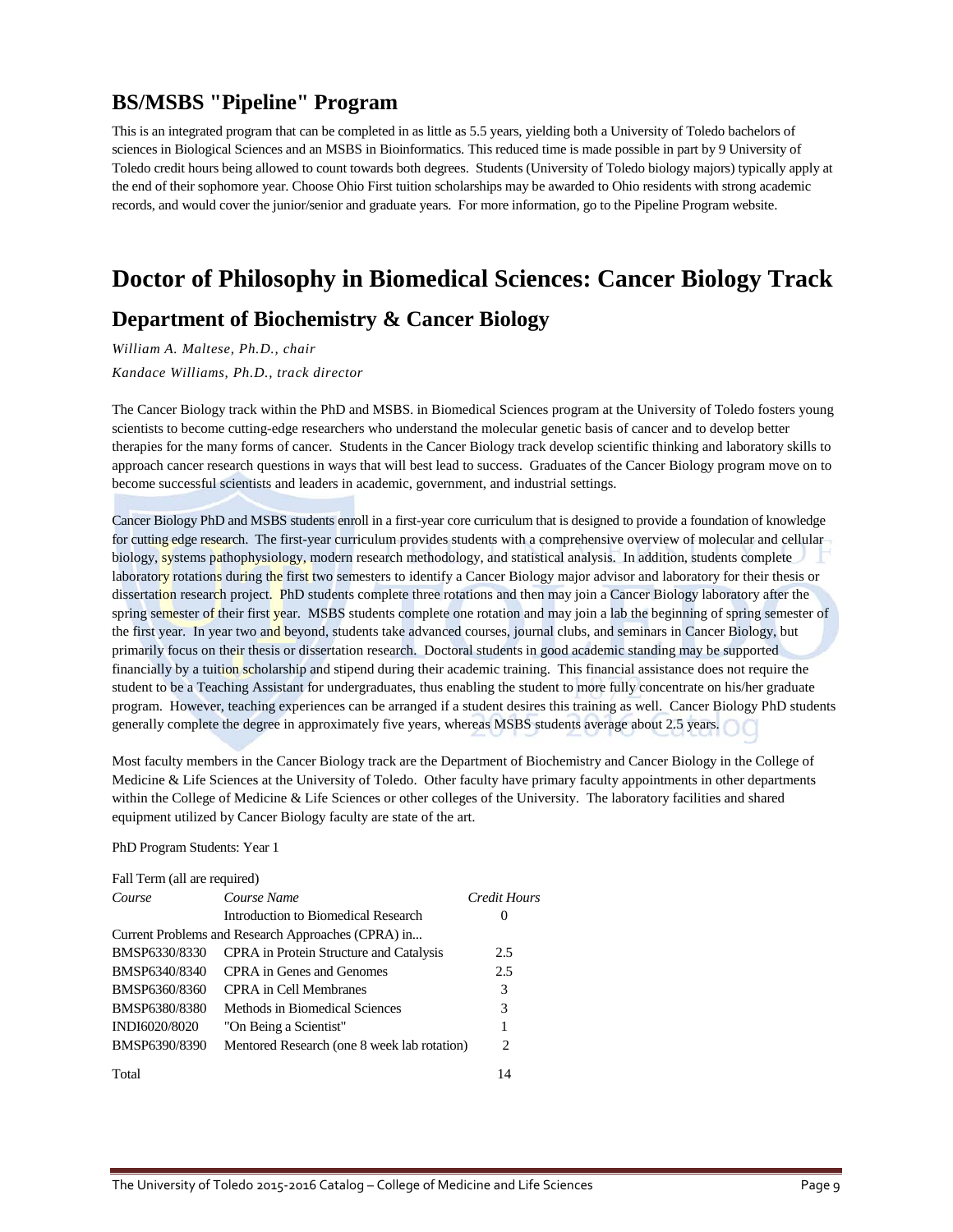| Spring Term (all are required) |                                              |                     |
|--------------------------------|----------------------------------------------|---------------------|
| Course                         | Course Name                                  | <b>Credit Hours</b> |
| BMSP6310/8310                  | Systems Pathophysiology I                    | 2.5                 |
| BMSP6320/8320                  | Systems Pathophysiology II                   | 2.5                 |
| BMSP6350/8350                  | CPRA in Cell Biology and Signaling           | 3                   |
| BMSP6390/8390                  | Mentored Research (two 8 week lab rotations) | 4                   |
| CABP6560/8560                  | Readings in Cancer Biology                   |                     |
| Total                          |                                              | 13                  |

| Summer Term $(*)$ = required) |                                           |              |
|-------------------------------|-------------------------------------------|--------------|
| Course                        | Course Name                               | Credit Hours |
| PUBH5320/7320                 | Statistical Methods I <sup>*</sup>        | 3            |
| BIPG5110/7110                 | Practical Bioinformatics*                 | 1            |
| CABP6730/8730                 | Research in CABP *                        | $0 - 5$      |
| CABP6890/8890                 | Independent Study in Cancer Biology       |              |
|                               | Or other Electives (optional)             | $0 - 5$      |
| BMSP6390/8390                 | <b>Mentored Research</b>                  | $0 - 2$      |
|                               | (if additional 8 week rotation necessary) |              |
| Total                         |                                           | 9            |

### PhD Program Students: Year 2

**Partie** 

| Fall Term ( $* = required$ )  |                                            |                                        |
|-------------------------------|--------------------------------------------|----------------------------------------|
| Course                        | Course Name                                | Credit Hours                           |
| CABP6270/8270                 | <b>Advanced Cancer Biology</b> *           | ERSITY O                               |
|                               | (or take this course in third year)        | $0 - 3$                                |
| CABP6730/8730                 | Research in CABP*                          | $1-9$                                  |
|                               | and/or                                     |                                        |
| CABP6890/8890                 | <b>Independent Study in Cancer Biology</b> |                                        |
|                               | Or other Electives (optional)              | $0-9$                                  |
| Total                         |                                            | $\overline{Q}$                         |
|                               |                                            | 1872                                   |
| Spring Term ( $*$ = required) |                                            |                                        |
|                               |                                            | $C_{\text{redit} Hows} - 2016$ Catalog |
| Course                        | Course Name                                |                                        |
| <b>CABP8560</b>               | Readings in Cancer Biology *               |                                        |
| CABP6730/8730                 | Research in CABP*                          | $1-8$                                  |
| <b>CABP8890</b>               | Independent Study in Cancer Biology        |                                        |
|                               | Or other Electives (optional)              | $0-8$                                  |
| Total                         |                                            | 9                                      |
| Summer Term $(* = required)$  |                                            |                                        |
| Course                        | Course Name                                | <b>Credit Hours</b>                    |
| CABP6730/8730                 | Research in CABP*                          | $1-9$                                  |
| <b>CABP8890</b>               | <b>Independent Study in Cancer Biology</b> |                                        |
|                               | Or other Electives (optional)              | $0 - 9$                                |
| Total                         |                                            | 9                                      |

Second Year PhD Qualifying Examination (successful completion required in spring or summer semester of second year)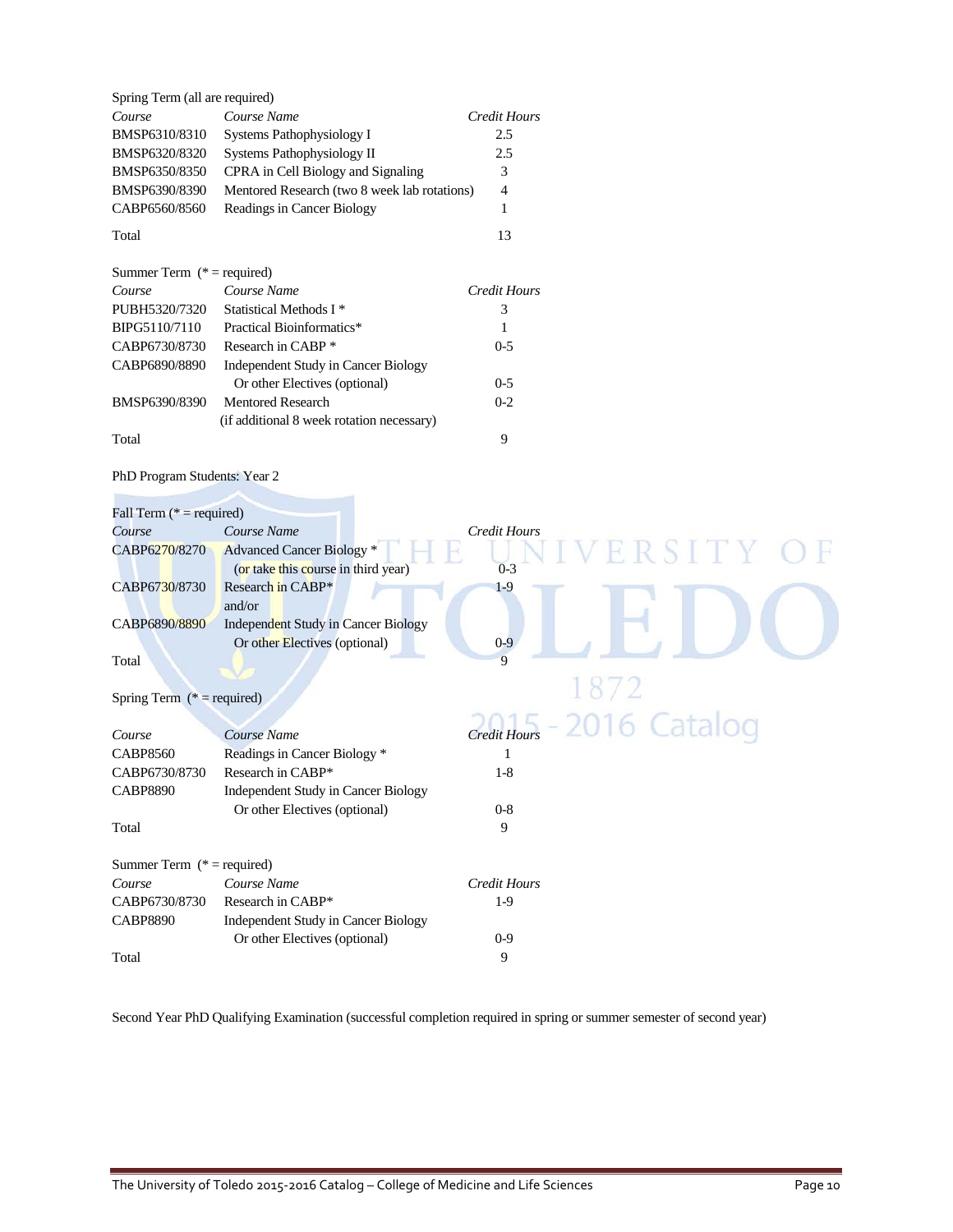PhD Program Students: Year 3

| Fall Term $(* = required)$    |                               |              |
|-------------------------------|-------------------------------|--------------|
| Course                        | Course Name                   | Credit Hours |
| CABP9990                      | Dissertation Research*        | 6-9          |
| <b>CABP8270</b>               | Advanced Cancer Biology *     |              |
|                               | (if not taken in second year) | $0 - 3$      |
| Total                         |                               | 9            |
| Spring Term $(* = required)$  |                               |              |
| Course                        | Course Name                   | Credit Hours |
| CABP9990                      | Dissertation Research*        | 8            |
| <b>CABP8560</b>               | Readings in Cancer Biology *  |              |
| Total                         |                               | 9            |
| Summer Term ( $* =$ required) |                               |              |
| Course                        | Course Name                   | Credit Hours |
| <b>CABP9990</b>               | Dissertation Research*        | 9            |

Third Year Student Seminar (required in fall or spring semester)

PhD Program Students: Year 4 and beyond

Fall, Spring and Summer Terms All Dissertation Research (CABP9990)

The PhD Qualifying Exam is taken in the spring semester or summer term of the second year. Prior to completing the exam, students should carry out their dissertation research under the course Research in CABP (6730/8730) or in some cases, Independent Study in CABP (6890/8890). After passing the Qualifying Exam, students conduct their research under the course Dissertation Research (CABP9990). The minimum number of credits required for PhD is 90, with a minimum of 25 credits of didactic coursework (letter grade), and a minimum of 30 credits of dissertation research. The rest of the credits are approved electives and research in the Cancer Biology track.

All PhD students are also required to present a seminar on their research in the third year. They are also required to present posters in the annual UTHSC Graduate Student Research Forums and oral presentations in the annual Larry Gentry Research Symposia<br>beginning in their second year. ZUIJ ZUIU beginning in their second year.

н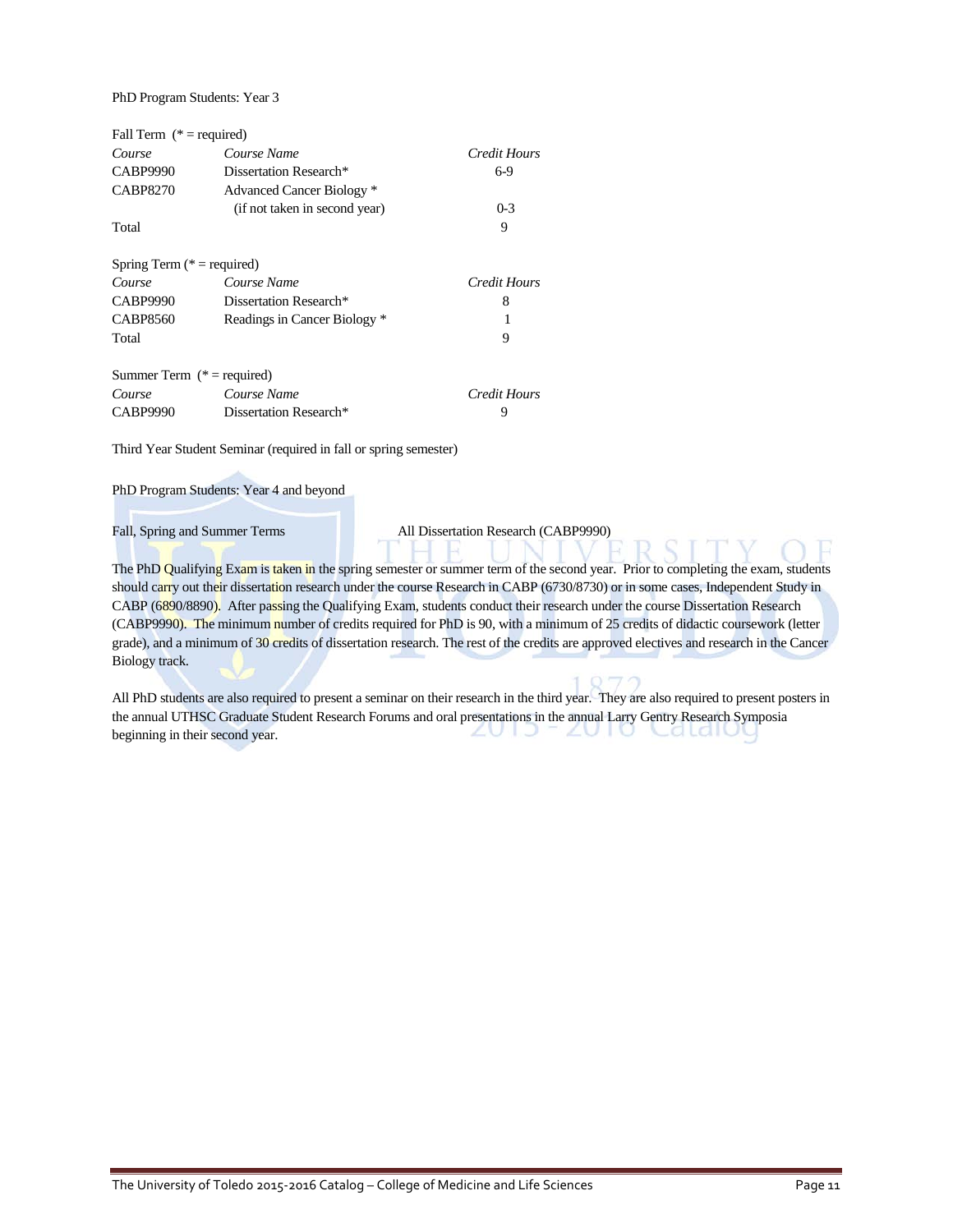## **Master of Science in Biomedical Sciences: Cancer Biology Track**

Masters Program Students: Year 1

| Fall Term (all are required) |                                                       |                     |                 |
|------------------------------|-------------------------------------------------------|---------------------|-----------------|
| Course                       | Course Name                                           | Credit Hours        |                 |
|                              | Introduction to Biomedical Research                   | $\Omega$            |                 |
|                              | Current Problems and Research Approaches (CPRA) in    |                     |                 |
| <b>BMSP6330</b>              | CPRA in Protein Structure and Catalysis               | 2.5                 |                 |
| <b>BMSP6340</b>              | CPRA in Genes and Genomes                             | 2.5                 |                 |
| <b>BMSP6360</b>              | <b>CPRA</b> in Cell Membranes                         | 3                   |                 |
| <b>BMSP6380</b>              | Methods in Biomedical Sciences                        | 3                   |                 |
| <b>INDI6020</b>              | "On Being a Scientist"                                | 1                   |                 |
| <b>BMSP6390</b>              | Mentored Research (one 8 week lab rotation)           | $\overline{2}$      |                 |
| Total                        |                                                       | 14                  |                 |
| Spring Term $(* = required)$ |                                                       |                     |                 |
| Course                       | Course Name                                           | Credit Hours        |                 |
| <b>BMSP6350</b>              | CPRA in Cell Biology and Signaling *                  | 3                   |                 |
| <b>CABP6560</b>              | Readings in Cancer Biology *                          | 1                   |                 |
| <b>BMSP6390</b>              | <b>Mentored Research</b>                              | $0 - 4$             |                 |
|                              | (2 additional rotations possible)                     |                     |                 |
| <b>BMSP6310</b>              | <b>Systems Pathophysiology I (optional)</b><br>and/or |                     | ERSITY          |
| <b>BMSP6320</b>              | Systems Pathophysiology II (optional)                 | 2.5                 |                 |
|                              | and/or                                                |                     |                 |
| <b>CABP6730</b>              | Research in CABP                                      | $0-9$               |                 |
| <b>CABP6890</b>              | <b>Independent Study in Cancer Biology</b>            |                     |                 |
|                              | Or other Electives (optional)                         | $0 - 9$             |                 |
|                              |                                                       |                     |                 |
| Total                        |                                                       | 13                  | 1872            |
| Summer Term $(* = required)$ |                                                       |                     | $-2016$ Catalog |
| Course                       | Course Name                                           | <b>Credit Hours</b> |                 |
| <b>PUBH5320</b>              | Statistical Methods I <sup>*</sup>                    | 3                   |                 |
| <b>BIPG5110</b>              | Practical Bioinformatics*                             | 1                   |                 |
| <b>CABP6730</b>              | Research in CABP*                                     | $1-5$               |                 |
| <b>CABP6890</b>              | Independent Study in Cancer Biology                   |                     |                 |
|                              | Or other Electives (optional)                         | $0 - 4$             |                 |
| Total                        |                                                       | 9                   |                 |

First Year Qualifying Examination (successful completion required in summer term)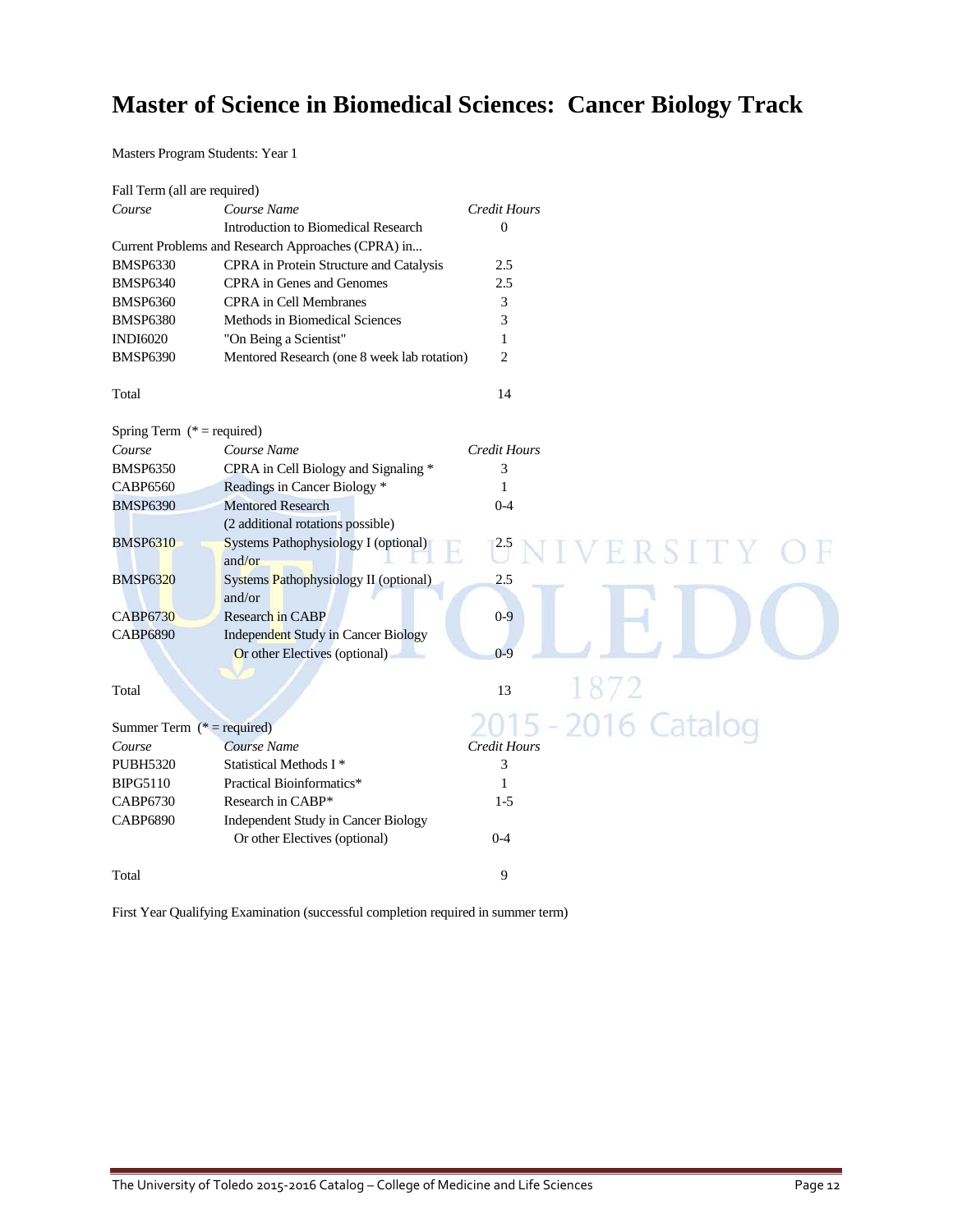Masters Program Students: Year 2

| Fall Term $(* = required)$   |                                                 |                     |              |
|------------------------------|-------------------------------------------------|---------------------|--------------|
| Course                       | Course Name                                     | Credit Hours        |              |
| <b>CABP6270</b>              | Advanced Cancer Biology *                       |                     |              |
|                              | (or take this course in third year)             | $0 - 3$             |              |
| CABP6990                     | Thesis Research*                                | $0 - 9$             |              |
|                              | Electives                                       | $0-9$               |              |
| Total                        |                                                 | 9                   |              |
| Spring Term $(* = required)$ |                                                 |                     |              |
| Course                       | Course Name                                     | <b>Credit Hours</b> |              |
| CABP6560                     | Readings in Cancer Biology *                    | 1                   |              |
| CABP6990                     | Thesis Research*                                | $0 - 8$             |              |
|                              | Electives                                       | $0 - 8$             |              |
| Total                        |                                                 | $\mathbf Q$         |              |
| Summer Term $(* = required)$ |                                                 |                     |              |
| Course                       | Course Name                                     | <b>Credit Hours</b> |              |
| <b>CABP6990</b>              | Thesis Research*                                | $1-9$               |              |
|                              | Electives                                       | $0 - 9$             |              |
| Total                        |                                                 | 9                   |              |
|                              |                                                 |                     |              |
|                              | Masters Program Students: Year 3 (if necessary) |                     |              |
|                              |                                                 | R                   | UNIVERSITY   |
|                              |                                                 |                     |              |
| Fall Term $(* = required)$   |                                                 |                     |              |
| Course                       | Course Name                                     | <b>Credit Hours</b> |              |
| <b>CABP6270</b>              | <b>Advanced Cancer Biology</b> *                |                     |              |
|                              | (if not taken in second year)                   | $0 - 3$             |              |
| <b>CABP6990</b>              | Thesis Research*                                | $1-9$               |              |
|                              | <b>Electives</b>                                | $0 - 9$             |              |
| Total                        |                                                 | 9                   | 1872         |
| Spring Term $(* = required)$ |                                                 |                     | 2016 Catalog |
| CABP6990                     | Thesis Research*                                | $1-9$               |              |
|                              | Electives                                       | $0 - 9$             |              |
| Total                        |                                                 | 9                   |              |
| Summer Term $(* = required)$ |                                                 |                     |              |
| CABP6990                     | Thesis Research*                                | 9                   |              |
|                              |                                                 |                     |              |

The MSBS Qualifying Exam is taken in the summer term of the first year. Prior to completing the exam, students should carry out their thesis research under the course Research in CABP (6730). After passing the Qualifying Exam, students conduct their research under the course Thesis Research (CABP6990). The minimum number of credits required for MSBS is 40, with a minimum of 25 credits of didactic coursework (letter grade), and a minimum of 10 credits of thesis research. The rest of the credits are approved electives and research in the Cancer Biology track.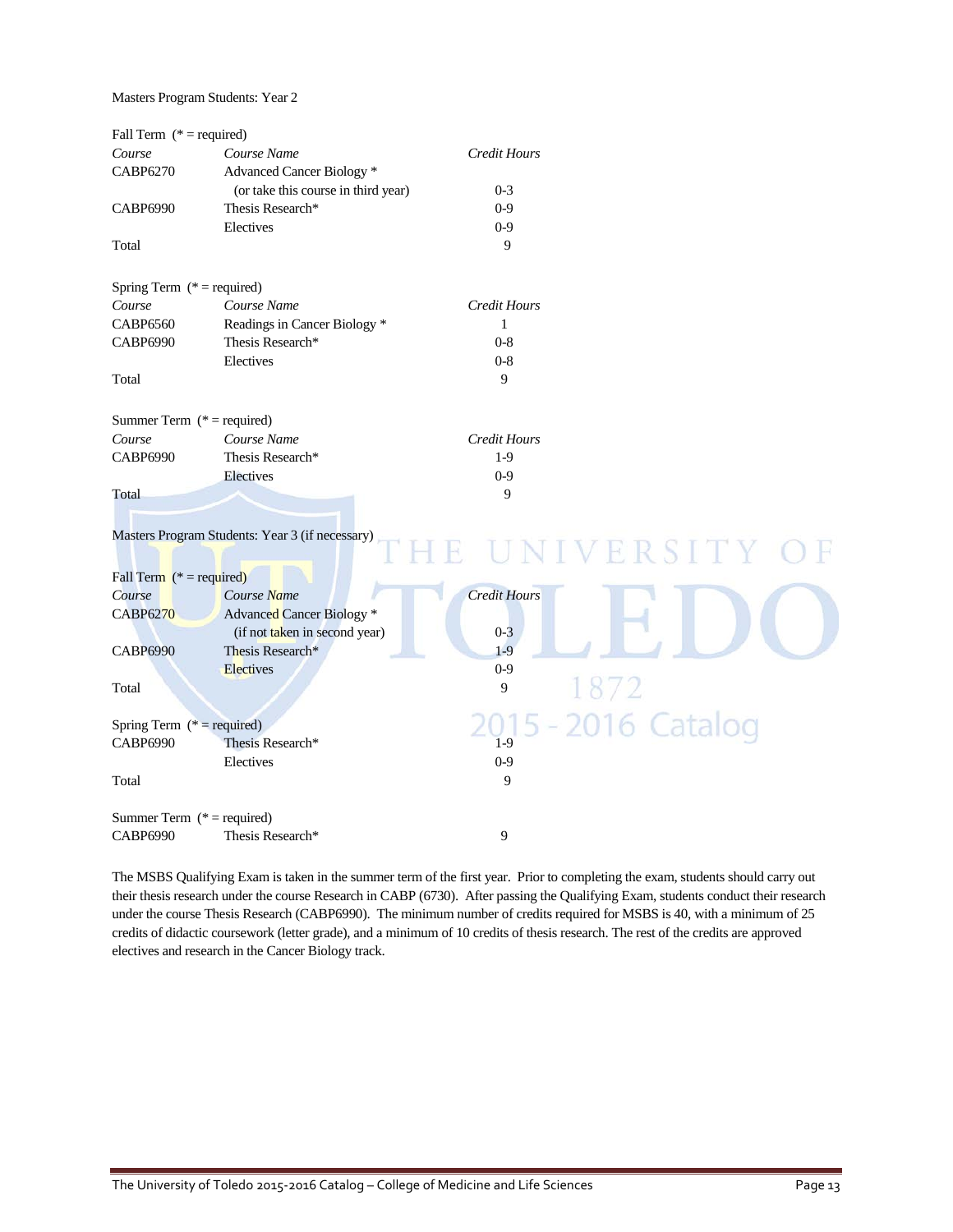All Masters students are also required to present posters in the annual UTHSC Graduate Student Research Forum and oral presentations in the annual Larry Gentry Research Symposia beginning in their second year.

Advanced Courses in the Cancer Biology Track

#### Advanced Cancer Biology

A comprehensive examination of the cellular and molecular foundation of cancer. Topics to be covered include: neoplasia; epidemiology and etiology; the role of causative agents such as chemicals, radiation, and viruses; cell proliferation, injury, and death; oncogenes; tumor suppressor genes; cancer therapies, and overviews of several major types of cancer.

#### Readings in Cancer Biology

A readings and discussion course that will examine classic and current research publications from within the broad realm of cancer biology.

#### Independent Study in Cancer Biology

In-depth study of research areas chosen by individual faculty. Examples of such topics may be: drug therapy and resistance, hormonal carcinogenesis, and epigenetic mechanisms of oncogenesis.

## **Doctor of Philosophy in Biomedical Sciences: Cardiovascular and Metabolic Diseases Track**

### **Department of Physiology and Pharmacology**

*Howard Rosenberg, M.D., Ph.D., chair*

*Andrew Beavis, Ph.D., track director*

The Cardiovascular and Metabolic Diseases (CVMD) track in the Biomedical Sciences Graduate program at The University of Toledo College of Medicine & Life Sciences on the Health Science Campus nurtures students and provides them with the necessary tools to pursue an independent career in biomedical sciences. The program encompasses a unique interdisciplinary approach to train students to conduct research in the underlying molecular mechanisms of diseases that have profound impact on human health.

The program draws on faculty research strengths in signal transduction, genetics, molecular and cellular biology, gene microarrays, genomics, proteomics, gene knockout and transgenics, tissue culture, and protein and carbohydrate biochemistry. The CVMD faculty members are not only drawn from its associated department, the Department of Physiology and Pharmacology, and from the Center for Diabetes and Endocrine Research (CeDER), but also from other departments including the Departments of Medicine, Biochemistry and Cancer Biology, Medical Microbiology and Immunology, Orthopedics, Neurosciences and Urology. Modern, well-equipped research facilities are available through the participating departments. The CVMD program offers degrees of Doctor of Philosophy (PhD) and Masters in biomedical sciences (MSBS). The program also offers these graduate degrees in combination with the Medical Degree (MD) that is offered by the medical school. Students from the four programs, PhD, MSBS, MD/PhD and MD/MSBS, follow a well-defined program that includes core courses, journal clubs, seminars, laboratory rotations, independent research, and electives in the area of interest. Students select faculty advisors and begin their independent dissertation research following the laboratory rotations in the biomedical science core curriculum. The curriculum is designed to enable students, guided by their advisors, to develop the expertise that prepares them for a successful career in research and education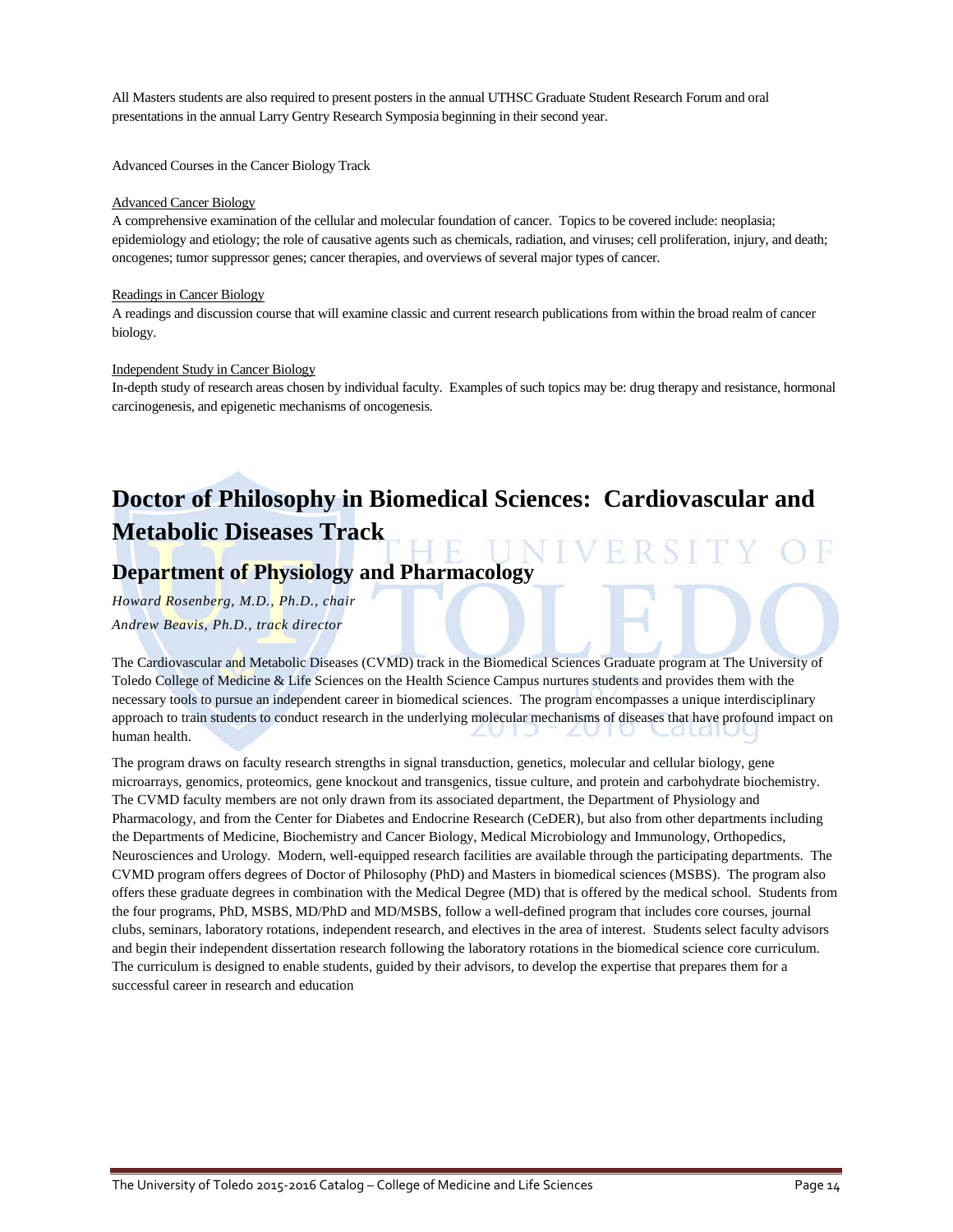#### PhD Program Students: Year 1

| Fall Term (all are required)   |                                                    |                     |
|--------------------------------|----------------------------------------------------|---------------------|
| Course                         | Course Name                                        | <b>Credit Hours</b> |
|                                | Introduction to Biomedical Research                | $\overline{0}$      |
|                                | Current Problems and Research Approaches (CPRA) in |                     |
| <b>BMSP6330</b>                | CPRA in Protein Structure and Catalysis            | 2.5                 |
| <b>BMSP6340</b>                | CPRA in Genes and Genomes                          | 2.5                 |
| <b>BMSP6360</b>                | <b>CPRA</b> in Cell Membranes                      | 3                   |
| <b>BMSP6380</b>                | Methods in Biomedical Sciences                     | 3                   |
| <b>INDI6020</b>                | On Being a Scientist                               | 1                   |
| <b>BMSP6390</b>                | Mentored Research (one 8 week lab rotation)        | $\overline{c}$      |
| Total                          |                                                    | 14                  |
| Spring Term (all are required) |                                                    |                     |
| Course                         | Course Name                                        | <b>Credit Hours</b> |
| <b>BMSP6310</b>                | Systems Pathophysiology I                          | 2.5                 |
| <b>BMSP6320</b>                | Systems Pathophysiology II                         | 2.5                 |
| <b>BMSP6350</b>                | CPRA in Cell Biology and Signaling                 | 3                   |
| <b>BMSP6390</b>                | Mentored Research (two 8 week lab rotations)       | 4                   |
| <b>CVMD6600</b>                | Journal Paper Review in CVMD                       | 1                   |
|                                |                                                    |                     |
| Total                          |                                                    | 13                  |
| <b>Summer Term</b>             |                                                    | NIVERSITY O         |
| Course                         | Course Name                                        | <b>Credit Hours</b> |
| PUBH5320/7320                  | <b>Statistical Methods I,</b>                      |                     |
|                                | (required BMS core course)                         | 3                   |
| <b>CVMD6730</b>                | Research in CVMD                                   | $0 - 6$             |
| <b>BMSP6390</b>                | <b>Mentored Research</b>                           |                     |
|                                | (if additional 8 week rotation is necessary)       | $0 - 2$             |
|                                |                                                    |                     |
| Total                          |                                                    | 2015 - 2016 Catalog |
|                                |                                                    |                     |
|                                | PhD Program Students: Year 2 And Beyond            |                     |

In addition to the BMS core requirements, PhD students in the CVMD track will be required to take the following courses to graduate:

| Course        | Course Name                                                           | Credit Hours |
|---------------|-----------------------------------------------------------------------|--------------|
|               | CVMD6300/8300 Seminars in CVMD (fall and spring)                      |              |
|               | (required in fall and spring semesters of the 2nd, 3rd and 4th years) |              |
|               | CVMD6500/8500 Advanced Topics in CVMD (fall)                          |              |
|               | CVMD6600/8600 Journal Paper Review in CVMD (fall and spring) 1        |              |
|               | (required in fall and spring semesters of the 2nd and 3rd years)      |              |
| BMSP6250/8250 | <b>Grant Writing Workshop (spring)</b>                                |              |

Curriculum to include advanced electives in CVMD or other areas to make up the required number of didactic credit hours.

The PhD Qualifying Exam is taken at the end of the second year.

Prior to passing this exam, the student carries out their research under the course Research in CVMD (CVMD 6730/8730, 1-12 credit hours) or in some cases Independent Study in CVMD (CVMD 6890/8890). After passing the PhD Qualifying Exam, the student carries out their research under the course Dissertation Research (CVMD 9990).

Students will also be expected to present a poster or oral presentation in the annual UT Health Science Campus Research Forum and present a poster or oral presentation at the CVMD Student Research Forum and the Pharmacology Research Colloquium.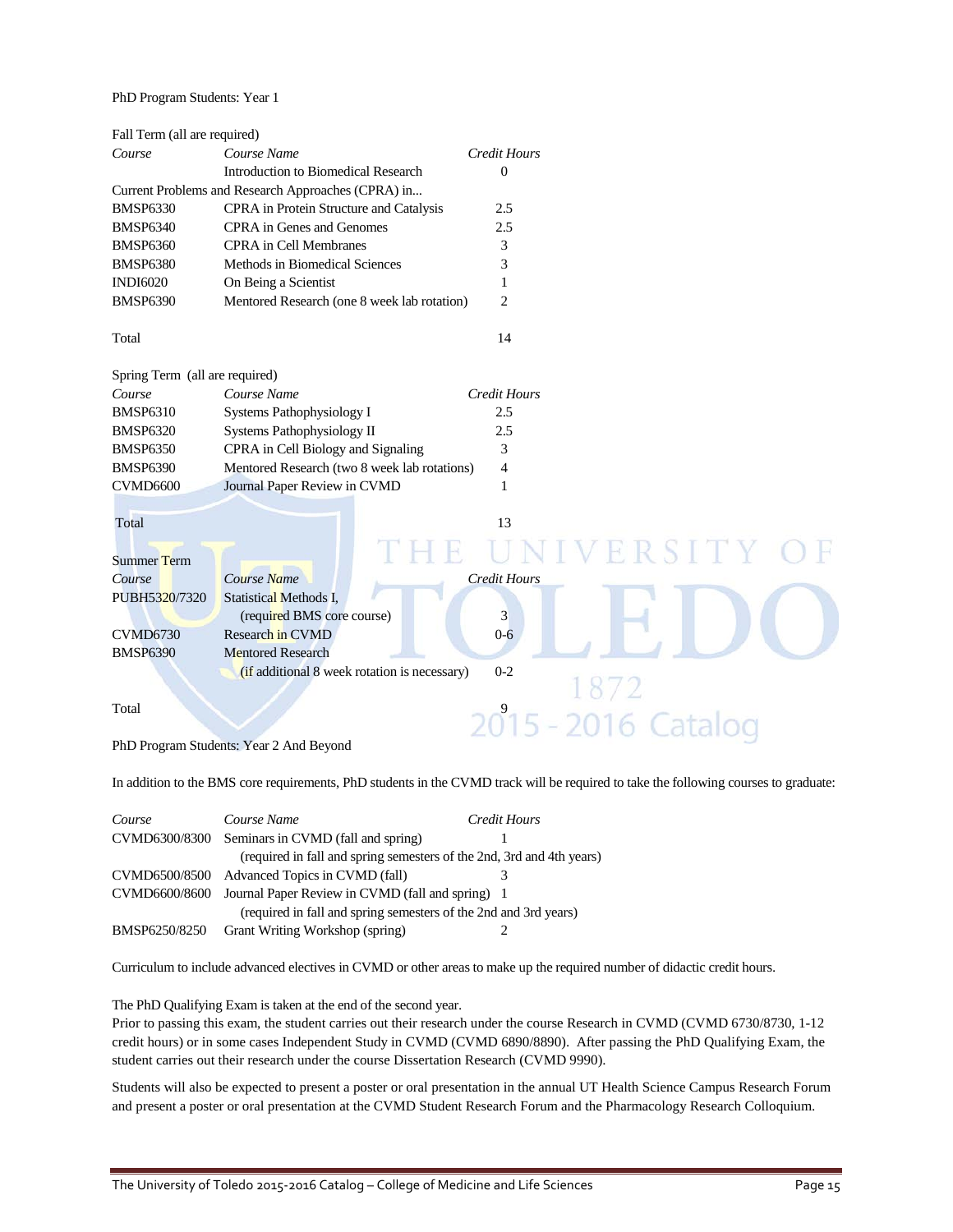The Pharmacology Research Colloquium is held on a rotating basis at UTHSC, Michigan State University, the University of Michigan and Wayne State University. It is an annual event in which the students of "pharmacology" departments at the respective Medical Schools have participated in since 1973. These events provide students with excellent opportunities for developing skills in organizing, presenting and discussing their work.

Typical course schedules for years 2-4 PhD Program Students: Year 2

| <b>Fall Term</b>   |                                                |                     |                         |
|--------------------|------------------------------------------------|---------------------|-------------------------|
| Course             | Course Name                                    | <b>Credit Hours</b> |                         |
| CVMD6500/8500      | Advanced Topics in CVMD (fall)                 | 3                   |                         |
| CVMD6300/8300      | Seminars in CVMD (fall and spring)             | 1                   |                         |
| CVMD6600/8600      | Journal Paper Review in CVMD (fall and spring) | -1                  |                         |
| CVMD6730/8730      | Research in CVMD                               | $0 - 4$             |                         |
|                    | and/or                                         |                     |                         |
| CVMD6890/8890      | Independent Study in CVMD                      | $0 - 4$             |                         |
|                    | and/or                                         |                     |                         |
|                    | Electives                                      | $0 - 4$             |                         |
| Total              |                                                | 9                   |                         |
|                    |                                                |                     |                         |
| Spring Term        |                                                |                     |                         |
| Course             | Course Name                                    | <b>Credit Hours</b> |                         |
| CVMD6300/8300      | Seminars in CVMD (fall and spring)             | 1                   |                         |
| CVMD6600/8600      | Journal Paper Review in CVMD (fall and spring) | -1                  |                         |
| BMSP6250/8250      | <b>Grant Writing Workshop (spring)</b>         |                     |                         |
| CVMD6730/8730      | <b>Research in CVMD</b>                        |                     | $3.5$ N I V E R S I T Y |
|                    | and/or                                         |                     |                         |
| CVMD6890/8890      | Independent Study in CVMD                      | $0 - 5$             |                         |
|                    | and/or                                         |                     |                         |
|                    | Electives                                      | $0 - 5$             |                         |
| Total              |                                                | $\overline{Q}$      |                         |
|                    |                                                |                     |                         |
| <b>Summer Term</b> |                                                |                     |                         |
| Course             | Course Name                                    | <b>Credit Hours</b> |                         |
| CVMD6730/8730      | <b>Research in CVMD</b>                        | $0-9$               | 2016 Catalog            |
|                    | and/or                                         |                     |                         |
| CVMD6890/8890      | Independent Study in CVMD                      | $0 - 9$             |                         |
|                    | and/or                                         |                     |                         |
|                    | Electives                                      | $0 - 9$             |                         |
| Total              |                                                | 9                   |                         |

Second Year Qualifying Examination (successful completion required in spring or summer semester)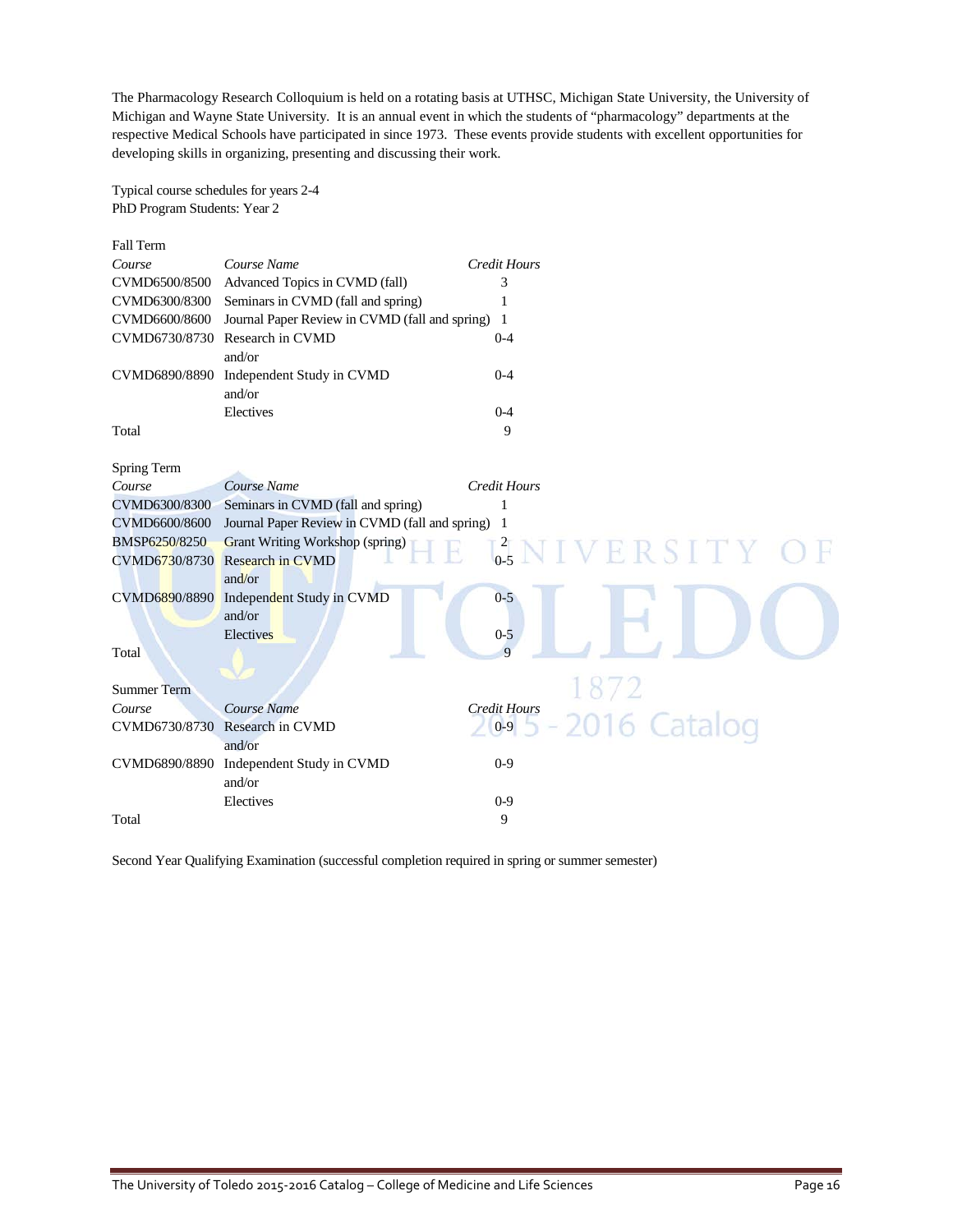PhD Program Students: Year 3

| <b>Fall Term</b>        |                                                |                     |
|-------------------------|------------------------------------------------|---------------------|
| Course                  | Course Name                                    | Credit Hours        |
| CVMD6300/8300           | Seminars in CVMD (fall and spring)             |                     |
| CVMD6600/8600           | Journal Paper Review in CVMD (fall and spring) | 1                   |
| <b>CVMD9990</b>         | <b>Dissertation Research</b>                   |                     |
| Total                   |                                                | 9                   |
| Spring Term             |                                                |                     |
| Course                  | Course Name                                    | Credit Hours        |
| CVMD6300/8300           | Seminars in CVMD (fall and spring)             |                     |
| CVMD6600/8600           | Journal Paper Review in CVMD (fall and spring) | 1                   |
| <b>CVMD9990</b>         | <b>Dissertation Research</b>                   |                     |
| Total                   |                                                | 9                   |
| Summer Term             |                                                |                     |
| Course                  | Course Name                                    | <b>Credit Hours</b> |
| <b>CVMD9990</b>         | <b>Dissertation Research</b>                   | 9                   |
|                         | PhD Program Students: Year 4 and beyond        |                     |
|                         |                                                |                     |
| Fall, Spring and Summer |                                                |                     |
| CVMD6300/8300           | Seminars in CVMD (fall and spring)             |                     |
| <b>CVMD9990</b>         | <b>Dissertation Research</b>                   | 8 N I V E R S I T Y |
| Total                   |                                                |                     |

The minimum number of credits required for PhD is 90, with a minimum of 25 credits of didactic coursework (letter grade), and a minimum of 30 credits of dissertation research. The rest of the credits are approved electives and research in the CVMD track.

### **Master of Science in Biomedical Sciences: Cardiovascular and Metabolic Diseases Track** 2015 - 2016 Catalog

Masters Program Students: Year 1

| Fall Term (all are required) |                                                    |              |
|------------------------------|----------------------------------------------------|--------------|
| Course                       | Course Name                                        | Credit Hours |
|                              | Introduction to Biomedical Research                | $\theta$     |
|                              | Current Problems and Research Approaches (CPRA) in |              |
| <b>BMSP6330</b>              | CPRA in Protein Structure and Catalysis            | 2.5          |
| <b>BMSP6340</b>              | CPRA in Genes and Genomes                          | 2.5          |
| <b>BMSP6360</b>              | CPRA in Cell Membranes                             | 3            |
| <b>BMSP6380</b>              | Methods in Biomedical Sciences                     | 3            |
| <b>INDI6020</b>              | On Being a Scientist                               |              |
| <b>BMSP6390</b>              | Mentored Research (one 8 week lab rotation)        | 2            |
|                              |                                                    |              |

Total 14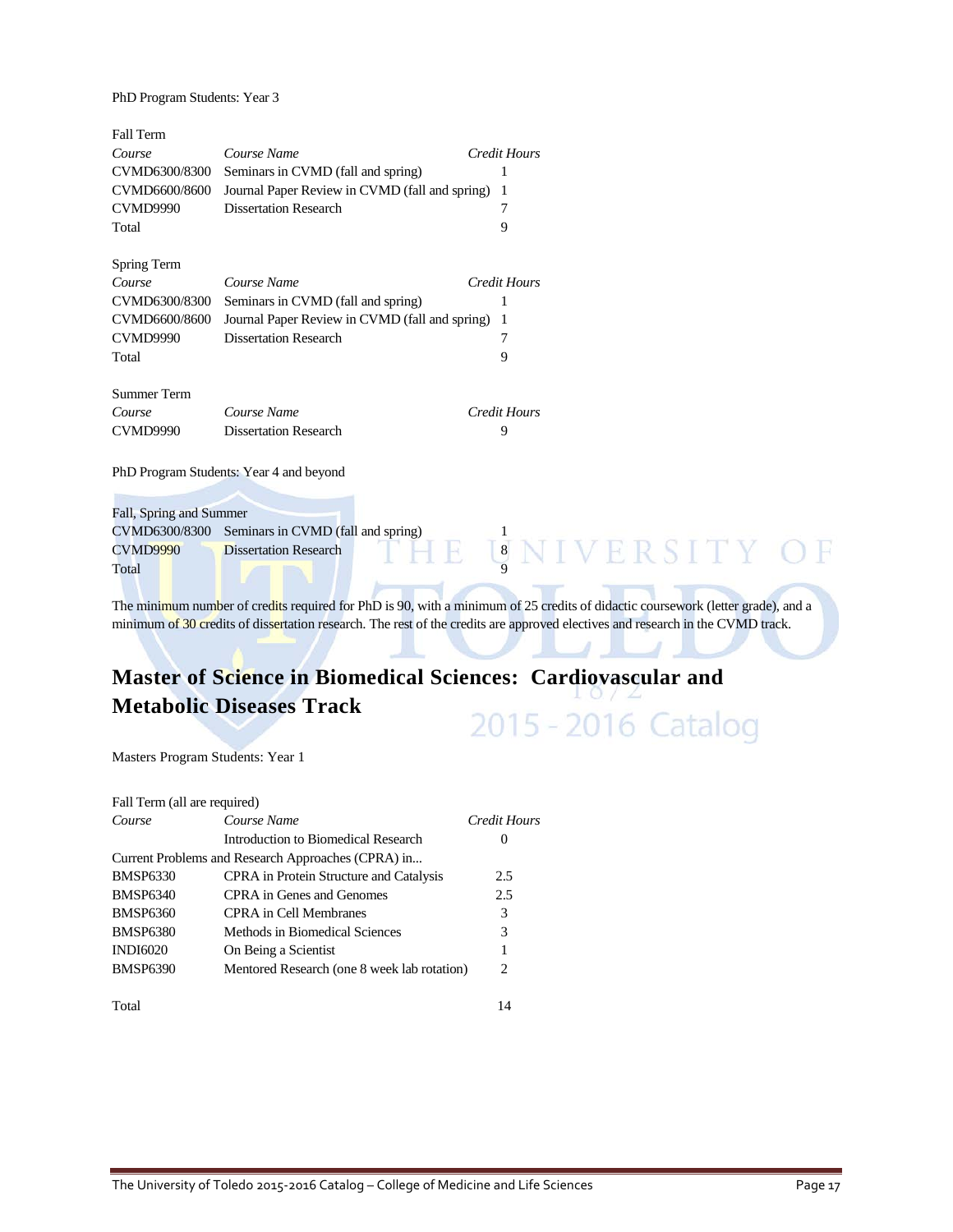| Spring Term $(*=$ required) |                                                      |              |
|-----------------------------|------------------------------------------------------|--------------|
| Course                      | Course Name                                          | Credit Hours |
| CVMD <sub>6600</sub>        | Journal Paper Review in CVMD*                        | 1            |
| <b>BMSP6310</b>             | Systems Pathophysiology I*                           | 2.5          |
|                             | or                                                   |              |
| <b>BMSP6350</b>             | CPRA in Cell Biology and Signaling*                  | 3            |
|                             | Electives                                            | $0 - 8$      |
| <b>CVMD6730</b>             | Research in CVMD                                     | $0 - 8$      |
| <b>BMSP6390</b>             | <b>Mentored Research</b>                             | $2 - 4$      |
|                             | (1 or 2 8 week rotations if needed)                  |              |
| Total                       |                                                      | 12           |
| Summer Term                 |                                                      |              |
| Course                      | Course Name                                          | Credit Hours |
| <b>PUBH5320</b>             | Statistical Methods I,<br>(required BMS core course) | 3            |
| <b>CVMD6730</b>             | Research in CVMD                                     | $0 - 6$      |
| Total                       |                                                      | 9            |

The MSBS First Year Qualifying Examination (successful completion required in summer term) is taken at the end of the first year.

| Masters Program Students: Year 2                                                    |                                                                                                           |                                                        |
|-------------------------------------------------------------------------------------|-----------------------------------------------------------------------------------------------------------|--------------------------------------------------------|
| <b>Fall Term</b><br>Course<br><b>CVMD6300</b><br><b>CVMD6600</b><br><b>CVMD6990</b> | Course Name<br>Seminars in CVMD<br>Journal Paper Review in CVMD<br>Thesis Research<br>and/or<br>Electives | THE Credit Hours IVERSITY O<br>1<br>$0 - 7$<br>$0 - 7$ |
| Total                                                                               |                                                                                                           | 9                                                      |
| Spring Term<br>Course<br><b>BMSP6310</b>                                            | Course Name<br>Systems Pathophysiology I                                                                  | Credit Hours - 2016 Catalog<br>0 or 2.5                |
| <b>BMSP6350</b>                                                                     | (if not taken in year 1) or<br>CPRA in Cell Biology and Signaling<br>(if not taken in year 1)             | $0 \text{ or } 3$                                      |
| <b>CVMD6300</b>                                                                     | Seminars in CVMD<br>(required for students in their 2nd year)                                             | 1                                                      |
| <b>CVMD6600</b>                                                                     | Journal Paper Review in CVMD<br>(required by students in their 2nd year)                                  | 1                                                      |
| CVMD6990                                                                            | Thesis Research<br>and/or Electives                                                                       | $0 - 7$<br>$0 - 7$                                     |
| Total                                                                               |                                                                                                           | 9                                                      |
| <b>Summer Term</b>                                                                  |                                                                                                           |                                                        |
| Course<br><b>CVMD6990</b>                                                           | Course Name<br><b>Thesis Research</b><br>and/or                                                           | <b>Credit Hours</b><br>$0-9$                           |
| Total                                                                               | Electives                                                                                                 | $0-9$<br>9                                             |

Masters Program Students: Year 3 (if necessary)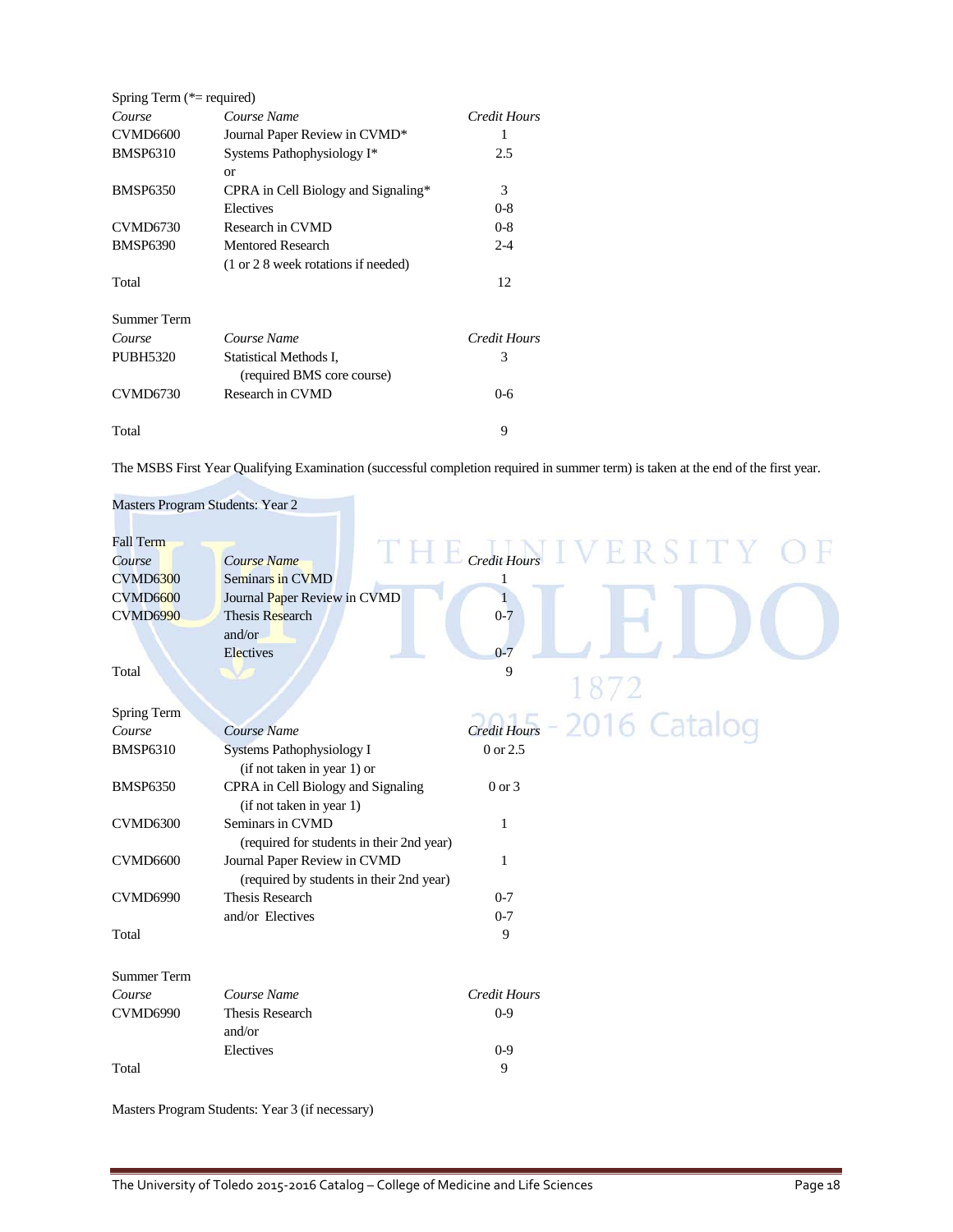|                 | Fall/Spring Terms (12 credits each), Summer (9 credits) |              |
|-----------------|---------------------------------------------------------|--------------|
| Course          | Course Name                                             | Credit Hours |
| <b>CVMD6990</b> | Thesis Research                                         | $1-9$        |
|                 | and/or                                                  |              |
|                 | Electives                                               | $0 - 8$      |
| Total           |                                                         | Q            |

The minimum number of credits required for MSBS is 40, with a minimum of 25 credits of didactic coursework (letter grade). The MSBS curriculum includes advanced electives in CVMD or other areas to make up the 25 required didactic credit hours. A minimum of 10 credits of Thesis Research (CVMD 6990) is required for graduation.

## **Doctor of Philosophy in Biomedical Sciences: Infection, Immunity, and Transplantation Track**

### **Department of Medical Microbiology and Immunology**

*Akira Takashima, Ph.D., M.D., chair*

### *Z. Kevin Pan, Ph.D., Track Director*

The Infection, Immunity and Transplantation training program at the University of Toledo on the Health Science Campus offers the PhD, MD/PhD, and MSBS degrees through the interdisciplinary degree programs in Medical Sciences. The primary goal of the doctoral program in Infection, Immunity and Transplantation is to train students for independent, creative careers in research and/or teaching. The curriculum for the PhD degree consists of a core of concentrated course work in the first year, followed by specialized elective courses and an emphasis on laboratory research. Elective courses are offered in advanced immunity, microbiology of human infections, advanced virology and cellular and molecular biology of pathogenic bacteria. Other training activities include an annual combined journal club and seminar course (current topics in IIT), participation in annual IIT student research forums and graduate school student poster forums, presentation of formal third-year seminars and above to track faculty and students, and the completion of a written dissertation or thesis and its oral defense. Students also are encouraged to present their findings at local, national and international meetings in their fields. 15 - 2016

During the first two semesters, each student rotates through three research laboratories, conducting short-term projects, gaining exposure to techniques and identifying potential areas for further investigation. At the end of the second semester, each student selects a major advisor who directs the student's doctoral or masters research. A faculty advisory committee is also jointly chosen by the student and advisor to supervise academic progress toward completion of the PhD or MSBS degree.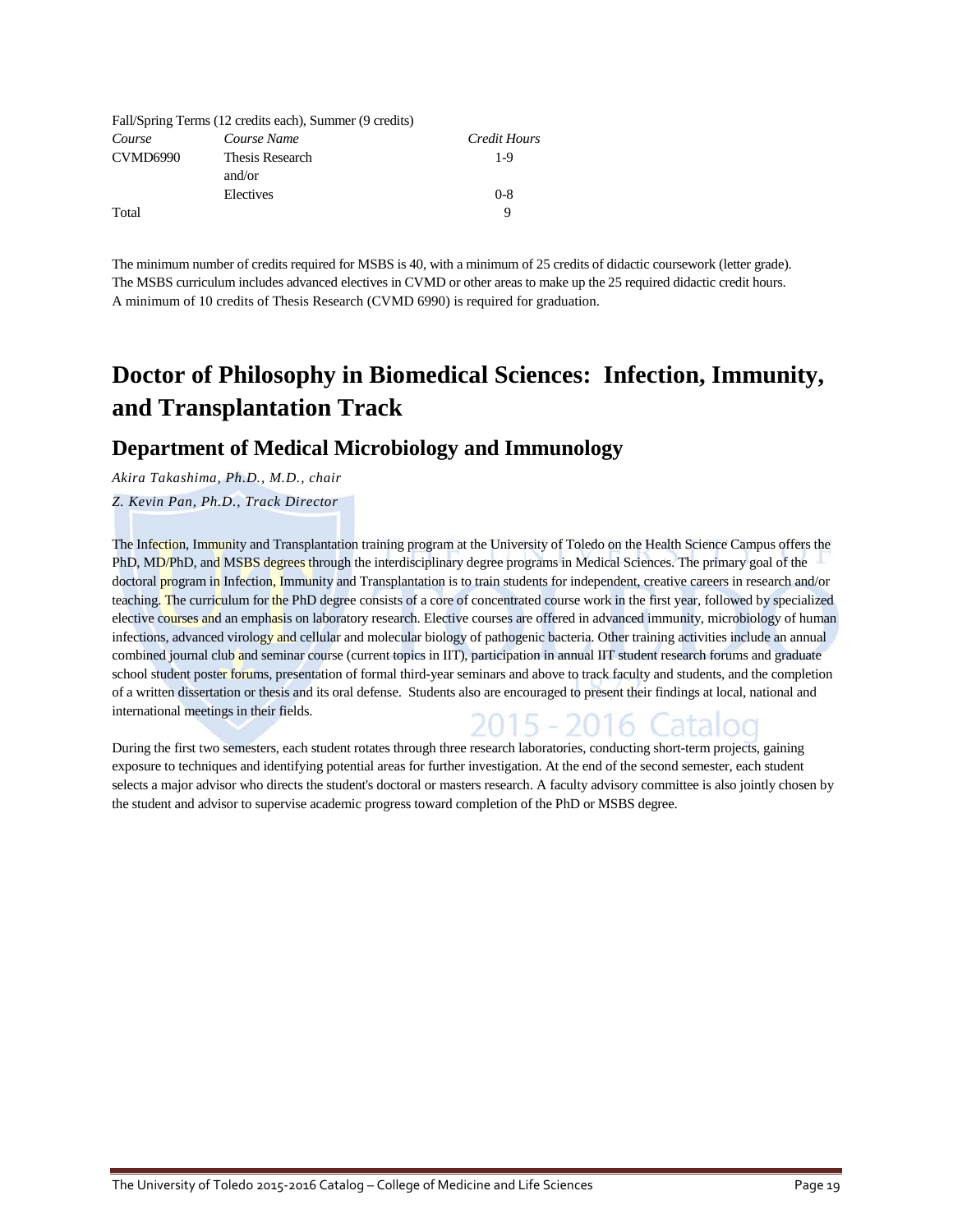### PhD Program Students: Year 1

| Fall Term (all are required)   |                                                    |                     |
|--------------------------------|----------------------------------------------------|---------------------|
| Course                         | Course Name                                        | Credit Hours        |
|                                | Introduction to Biomedical Research                | $\Omega$            |
|                                | Current Problems and Research Approaches (CPRA) in |                     |
| <b>BMSP6330</b>                | CPRA in Protein Structure and Catalysis            | 2.5                 |
| <b>BMSP6340</b>                | <b>CPRA</b> in Genes and Genomes                   | 2.5                 |
| <b>BMSP6360</b>                | <b>CPRA</b> in Cell Membranes                      | 3                   |
| <b>BMSP6380</b>                | Methods in Biomedical Sciences                     | 3                   |
| <b>INDI6020</b>                | "On Being a Scientist"                             | 1                   |
| <b>BMSP6390</b>                | <b>Mentored Research</b>                           | 3                   |
|                                | (one 8 week lab rotation)                          | $\overline{c}$      |
| Total                          |                                                    | 14                  |
| Spring Term (all are required) |                                                    |                     |
| Course                         | Course Name                                        | Credit Hours        |
| <b>BMSP6310</b>                | Systems Pathophysiology I                          | 2.5                 |
| <b>BMSP6320</b>                | Systems Pathophysiology II                         | 2.5                 |
| <b>BMSP6350</b>                | CPRA in Cell Biology and Signaling                 | 3                   |
| <b>BMSP6390</b>                | <b>Mentored Research</b>                           | $\overline{4}$      |
|                                | (two 8 week lab rotations)                         |                     |
| <b>IITP6030</b>                | <b>Current Topics IIT</b>                          | $\mathbf{1}$        |
|                                |                                                    |                     |
| Total                          |                                                    | E UNIVERSITY        |
|                                |                                                    |                     |
| Summer Term                    |                                                    |                     |
| Course                         | Course Name                                        | <b>Credit Hours</b> |
| PUBH5320/7320                  | <b>Statistical Methods I.</b>                      |                     |
|                                | (required BMS core course)                         | 3                   |
| <b>IITP6890</b>                | Independent Study in IIT                           | $0 - 6$             |
| <b>BMSP6390</b>                | <b>Mentored Research</b>                           |                     |
|                                | (additional 8 week rotation if necessary)          | 1872<br>$0 - 2$     |
| Total                          |                                                    | 2015 - 2016 Catalog |
| PhD Program Students: Year 2   |                                                    |                     |
| <b>Fall Term</b>               |                                                    |                     |
| Course                         | Course Name                                        | Credit Hours        |
|                                |                                                    |                     |

| Course        | Course Name                                 | Credit Hours |
|---------------|---------------------------------------------|--------------|
| IITP6020/8020 | Advanced Immunology (required)              | $0-1$        |
| MICB6890/8890 | Independent Study in Microbiology<br>and/or | $0-9$        |
| IITP6890/8890 | Independent Study in IIT<br>and/or          | $0-9$        |
|               | Electives                                   | $0 - 9$      |
| Total         |                                             | 9            |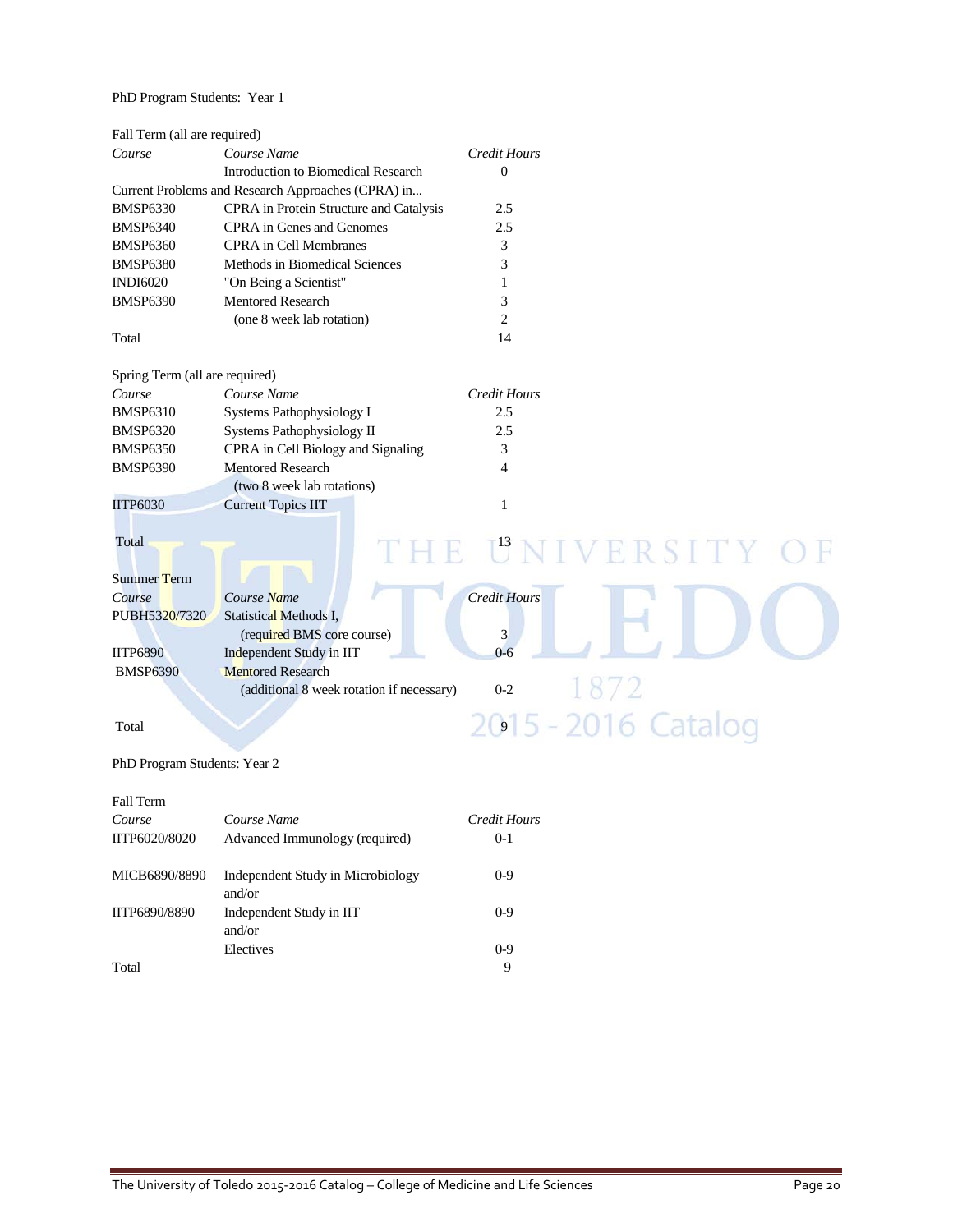| Spring Term        |                                             |                     |
|--------------------|---------------------------------------------|---------------------|
| Course             | Course Name                                 | <b>Credit Hours</b> |
| <b>IITP8030</b>    | Current Topics in IIT                       |                     |
| <b>MICB8890</b>    | Independent Study in Microbiology<br>and/or | $0 - 8$             |
| <b>IITP8890</b>    | Independent Study in IIT<br>and/or          | $0 - 8$             |
|                    | Electives                                   | $0 - 8$             |
| Total              |                                             | 9                   |
| <b>Summer Term</b> |                                             |                     |
| Course             | Course Name                                 | <b>Credit Hours</b> |
| <b>MICB8890</b>    | Independent Study in Microbiology<br>and/or | $0 - 9$             |
| <b>IITP8890</b>    | Independent Study in IIT<br>and/or          | $0 - 9$             |
|                    | Electives                                   | $0 - 9$             |
| Total              |                                             | 9                   |

Second Year Qualifying Examination (successful completion required in spring or summer semester)



Third Year and Above: (Student Seminar/Current Topics in IIT required in fall and spring semesters)

PhD Program Students: Year 4 and above

| Fall, Spring and Summer          |                       |  |
|----------------------------------|-----------------------|--|
| <b>IITP8030</b>                  | Current Topics in IIT |  |
| Dissertation Research (IITP9990) |                       |  |
| Total                            |                       |  |

The PhD Qualifying Exam is taken in the spring semester or summer term of the second year. Prior to completing the exam, students should carry out their dissertation research under the course Independent Study in Medical Microbiology and Immunology MICB (6890/8890) or Research in IIT (6890/8890). After passing the Qualifying Exam, students conduct their research under the course Dissertation Research (IITP9990). The minimum number of credits required for PhD is 90, with a minimum of 25 credits of didactic coursework (letter grade), and a minimum of 30 credits of dissertation research. The rest of the credits are approved electives and research in the IIT track.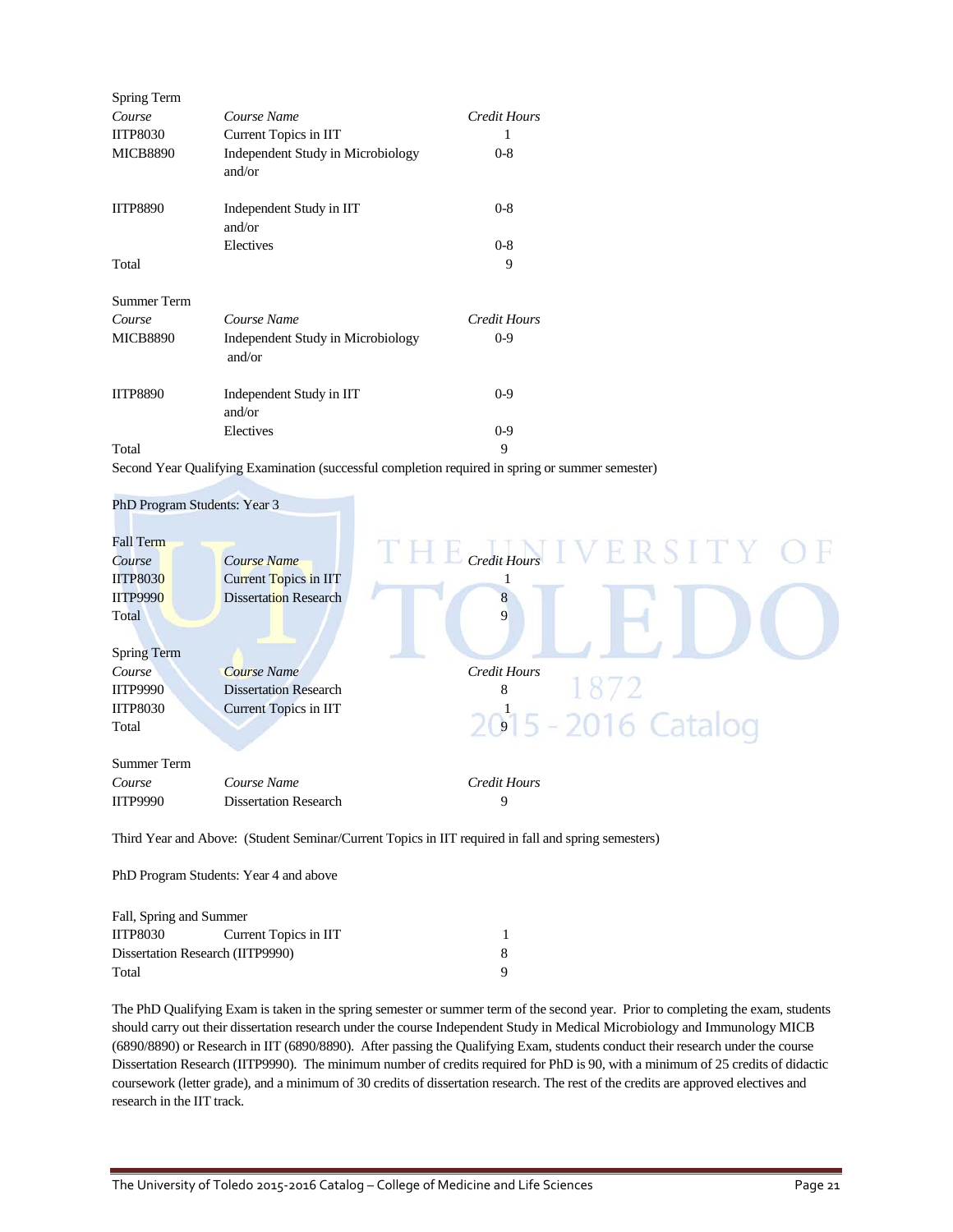## **Master of Science in Biomedical Sciences: Infection, Immunity, and Transplantation Track**

The IIT track participates in the masters in biomedical sciences training program. Students are expected to complete a core curriculum similar to that of doctoral students but with some of the courses as elective offerings, to experience one or more rotations before selecting a major advisor and thesis laboratory.. In addition to 40 credit hours in didactic and other courses, including a minimum of 10 credit hours of thesis research is required for degree. Students are required to successful pass a qualifying exam and to write and defend a research thesis. Students usually complete the degree requirements in 2-3 years.

| Fall Term (all are required)  |                                                                                   |                                  |
|-------------------------------|-----------------------------------------------------------------------------------|----------------------------------|
| Course                        | Course Name                                                                       | Credit Hours                     |
|                               | Introduction to Biomedical Research                                               | $\overline{0}$                   |
|                               | Current Problems and Research Approaches (CPRA) in                                |                                  |
| <b>BMSP6330</b>               | CPRA in Protein Structure and Catalysis                                           | 2.5                              |
| <b>BMSP6340</b>               | CPRA in Genes and Genomes                                                         | 2.5                              |
| <b>BMSP6360</b>               | <b>CPRA</b> in Cell Membranes                                                     | 3                                |
| <b>BMSP6380</b>               | Methods in Biomedical Sciences                                                    | 3                                |
| <b>INDI6020</b>               | "On Being a Scientist"                                                            | 1                                |
| <b>BMSP6390</b>               | <b>Mentored Research</b>                                                          |                                  |
|                               | (one 8 week lab rotation)                                                         | $\overline{\mathbf{c}}$<br>RSITY |
| Total                         |                                                                                   | 14                               |
|                               |                                                                                   |                                  |
| Spring Term ( $* =$ required) |                                                                                   |                                  |
| Course                        | Course Name                                                                       | <b>Credit Hours</b>              |
| <b>BMSP6310</b>               | Systems Pathophysiology I*                                                        | 2.5                              |
| <b>BMSP6320</b>               | Systems Pathophysiology II <sup>*</sup>                                           | 2.5                              |
| <b>BMSP6350</b>               | CPRA in Cell Biology and Signaling *                                              | 3                                |
| <b>BMSP6390</b>               | <b>Mentored Research</b>                                                          | $0 - 4$                          |
|                               | (two additional rotations possible)                                               | 016 Catalog                      |
| <b>IITP6890</b>               | Independent Study in IIT                                                          | $0 - 4$                          |
| <b>IITP6030</b>               | <b>Current Topics IIT</b>                                                         | 1                                |
|                               |                                                                                   |                                  |
| Total                         |                                                                                   | 13                               |
|                               |                                                                                   |                                  |
| <b>Summer Term</b>            |                                                                                   |                                  |
| Course                        | Course Name                                                                       | <b>Credit Hours</b>              |
| <b>PUBH5320</b>               | Statistical Methods I,                                                            |                                  |
|                               | (required BMS core course)                                                        | 3                                |
| <b>IITP6890</b>               | Independent Study in IIT                                                          | $0 - 6$                          |
|                               |                                                                                   |                                  |
| Total                         |                                                                                   | 9                                |
|                               | First Year Qualifying Examination (successful completion required in summer term) |                                  |
|                               |                                                                                   |                                  |

Masters Program Students: Year 1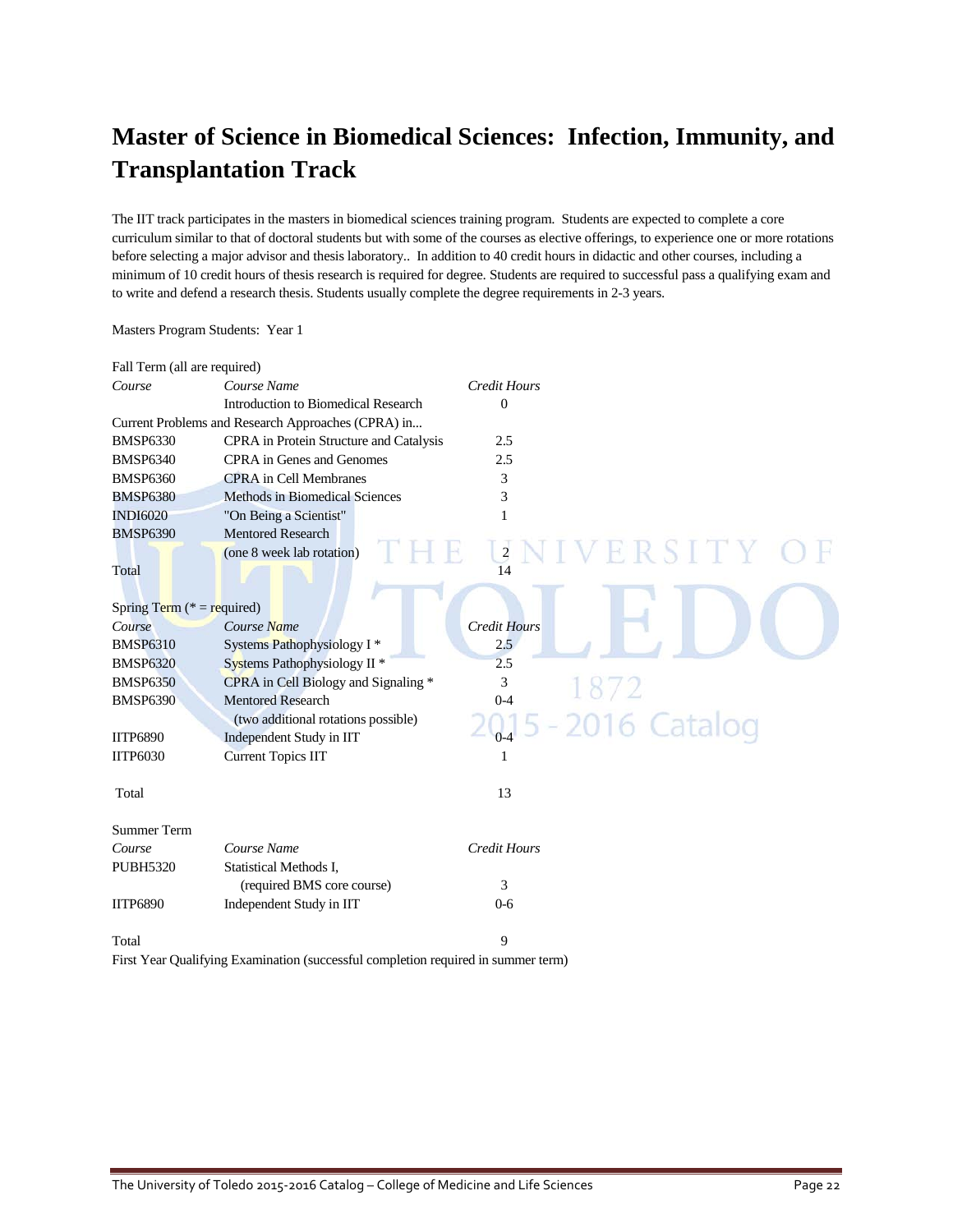Masters Program Students: Year 2

| Fall Term          |                                                         |                     |         |
|--------------------|---------------------------------------------------------|---------------------|---------|
| Course             | Course Name                                             | Credit Hours        |         |
| <b>IITP 6020</b>   | Advanced Immunology (required)                          | 1                   |         |
| <b>IITP6990</b>    | Thesis Research<br>and/or                               | $0 - 8$             |         |
|                    | Electives                                               | $0 - 8$             |         |
| Total              |                                                         | 9                   |         |
| Spring Term        |                                                         |                     |         |
| Course             | Course Name                                             | Credit Hours        |         |
| <b>IITP 6030</b>   | Current Topics in IIT                                   | 1                   |         |
| <b>IITP6990</b>    | Thesis Research                                         | $0 - 8$             |         |
|                    | and/or                                                  |                     |         |
|                    | Electives                                               | $0 - 8$             |         |
| Total              |                                                         | 9                   |         |
| <b>Summer Term</b> |                                                         |                     |         |
| Course             | Course Name                                             | <b>Credit Hours</b> |         |
| <b>IITP6990</b>    | <b>Thesis Research</b>                                  | $0 - 9$             |         |
|                    | and/or                                                  |                     |         |
|                    | Electives                                               | $0 - 9$             |         |
|                    |                                                         |                     | RSITY O |
| Total              |                                                         | $\overline{Q}$      |         |
|                    |                                                         |                     |         |
|                    | Masters Program Students: Year 3 (if necessary)         |                     |         |
|                    |                                                         |                     |         |
|                    | Fall/Spring Terms (15 credits each), Summer (9 credits) |                     |         |
| Course             | <b>Course Name</b>                                      | Credit Hours        |         |
| <b>IITP6990</b>    | <b>Thesis Research</b>                                  | $0 - 9$             |         |
|                    | and/or                                                  |                     |         |
|                    | Electives                                               | $0 - 19$            |         |
| Total              |                                                         | $\overline{Q}$      |         |
|                    |                                                         |                     |         |

The minimum number of credits required for MSBS is 40, with a minimum of 25 credits of didactic coursework (letter grade), and a minimum of 10 credits of thesis research. The rest of the credits are approved electives and research in the IIT track.

## **Doctor of Philosophy in Biomedical Sciences: Neuroscience and Neurological Disorders Track**

### **Department of Neurosciences**

*Bryan Yamamoto, Ph.D., chair Nicolas Chiaia, Ph.D., track director*

The combination of molecular biology and genetics with modern neuroanatomical techniques is transforming both our ability to examine and to understand the nervous system. Ongoing research by the faculty in the Neurosciences and Neurological Disorders graduate program is providing insights into neurotransmission, sensory system function, development and plasticity of the nervous system, regeneration and repair following neural damage, the basis of neural disease, and behavior. As one of four biomedical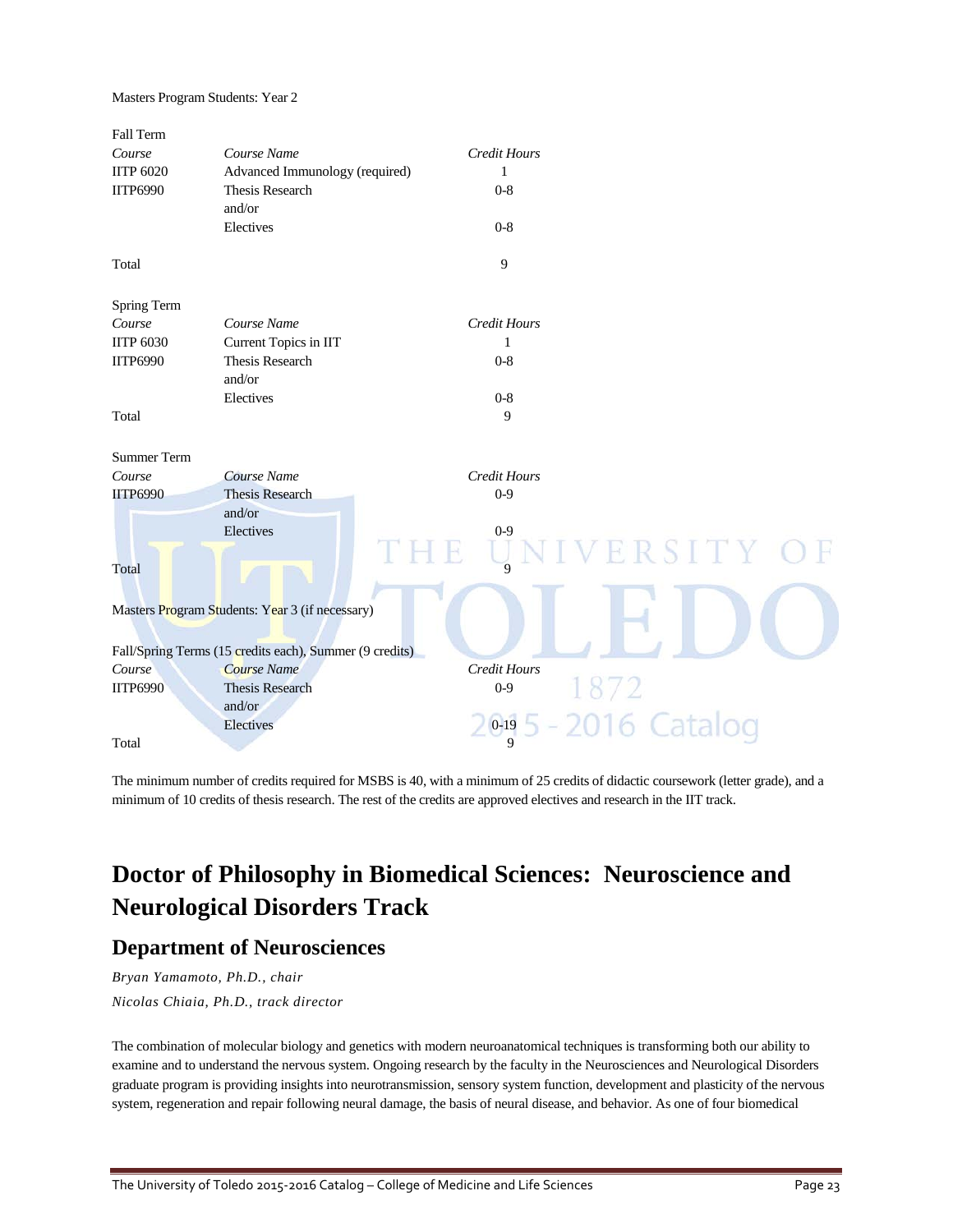science degree programs in the University of Toledo, College of Medicine & Life Sciences, the Neurosciences and Neurological Disorders program is an interdisciplinary course of studies whose primary goal is to train students for independent, creative careers in biomedical research and/or teaching. The program awards both PhD and MSBS in biomedical sciences degrees and participates in the MD/PhD and MD/MSBS combined degree programs.

Nationally-recognized, NIH-funded Neuroscience faculty who serve as research mentors are drawn from a number of departments including: Neurosciences, Neurology, Physiology and Pharmacology, Otolaryngology, Psychiatry and Radiation Therapy. Modern, state-of-the-art research laboratory and core facilities are available through the program and these participating departments.

The Neurosciences and Neurological Disorders training program at the University of Toledo on the Health Science Campus offers the PhD, MD/PhD, and MSBS degrees through the interdisciplinary degree programs in Medical Sciences. The primary goal of the doctoral program in Neurosciences and Neurological Disorders is to train students for independent, creative careers in research and/or teaching. The curriculum for the PhD degree consists of a core of concentrated course work in the first year, followed by specialized elective courses and an emphasis on laboratory research. Elective courses are offered in developmental and systems neuroscience, as well as ion channel function, sensory physiology, and neuropharmacology. During the first two semesters, each student rotates through four research laboratories, conducting short-term projects, gaining exposure to techniques and identifying potential areas for further investigation. At the end of the second semester, each student selects a major advisor who directs the student's doctoral or thesis research. A faculty committee is also jointly chosen by the student and advisor to supervise academic progress toward completion of the PhD or MSBS degree. In addition to 90 credit hours in didactic and other courses, PhD students are required to successfully pass a qualifying exam and to write and defend a research dissertation. Masters students complete a minimum of 40 credit hours and write and defend a research thesis.

| PhD Program Students: Year 1   |                                                    |                     |
|--------------------------------|----------------------------------------------------|---------------------|
| Fall Term (all are required)   |                                                    | UNIVERSITY          |
| Course                         | Course Name                                        | <b>Credit Hours</b> |
|                                | <b>Introduction to Biomedical Research</b>         | 0                   |
|                                | Current Problems and Research Approaches (CPRA) in |                     |
| <b>BMSP6330</b>                | CPRA in Protein Structure and Catalysis            | 2.5                 |
| <b>BMSP6340</b>                | <b>CPRA</b> in Genes and Genomes                   | 2.5                 |
| <b>BMSP6360</b>                | <b>CPRA</b> in Cell Membranes                      | 3                   |
| <b>BMSP6380</b>                | Methods in Biomedical Sciences                     | 3                   |
| <b>INDI6020</b>                | "On Being a Scientist"                             |                     |
| <b>BMSP6390</b>                | Mentored Research (one 8 week lab rotation)        | 015 - 2016 Catalog  |
|                                |                                                    |                     |
| Total                          |                                                    | 14                  |
| Spring Term (all are required) |                                                    |                     |
| Course                         | Course Name                                        | <b>Credit Hours</b> |
| <b>BMSP6310</b>                | Systems Pathophysiology I                          | 2.5                 |
| <b>BMSP6320</b>                | Systems Pathophysiology II                         | 2.5                 |
| <b>BMSP6350</b>                | CPRA in Cell Biology and Signaling                 | 3                   |
| <b>BMSP6390</b>                | Mentored Research (two 8 week lab rotations)       | 4                   |
| <b>NNDP6500</b>                | Seminar in Neuroscience                            |                     |
| Total                          |                                                    | 13                  |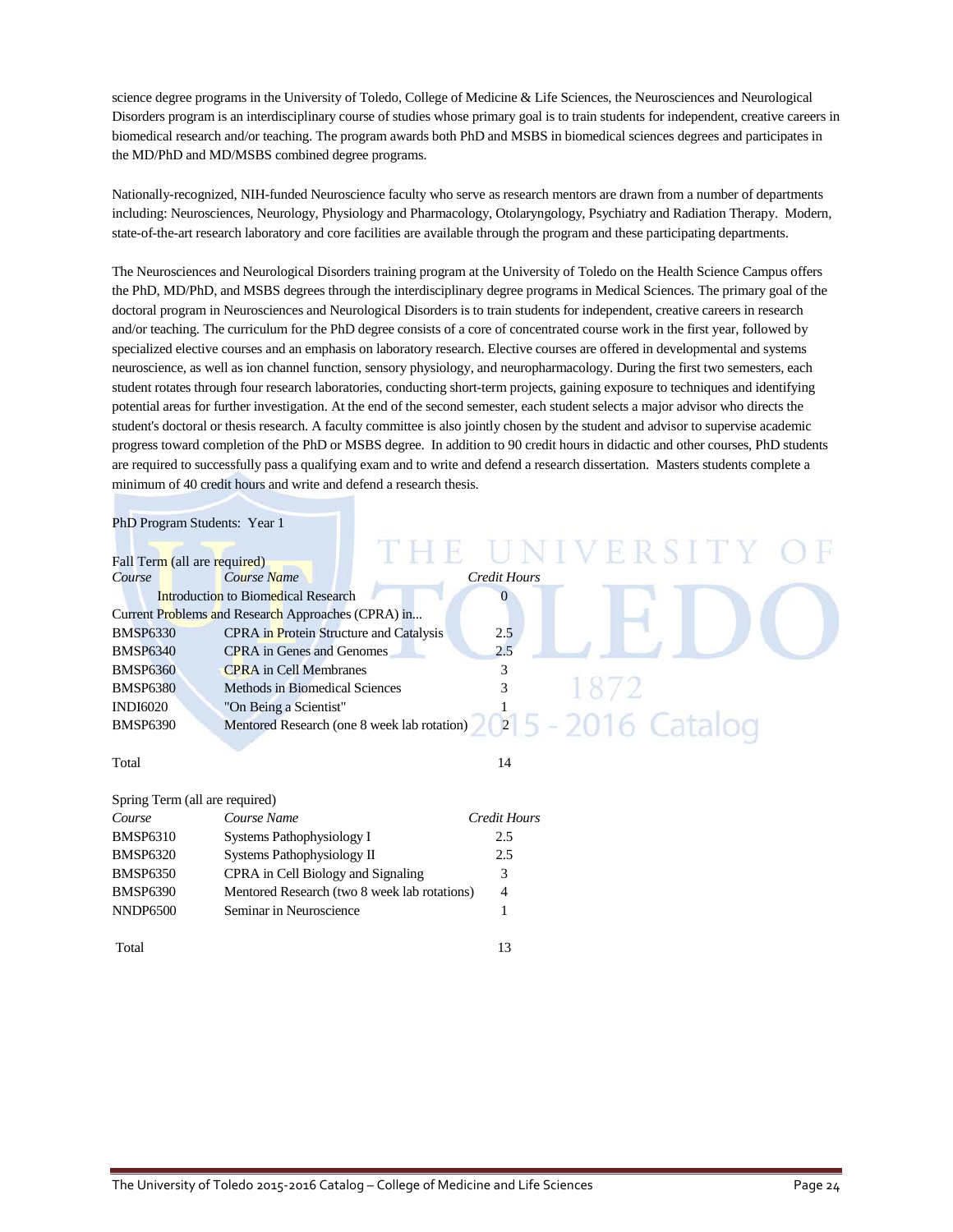| Summer Term ( $*$ = required) |                                               |                     |                     |
|-------------------------------|-----------------------------------------------|---------------------|---------------------|
| Course                        | Course Name                                   | <b>Credit Hours</b> |                     |
| PUBH5320/7320                 | <b>Statistical Methods I</b>                  |                     |                     |
|                               | (required BMS core course)                    | 3                   |                     |
| <b>NNDP6730</b>               | Research in NNDP                              | $0-6$               |                     |
| <b>BMSP6390</b>               | Mentored Research                             |                     |                     |
|                               | (if additional 8 week rotation is necessary)  | $0 - 2$             |                     |
|                               |                                               |                     |                     |
| Total                         |                                               | 9                   |                     |
| Ph.D Program Students: Year 2 |                                               |                     |                     |
| Fall Term (*= required)       |                                               |                     |                     |
| Course                        | Course Name                                   | <b>Credit Hours</b> |                     |
| NNDP6560/8560                 | Readings In Neuroscience                      | $1-4$               |                     |
| NNDP6720/8720                 | Current Topics in Neuroscience                | $1 - 4$             |                     |
| BIOE4720/5620                 | Cellular Electrophysiology                    | 3                   |                     |
| <b>NNDP6730</b>               | Research in Neuroscience                      | $0 - 4$             |                     |
| Total                         |                                               | 9                   |                     |
| Spring Term (*= required)     |                                               |                     |                     |
| Course                        | Course Name                                   | <b>Credit Hours</b> |                     |
| <b>NNDP7810</b>               | Neuroscience                                  | 6                   |                     |
| <b>BMSP8250</b>               | Grant Writing Workshop (elective)             | $^{0-2}$            | IVERSITY            |
| <b>NNDP8500</b>               | Seminar in Neuroscience                       |                     |                     |
| <b>NNDP8540</b>               | Journal Paper Review                          |                     |                     |
|                               | in Neuroscience * (if offered)                | $0 - 2$             |                     |
| <b>NNDP8720</b>               | Current Topics in Neuroscience                | $1-4$               |                     |
| <b>INDI8790</b>               | Basic & Advanced Light Microscopy: (elective) | $0 - 4$             |                     |
| <b>INDI8860</b>               | Electron Microscopy: (elective)               | $0 - 4$             |                     |
| <b>NNDP6730</b>               | <b>Research in Neuroscience</b>               | $0 - 5$             |                     |
|                               |                                               |                     |                     |
| Total                         |                                               |                     |                     |
|                               |                                               |                     | 2015 - 2016 Catalog |
| Summer Term $(* = required)$  |                                               |                     |                     |
| Course                        | Course Name                                   | <b>Credit Hours</b> |                     |
| NNDP6730                      | Research in Neuroscience                      | $0-8$               |                     |
| <b>NNDP8990</b>               | Research in Neuroscience                      | $0-9$               |                     |
| <b>NNDP9990</b>               | Dissertation Research in Neuroscience         | $0 - 9$             |                     |
| Total                         |                                               | 9                   |                     |
| PhD Program Students: Year 3  |                                               |                     |                     |
| Fall Term (*= required)       |                                               |                     |                     |
| Course                        | Course Name                                   | <b>Credit Hours</b> |                     |
| <b>NNDP6730</b>               | Research in Neuroscience                      | $0 - 9$             |                     |
| <b>NNDP9990</b>               | Dissertation Research in Neuroscience         | $0 - 9$             |                     |

Total 9

The University of Toledo 2015-2016 Catalog – College of Medicine and Life Sciences Page 25

SITY OF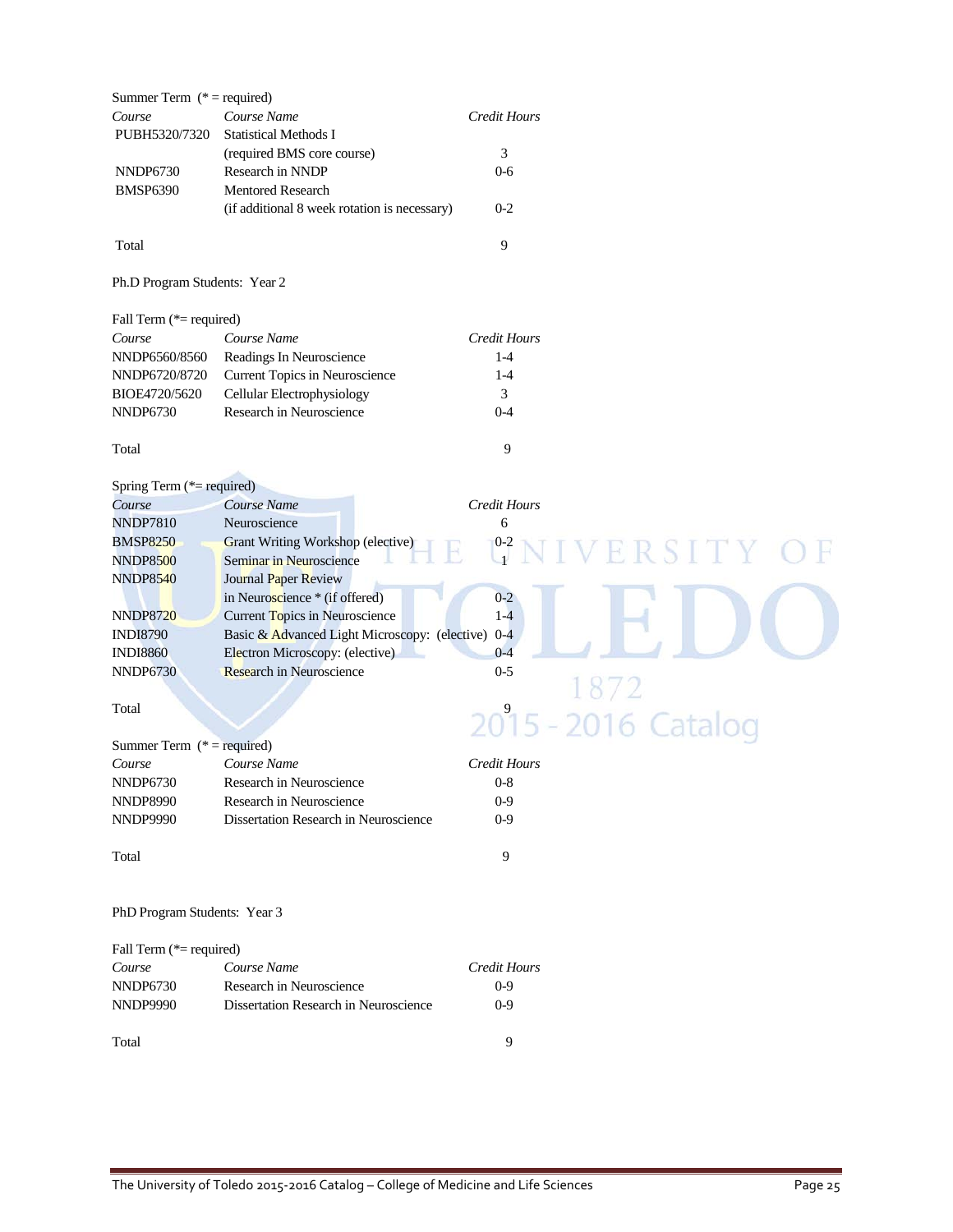| Spring Term $(*=$ required)  |                                                         |              |
|------------------------------|---------------------------------------------------------|--------------|
| Course                       | Course Name                                             | Credit Hours |
| <b>NNDP8500</b>              | Seminar in Neuroscience                                 | ı            |
| <b>NNDP6730</b>              | Research in Neuroscience                                | $0 - 8$      |
| <b>NNDP9990</b>              | Dissertation Research in Neuroscience                   | $0 - 8$      |
| Total                        |                                                         | 9            |
| Summer Term $(* = required)$ |                                                         |              |
| Course                       | Course Name                                             | Credit Hours |
| NNDP6730                     | Research in Neuroscience                                | $0-9$        |
| <b>NNDP9990</b>              | Dissertation Research in Neuroscience                   | $0-9$        |
| Total                        |                                                         | 9            |
|                              | PhD Program Students: Year 4 and above                  |              |
|                              | Fall/Spring Terms (12 credits each), Summer (9 credits) |              |
| Course                       | Course Name                                             | Credit Hours |
| <b>NNDP9990</b>              | Dissertation Research in Neuroscience                   | 0-9          |

The minimum number of credits required for PhD is 90, with a minimum of 25 credits of didactic coursework (letter grade), and a minimum of 30 credits of dissertation research. The rest of the credits are approved electives and research in the NND track.

## **Master of Science in Biomedical Sciences: Neurosciences and Neurological Disorders Track**

### **Department of Neurosciences**

*Bryan Yamamoto, Ph.D., chair Nicolas Chiaia, Ph.D., track director*

The NND track participates in the masters in biomedical sciences training program. Students are expected to complete a core curriculum similar to that of doctoral students but with some of the courses as elective offerings, to experience one or more rotations before selecting a major advisor and thesis laboratory. In addition to 40 credit hours in didactic and other courses, including a minimum of 10 credit hours of thesis research, Students are required to successful pass a qualifying exam and to write and defend a research thesis. Students usually complete the degree requirements in 2-3 years.

Masters Program Students: Year 1

| Fall Term (all are required) |                                                    |              |
|------------------------------|----------------------------------------------------|--------------|
| Course                       | Course Name                                        | Credit Hours |
|                              | Introduction to Biomedical Research                | $\theta$     |
|                              | Current Problems and Research Approaches (CPRA) in |              |
| <b>BMSP6330</b>              | <b>CPRA</b> in Protein Structure and Catalysis     | 2.5          |
| <b>BMSP6340</b>              | CPRA in Genes and Genomes                          | 2.5          |
| <b>BMSP6360</b>              | CPRA in Cell Membranes                             | 3            |
| <b>BMSP6380</b>              | Methods in Biomedical Sciences                     | 3            |
| <b>INDI6020</b>              | "On Being a Scientist"                             | 1            |
| <b>BMSP6390</b>              | Mentored Research (one 8 week lab rotation)        | 2            |
| Total                        |                                                    | 14           |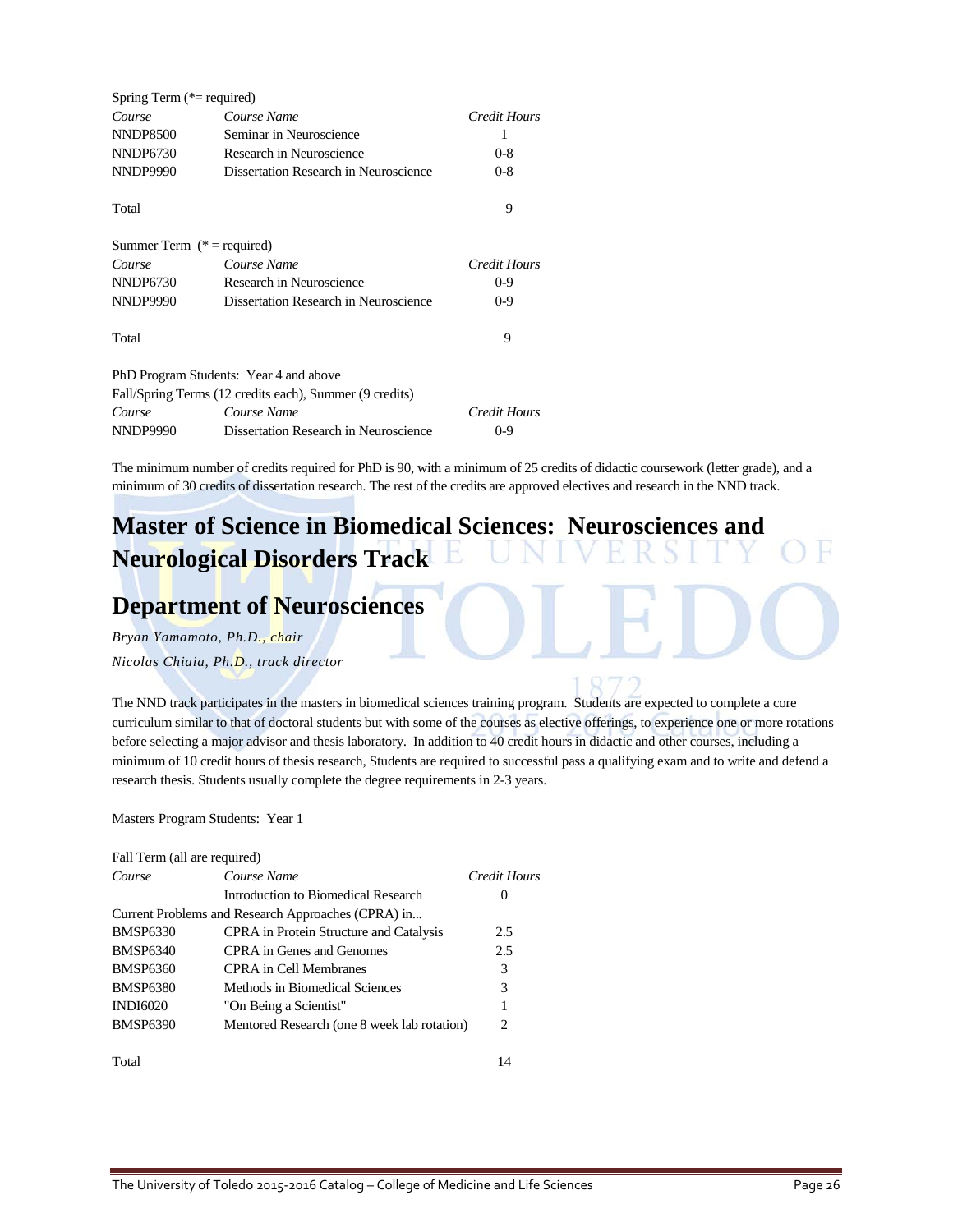| Spring Term ( $* =$ required) |                                         |              |
|-------------------------------|-----------------------------------------|--------------|
| Course                        | Course Name                             | Credit Hours |
| <b>BMSP6310</b>               | Systems Pathophysiology I <sup>*</sup>  | 2.5          |
| <b>BMSP6320</b>               | Systems Pathophysiology II <sup>*</sup> | 2.5          |
| <b>BMSP6350</b>               | CPRA in Cell Biology and Signaling*     | 3            |
| <b>BMSP6390</b>               | <b>Mentored Research</b>                | $0 - 4$      |
|                               | (two additional rotations possible)     |              |
| NNDP6730                      | Research in Neuroscience                | $0 - 6$      |
| NNDP6500                      | Seminar in Neuroscience                 | 1            |
| Total                         |                                         | 13           |
| <b>Summer Term</b>            |                                         |              |
| Course                        | Course Name                             | Credit Hours |
| <b>PUBH5320</b>               | <b>Statistical Methods I</b>            |              |
|                               | (required BMS core course)              | 3            |
| NNDP6730                      | Research in Neuroscience                | 0-6          |

#### Total 9

First Year Qualifying Examination (successful completion required in spring or summer term)

| Masters Program Students: Year 2 |  |
|----------------------------------|--|
|                                  |  |

| Fall Term          |                                                         |                                 |
|--------------------|---------------------------------------------------------|---------------------------------|
| Course             | Course Name                                             | <b>Credit Hours</b><br>ERSITY C |
| <b>NNDP6730</b>    | Research in Neuroscience                                | $0 - 8$                         |
| <b>NNDP6990</b>    | Thesis Research in Neuroscience                         | $0 - 9$                         |
|                    | and/or Electives                                        |                                 |
| Total              |                                                         | 9                               |
|                    |                                                         |                                 |
| <b>Spring Term</b> |                                                         |                                 |
| Course             | <b>Course Name</b>                                      | <b>Credit Hours</b>             |
| <b>NNDP6730</b>    | Research in Neuroscience                                | $0 - 8$                         |
| <b>NNDP6990</b>    | Thesis Research in Neuroscience                         |                                 |
|                    | and/or Electives                                        | 2015 - 2016 Catalog             |
| Total              |                                                         | 9                               |
|                    |                                                         |                                 |
| <b>Summer Term</b> |                                                         |                                 |
| Course             | Course Name                                             | <b>Credit Hours</b>             |
| <b>NNDP6990</b>    | Thesis Research in Neuroscience                         | $0-9$                           |
|                    |                                                         |                                 |
| Total              |                                                         | 9                               |
|                    |                                                         |                                 |
|                    | Masters Program Students: Year 3 (if necessary)         |                                 |
|                    |                                                         |                                 |
|                    |                                                         |                                 |
|                    | Fall/Spring Terms (12 credits each), Summer (9 credits) |                                 |
| Course             | Course Name                                             | <b>Credit Hours</b>             |
| <b>NNDP6990</b>    | Thesis Research in Neuroscience                         | $0 - 9$                         |

The minimum number of credits required for MSBS is 40, with a minimum of 25 credits of didactic coursework (letter grade), and a minimum of 10 credits of thesis research. The rest of the credits are approved electives and research in the NND track.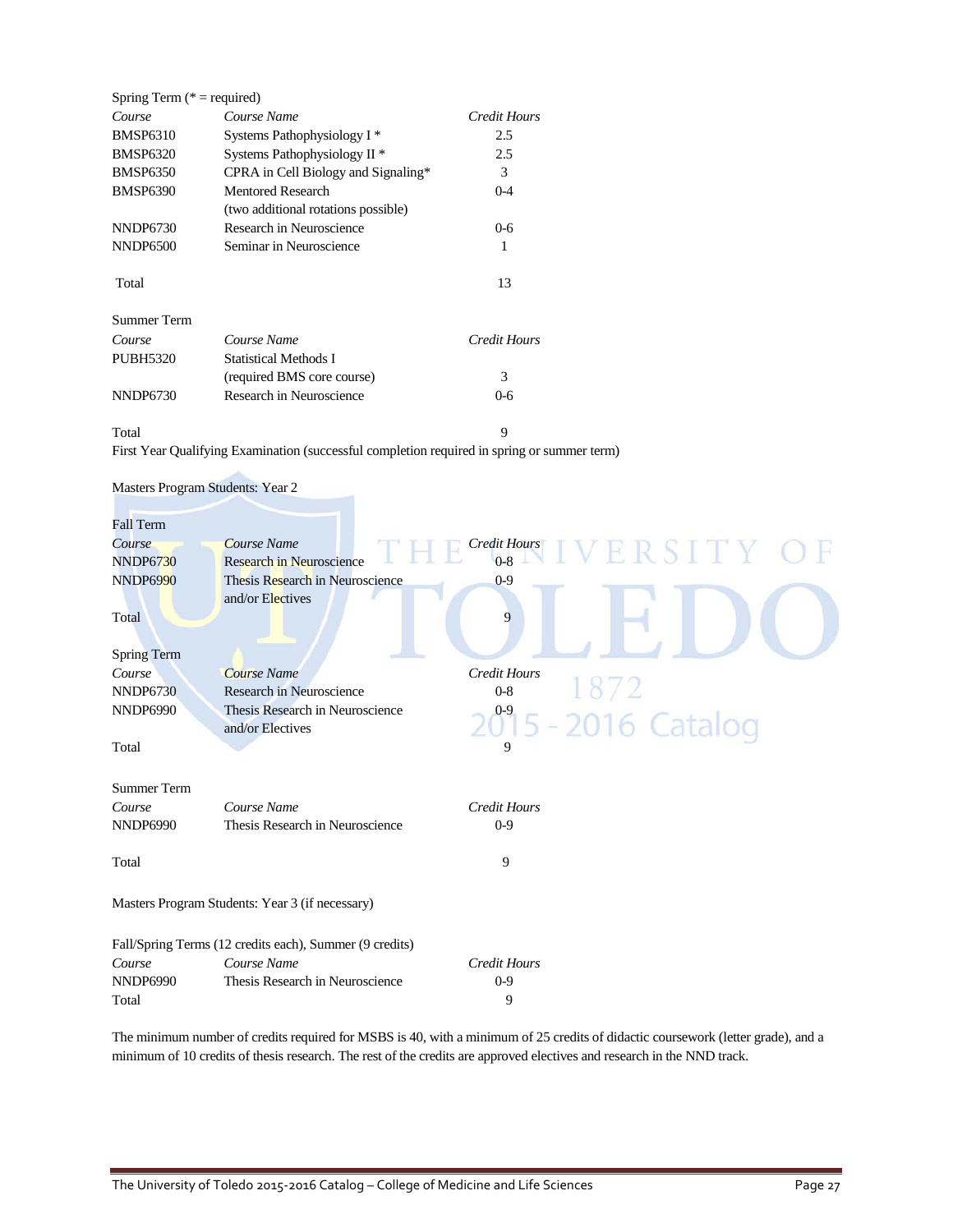## **Master of Science in Biomedical Sciences: Human Donation Science**

### Professional Science Masters Degree

The Human Donation Science Master Degree (MSBS-HDS, PSM) program is designed to provide entry-level professional preparation for individuals who wish to become an organ procurement transplant coordinator. Organ procurement coordinators facilitate the organ donation process from beginning to end. They are the liaisons between the donor's family, the coroner, the medical and nursing staff, the organ procurement organization and ultimately the transplant surgeon. As a result, coordinators must skillfully and diplomatically deal with a number of issues, agendas and personalities in order to achieve a successful organ transplant. Combining science coursework with business and management coursework further enables the HDS-MSBS, PSM graduate to step into the professional world of organ and tissue donation and transplantation.

Entrance requirements/prerequisites:

- Baccalaureate degree from a school that is accredited by a nationally recognized body for accreditation of postsecondary education.
- Overall grade point average of 3.0 in undergraduate work.
- Submission of online University of Toledo Graduate School Application.
- Three letters of recommendation (using the University of Toledo forms).
- A minimum of two semesters of coursework in the biological sciences, a minimum of two semesters of coursework in chemistry, and one semester of college algebra or higher.
- Satisfactory completion of a course in medical terminology or pass a medical terminology proficiency examination. Candidates who are unable to pass the medical terminology proficiency examination will be required to participate in a self-study program and pass a re-test.
- The Graduate Record Examination (GRE) and TOEFL are only required for international students.
- Interview, if requested.
- **Graduate School application fee.**

Although not required, shadowing an organ procurement coordinator is highly recommended.

| <b>Fall Term</b>   |                                               |                     |
|--------------------|-----------------------------------------------|---------------------|
| Course             | Course Name                                   | <b>Credit Hours</b> |
| <b>HDSC5010</b>    | Organ Transplant Procurement                  | 3                   |
| <b>HDSC5210</b>    | <b>Clinical Foundations Organ Donation</b>    |                     |
| <b>HDSC5110</b>    | Fundamental Concepts and Clinical Practicum I |                     |
| Elective           |                                               | 31872               |
| Total              |                                               |                     |
|                    |                                               | 2015 - 2016 Catalog |
| Spring Term        |                                               |                     |
| Course             | Course Name                                   | <b>Credit Hours</b> |
| <b>HDSC5310</b>    | <b>Clinical Aspects Procurement</b>           | 4                   |
| <b>HDSC5120</b>    | Clinical Practicum II                         |                     |
| <b>HDSC5020</b>    | Human Donation Science Scholarly Project      | 3                   |
| Elective           |                                               | 3                   |
| Elective           |                                               | 3                   |
| Total              |                                               | 15                  |
|                    |                                               |                     |
| <b>Summer Term</b> |                                               |                     |
| Course             | Course Name                                   | Credit Hours        |
| <b>HDSC5130</b>    | Human Donation Science Internship             | 8                   |
| <b>HDSC5410</b>    | Human Donation Science Capstone Seminar       | 2                   |
|                    |                                               |                     |
| Total              |                                               | 10                  |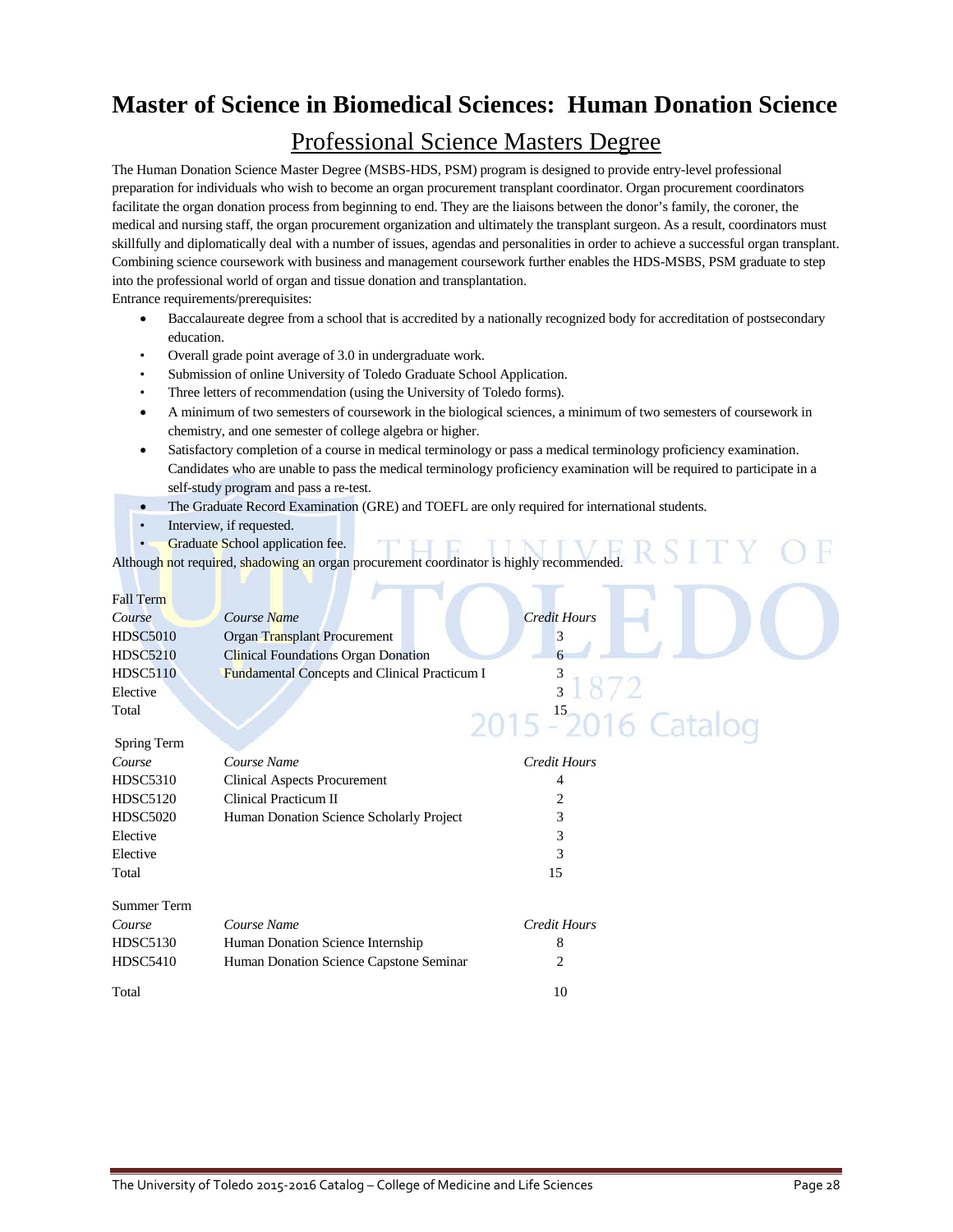Elective Coursework (choose three)

PUBH6000 Biostatistics (fall / spring) 3CR HURM 6730 Performance Management (fall / spring) 3CR MGMT 6160 Leading with Power and Influence (fall) 3CR MGMT6150 Leading and Developing Yourself (fall / spring) 3CR LAWM5000 Law and the Legal System (fall) 3CR

Total Program Credit Hours (minimum) for MSBS, PSM degree in Human Donation Science is 40 credits.

## **Medical Physics Programs**

### **Degree Programs**

MSBS Medical Physics (Diagnostic Imaging Track) MSBS Medical Physics (Radiation Oncology Track) (also PhD in Physics and Astronomy with specialization in medical physics in both tracks is offered through the College of Natural Sciences & Mathematics.)

### **Accreditations**

The MSBS program in Medical Physics and the PhD in Physics and Astronomy with specialization in Medical Physics are accredited by the Commission on Accreditation of Medical Physics Educational Programs (www.campep.org).

## **Master of Science in Biomedical Sciences: Medical Physics**

Programs of study leading to the MSBS degree in Medical Physics are offered by the graduate faculty of the Department of Radiation Oncology and the Department of Radiology. In addition to the basic medical science and radiological physics coursework, a specific course of study is offered in radiation oncology physics or in diagnostic imaging. This course of study includes didactic courses, independent study, and hands-on clinical covering the selected discipline, along with specific technical research culminating in a research project or thesis. The graduate program is committed to excellence in scientific education, clinical experience, and research leading to the professional development of highly motivated and dedicated students. In addition to the capability of creative scientific research, the coursework and clinical experience is intended to provide students with the fundamental knowledge and educational requirement for eventually becoming board certified in their area of study by The American Board of Radiology, The American Board of Medical Physics, or other credentialing body.

### **Curriculum:**

The didactic course curriculum includes the following courses in addition to additional special topic courses and clinical training.

|                 | Medical physics core courses include:      |                               |
|-----------------|--------------------------------------------|-------------------------------|
| Course          | Course Name                                | Credit Hours                  |
| <b>MPHY6310</b> | Anatomy/Physiology                         | 4                             |
| <b>INDI6020</b> | "On Being a Scientist" Seminar             |                               |
| <b>MPHY6010</b> | Survey of Diagnostic Medical Imaging I     | 3                             |
| <b>MPHY6120</b> | <b>Radiation Dosimetry I</b>               | 3                             |
| <b>MPHY6160</b> | <b>Radiation Biology</b>                   | 3                             |
| <b>MPHY6300</b> | <b>Radiation Detection and Measurement</b> | 3                             |
| <b>MPHY6200</b> | Radiation Protection and Regulation        | 3                             |
| <b>MPHY6110</b> | Survey of Clinical Radiation Therapy       | $\mathfrak{D}_{\mathfrak{p}}$ |
| <b>MPHY6500</b> | <b>Medical Physics Seminar</b>             | 1                             |
| <b>INDI6990</b> | Thesis Research                            | 10                            |
|                 |                                            |                               |

Medical physics core courses include: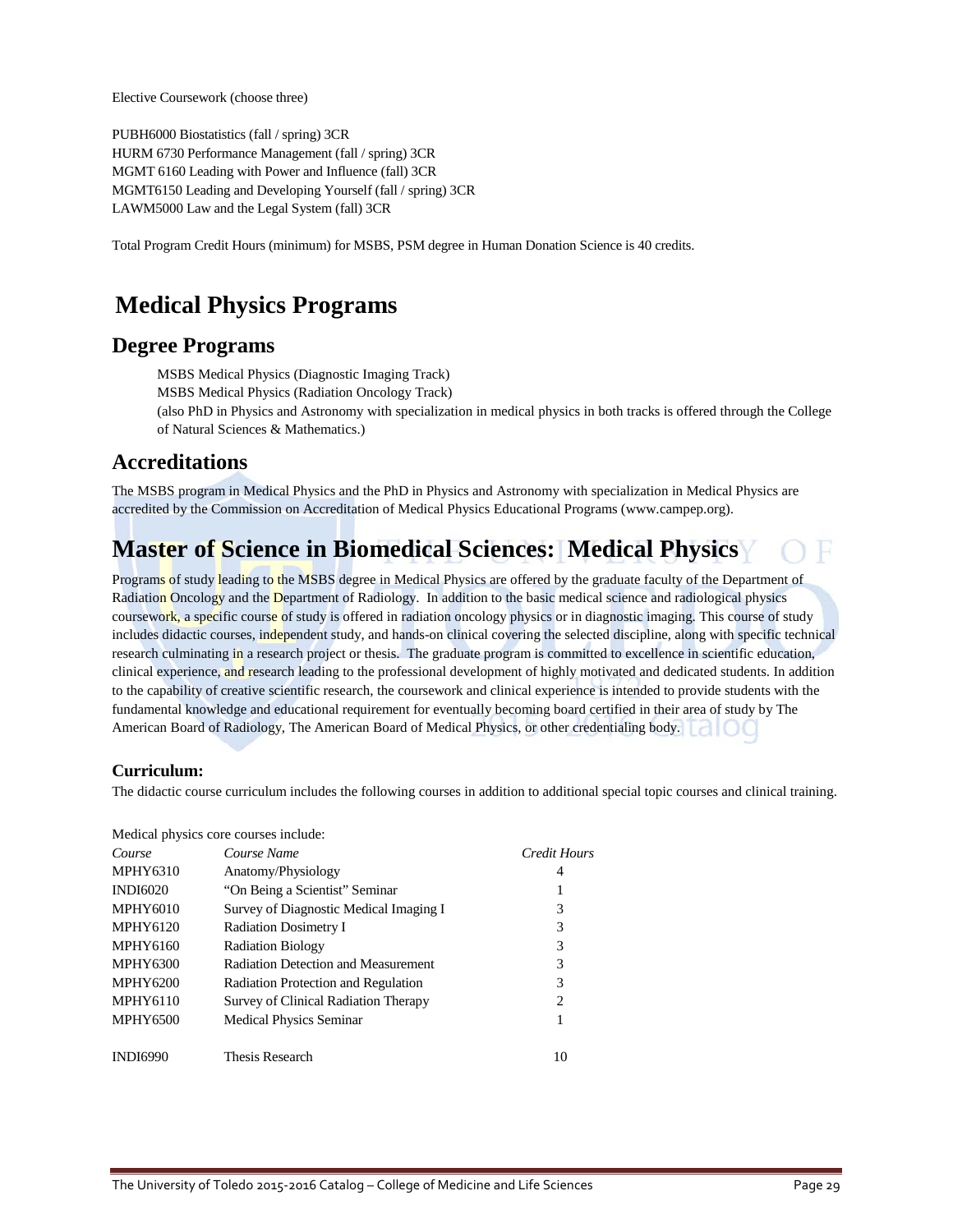|                      | Typical course curriculum in Medical Physics - Radiation Oncology track include: |                     |
|----------------------|----------------------------------------------------------------------------------|---------------------|
| Course               | Course Name                                                                      | <b>Credit Hours</b> |
| Radiological Physics |                                                                                  |                     |
| <b>MPHY6130</b>      | <b>Radiation Dosimetry II</b>                                                    | 3                   |
| <b>MPHY6180</b>      | Physics of Radiation Therapy                                                     | 3                   |
| <b>MPHY6190</b>      | Brachytherapy                                                                    | 3                   |
| <b>MPHY6320</b>      | <b>Practical Measurements in Radiation Oncology</b>                              | 2                   |
|                      | Typical course curriculum in Medical Physics - Diagnostic Imaging track include: |                     |
| Course               | Course Name                                                                      | <b>Credit Hours</b> |
| <b>MPHY6020</b>      | Survey of Diagnostic Medical Imaging II                                          | 3                   |
| <b>MPHY6060</b>      | Principles of Nuclear Medicine                                                   | 3                   |
| <b>MPHY6860</b>      | Independent Study in Radiology (CT and MRI)                                      |                     |

### **Non-thesis option:**

A non-thesis option is available for students who present advanced degrees from previous graduate work which included a scientific thesis or dissertation.

#### **PhD track:**

The PhD in Physics with Concentration in Medical Physics: Please refer to the College of Natural Sciences Catalog for additional information regarding this program, and specifically, the Department of Physics and Astronomy section for admission and degree requirements. Information also may be found a[t http://www.utoledo.edu/med/depts/radther/.](http://www.utoledo.edu/med/depts/radther/)

#### **Research Facilities**

The Department of Radiation Oncology has access to a variety of computer systems for radiation oncology treatment planning, programming, and image analysis. A wide range of radiation measuring equipment is available, including a full range of dosimetry and quality control test equipment, Wellhoffer computerized beam scanning system, an array of ionization chambers, software and hardware packages for film dosimetry and analysis, oscilloscopes, and test phantoms. Also available are multichannel analyzer scintillation detectors, autogamma, and liquid scintillation counters, diode, thermoluminescent dosimetry systems, nanodot dosimeters, digital scanner for chromic film dosimetry system, RIT densitometry package, etc.

The Medical Physics program is housed on the Health Science Campus and the University of Toledo Medical Center (UTMC) where much of the medical physics training is accomplished at the newly built Dana Cancer Center. This state-of-the-art building houses the radiation oncology department and has a division of radiology, medical oncology, and surgical oncology. All the specialists are under one roof and the concept of a true cancer center is practiced. Besides being a leader in stereotactic radiosurgery (SRS) and stereotactic Body Radiotherapy (SBRT), the University of Toledo Medical Center provides IMRT treatment planning with IGRT capabilities, conventional 3D conformal external beam radiotherapy, and other stereotactic neurologic radiosurgery capabilities such as AVM with inverse planning arc modulation technology. Other treatment modalities that students are exposed to are: Brachytherapy low and high dose rate, Radionuclide therapy using P-32, I-131, Sr-89, Ra-223, etc. There also exists a large Cs-137 irradiator is also available on campus for blood, small animal, or other cellular petri-dish irradiation.

#### **Department of Radiation Oncology Equipment:**

- A Varian True Beam Linear Accelerator, capable of producing photon energies of 6MV, 10MV, and 18 MV, and 6X FFF, and a range of electron energies from 6 to 20 MeV in 2-3 MeV increments.
- A Varian Edge Linear Accelerator, capable of producing photon energies of 6MV, 10MV, 6X FFF, and 10X FFF. This is a specialized new Varian product designed for SRS/SBRT cases with 2.5 mm leafs.
- Both accelerators are equipped with latest state of the ART technology including onboard imaging, EPID MV imaging, Rapid ARC (VMAT), and Gating. The Edge unit is also capable of Optical Surface Monitoring System (OSMS) used for patient positioning.
- ARIA patient management system
- A Philips ADAC Pinnacle treatment planning software package for external beam radiotherapy planning,
- Varian Eclipse Treatment Planning system
- MIM software for rigid and deformable image fusion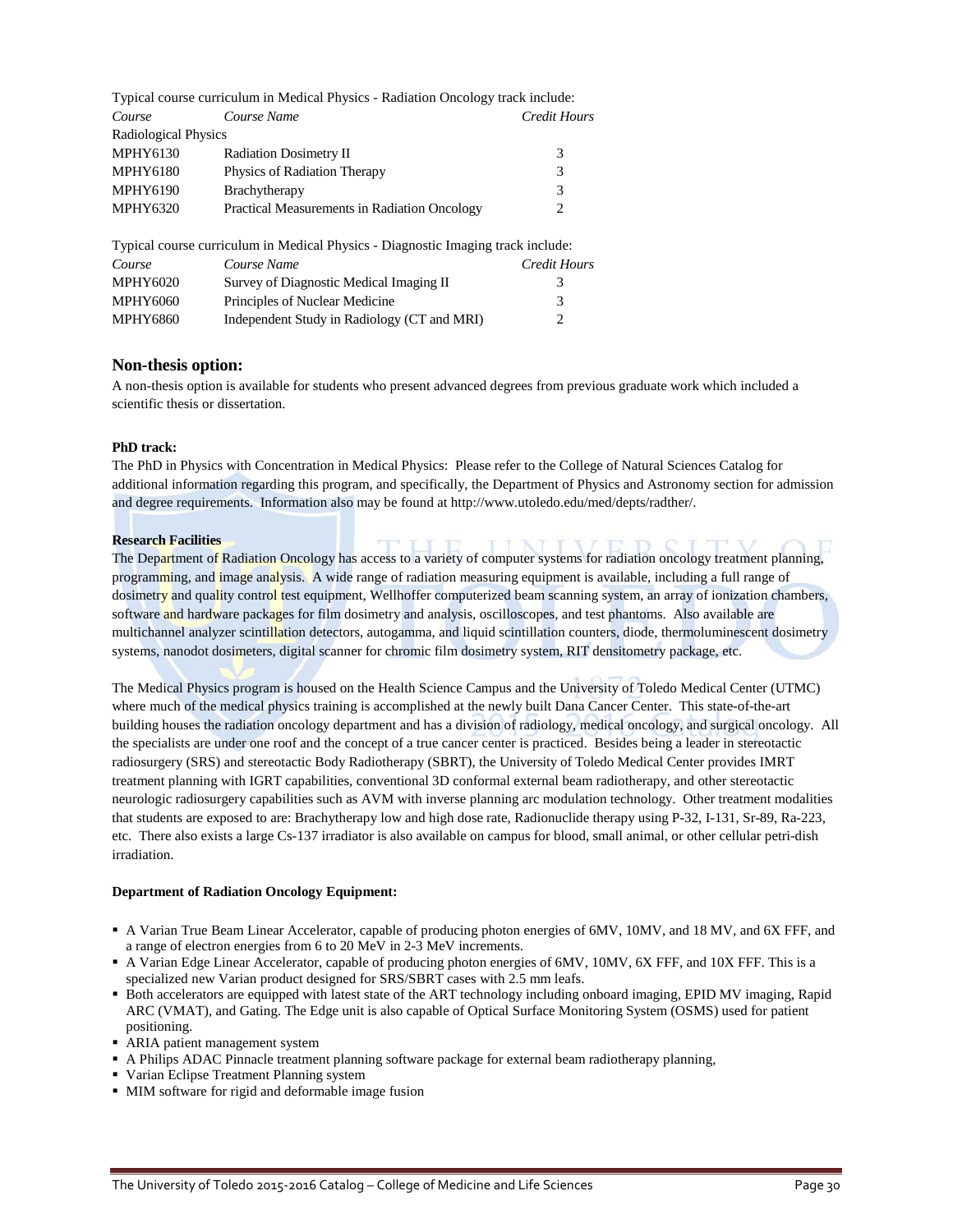- A remote afterloading High Dose Rate brachytherapy unit manufactured by Varian for treatment of interstitial, intracavitary and intraluminal tumors and the associated BrachyVision software package for HDR brachytherapy treatment planning
- VariSeed software package used for prostate seed implant program
- A Philips Gemini Large Bore PET/CT unit equipped with Sim package used for radiotherapy treatment simulations
- An array of low dose rate brachytherapy sources of CS-137 for intracavitary treatment
- A fully automated water scanning system manufactured by Welhoffer
- Various film scanning systems such as VIDAR scanners and HOWTEK scanner for normal diagnostics and chromic film dosimetry
- RIT dosimetry software system for dosimetric analysis using films
- BAT ultrasound system
- An array of ionization chambers and electrometers for dosimetry measurements including highly sensitive farmer, and parallel plate chambers, micro chambers, and scintillation chambers.
- Thermoluminesence dosimeter (TLD) system and oven for annealing TLD chips.
- A MicroStar II OSLD system with nanodots for in-vivo dosimetry

#### **Department of Radiology Equipment:**

- Multiple fixed and mobile radiographic and fluoroscopic systems
- Image intensifier and flat panel solid state detector fluoroscopic systems
- Computed radiography and digital radiography systems
- Mammography and stereotactic mammography systems
- Multi-slice (16 and 64) computed tomography systems
- 1.5 and 3.0 Tesla MRI imaging systems
- 4 SPECT imaging systems
- A PET/CT imaging system
- Multiple ultrasound imaging systems
- Hospital-wide GE Centricity PACS system
- Terarecon Aquarius Image Processing workstations and image servers.
- Multiple Windows and Linux PC's for image processing and analysis
- Full complement of diagnostic medical physics test phantoms and dosimetry equipment.

## **Master of Science in Biomedical Sciences: Medical Science**

The primary goal of this program is to educate and train graduate students who have completed all prerequisites required for medical school but wish to enhance their understanding of the biological sciences and potentially improve their academic credentials for applying to medical school. Strong applicants for medical school are students who typically have an excellent overall and science grade point average (GPA), strong scores on the Medical College Admissions Test (MCAT), strong letters of recommendation and very good interpersonal skills. Students with strong overall credentials, but who need additional opportunity to demonstrate their ability to master challenging coursework will benefit from this program.

In the MSBS-Medical Sciences program, students will have the opportunity to complete coursework with medical students (being graded on the same scale), participate in other graduate college courses, and design, perform and present their own scholarly project. This curriculum will provide foundational information for continued study in the medical school curriculum. Students completing this program with strong academic performance, as indicated by high GPAs, will have confirmed their ability to perform in the medical school curriculum, and therefore greatly strengthen their overall admission package. Students enrolled in the program are guaranteed an interview for medical school at the University of Toledo, College of Medicine & Life Sciences. Students who successfully complete the program will also be awarded the Master of Science in Biomedical Sciences degree (MSBS). Completion of this degree is a requirement, but not a guarantee of admission into the Doctor of Medicine (MD) degree program at the University of Toledo College of Medicine & Life Sciences. If you have previously applied to the MD degree program at the University of Toledo College of Medicine & Life Sciences, and wish to re-apply after completing the MSBS-MS program, you will need to submit a new application to the medical school.

- Applicant must be a U.S. Citizen or Permanent Resident
- Baccalaureate degree from an accredited college or university
- All prerequisites required for medical school must be completed prior to admission into the MSBS-MS program
	- o Official MCAT score (25 or higher is recommended)
	- o Official undergraduate transcripts confirming degree submitted directly to the College of Graduate Studies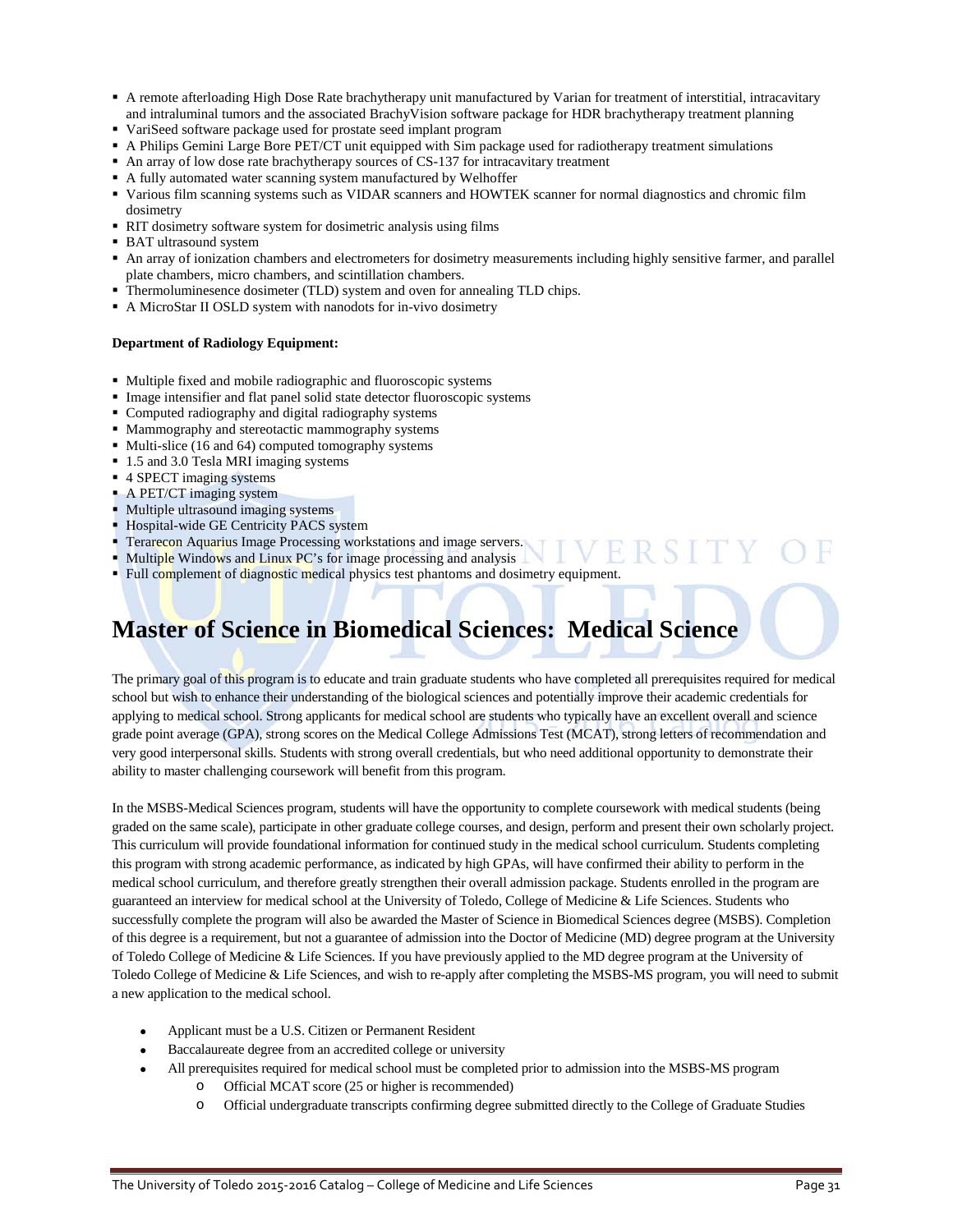- GPA of 3.0 or greater is recommended
- Three letters of recommendation
	- o Committee recommendation letters are accepted with all signatures
	- o Recommendation letters must include your full name
- Personal statement
	- o Personal Statements submitted from medical school admission are not accepted. A new career goals personal statement is required for MSBS-MS admission.
	- o Personal Statements must include your full name
- University of Toledo College of Graduate Studies online application
	- o Application Fee submitted at the time of online application
	- o Please note: If you have already applied to the University of Toledo Medical School you must submit written authorization to the College of Graduate Studies in order for your medical school file to be accessed. Please do not make this request until you have submitted your application and fee.

| Fall Term          |                                    |                     |                                                 |
|--------------------|------------------------------------|---------------------|-------------------------------------------------|
| Course             | Course Name                        | <b>Credit Hours</b> |                                                 |
| <b>INDI5200</b>    | Cellular and Molecular Biology     | 11                  |                                                 |
| <b>INDI5250</b>    | Human Physiology                   | 3                   |                                                 |
| <b>PUBH6000</b>    | <b>Biostatistics</b>               | 3                   |                                                 |
| Total              |                                    | 17                  |                                                 |
|                    |                                    |                     |                                                 |
| <b>Spring Term</b> |                                    |                     |                                                 |
| Course             | Course Name                        |                     | $\frac{Credit \, Host}{3}$ $IV E R S I T Y O F$ |
| <b>INDI5550</b>    | <b>Anatomy and Pathophysiology</b> |                     |                                                 |
| <b>INDI6020</b>    | "On Being a Scientist"             |                     |                                                 |
| <b>NERS5810</b>    | Neuroscience                       | 6                   |                                                 |
| <b>PHYA6600</b>    | <b>Research Practicum</b>          | 1                   |                                                 |
| <b>PUBH6010</b>    | Public Health Epidemiology         | 3                   |                                                 |
| Total              |                                    | 14                  |                                                 |
|                    |                                    |                     |                                                 |
| <b>Summer Term</b> |                                    |                     |                                                 |
| Course             | <b>Course Name</b>                 |                     | Credit Hours - 2016 Catalog                     |
| <b>INDI6980</b>    | <b>Scholarly Project</b>           |                     |                                                 |
| Total              |                                    | 9                   |                                                 |

Program total minimum number of credits for MSBS degree in Medical Science is 40 credits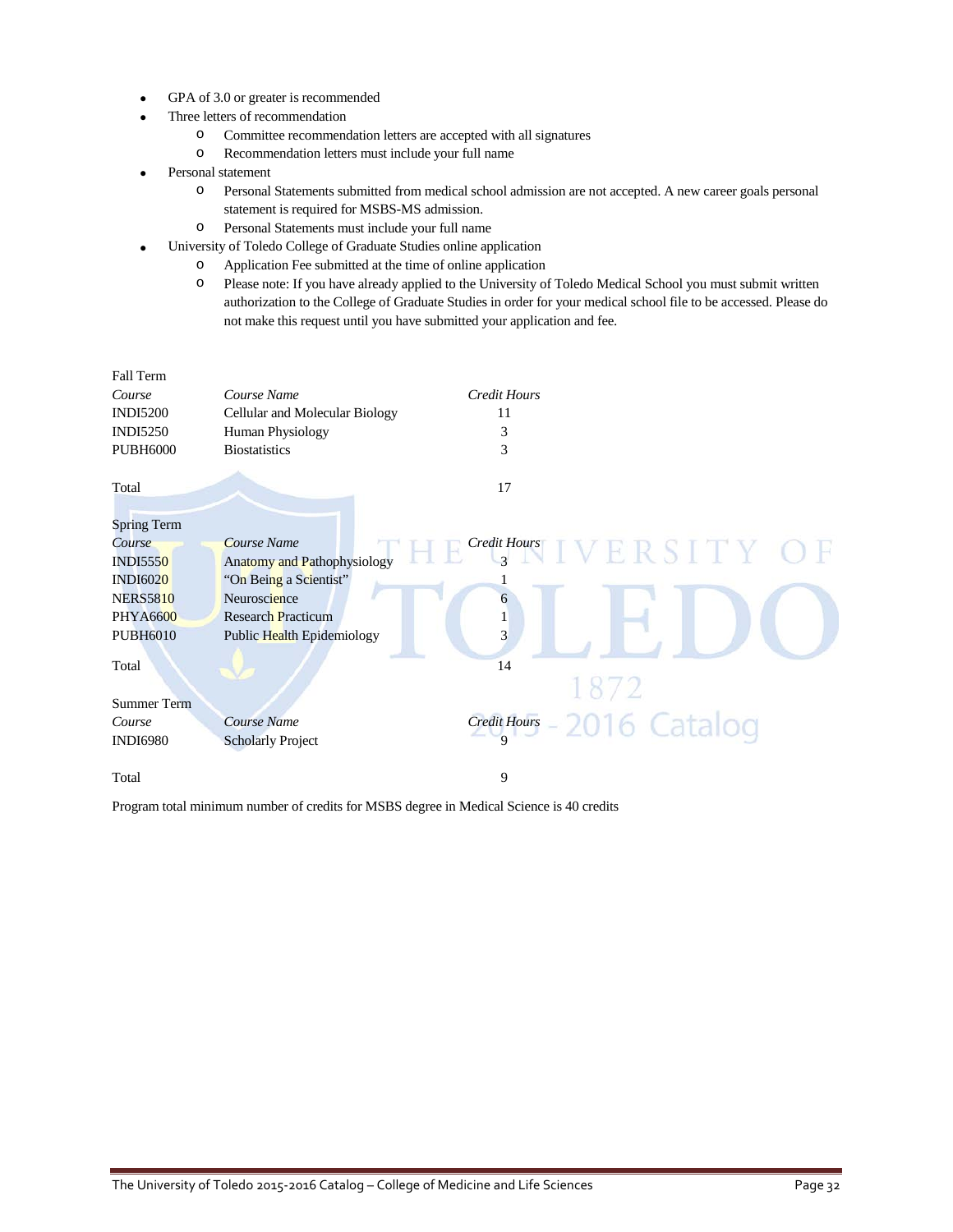## **Master of Science in Biomedical Sciences: Oral Biology**

### **Department of Dentistry**

*Michael Nedley, D.D.S., chair*

The oral biology program is restricted to Pediatric Dentistry Residents who are completing their training at the University of Toledo, College of Medicine & Life Sciences and UTMC. The program's curriculum is designed specific to each Dental Resident and students should consult with their advisor to create their specific Plan of Study.

| Summer Session II Year 1 |                                                |                         |                       |
|--------------------------|------------------------------------------------|-------------------------|-----------------------|
| Course                   | Course Name                                    | <b>Credit Hours</b>     |                       |
| <b>DENT6040</b>          | <b>Conscious Sedation I</b>                    | $\overline{c}$          |                       |
| <b>DENT6060</b>          | Principles of Behavior &                       |                         |                       |
|                          | Communicative Management                       | $\overline{c}$          |                       |
| <b>DENT6070</b>          | Pediatric Dentistry Literature Review          | 0.5                     |                       |
| <b>DENT6050</b>          | <b>Clinical Pediatric Dentistry</b>            | 0.5                     |                       |
| Total                    |                                                | 5                       |                       |
| Fall Year I              |                                                |                         |                       |
| <b>DENT6010</b>          | Growth and Development                         | 0.5                     |                       |
| <b>DENT6020</b>          | Pharmacology I                                 | 0.5                     |                       |
| <b>DENT6030</b>          | Dento-alveolar Trauma I                        | 0.5                     |                       |
| <b>DENT6050</b>          | <b>Clinical Pediatric Dentistry</b>            | $\mathbf{1}$            |                       |
| <b>DENT6070</b>          | <b>Pediatric Dentistry Literature Review</b>   | 0.5                     |                       |
| <b>INDI6980</b>          | <b>Scholarly Project</b>                       | $1 - 10$                |                       |
| <b>PUBH6000</b>          | <b>Biostatistics</b>                           | $\overline{\mathbf{3}}$ |                       |
|                          |                                                |                         |                       |
| Total                    |                                                | 9                       |                       |
| Spring Year 1            |                                                |                         |                       |
| Course                   | Course Name                                    | Credit Hours            | 1872                  |
| <b>DENT6050</b>          | <b>Clinical Pediatric Dentistry</b>            |                         |                       |
| <b>DENT6070</b>          | Pediatric Dentistry Literature Review          |                         | $6s$ 5 - 2016 Catalog |
| <b>DENT6080</b>          | Anatomy and Embryology of the Head and Neck 1  |                         |                       |
| <b>DENT6090</b>          | <b>Current Concepts in Dental Microbiology</b> | 0.5                     |                       |
| <b>DENT6120</b>          | Pharmacology II                                | 0.5                     |                       |
| <b>DENT6130</b>          | Dento-alveolar Trauma II                       | 0.5                     |                       |
| <b>DENT6140</b>          | Conscious Sedation II                          | 2                       |                       |
| <b>INDI6980</b>          | Scholarly Project                              | $1 - 10$                |                       |
| Total                    |                                                | 9                       |                       |
| Summer Year 2            |                                                |                         |                       |
| Course                   | Course Name                                    | <b>Credit Hours</b>     |                       |
| <b>DENT6100</b>          | Pediatric Medicine Lecture                     | 1                       |                       |
| <b>DENT6110</b>          | <b>Oral Health Policies</b>                    | $\overline{2}$          |                       |
| <b>INDI6980</b>          | <b>Scholarly Project</b>                       | $1 - 10$                |                       |
| Total                    |                                                | 5                       |                       |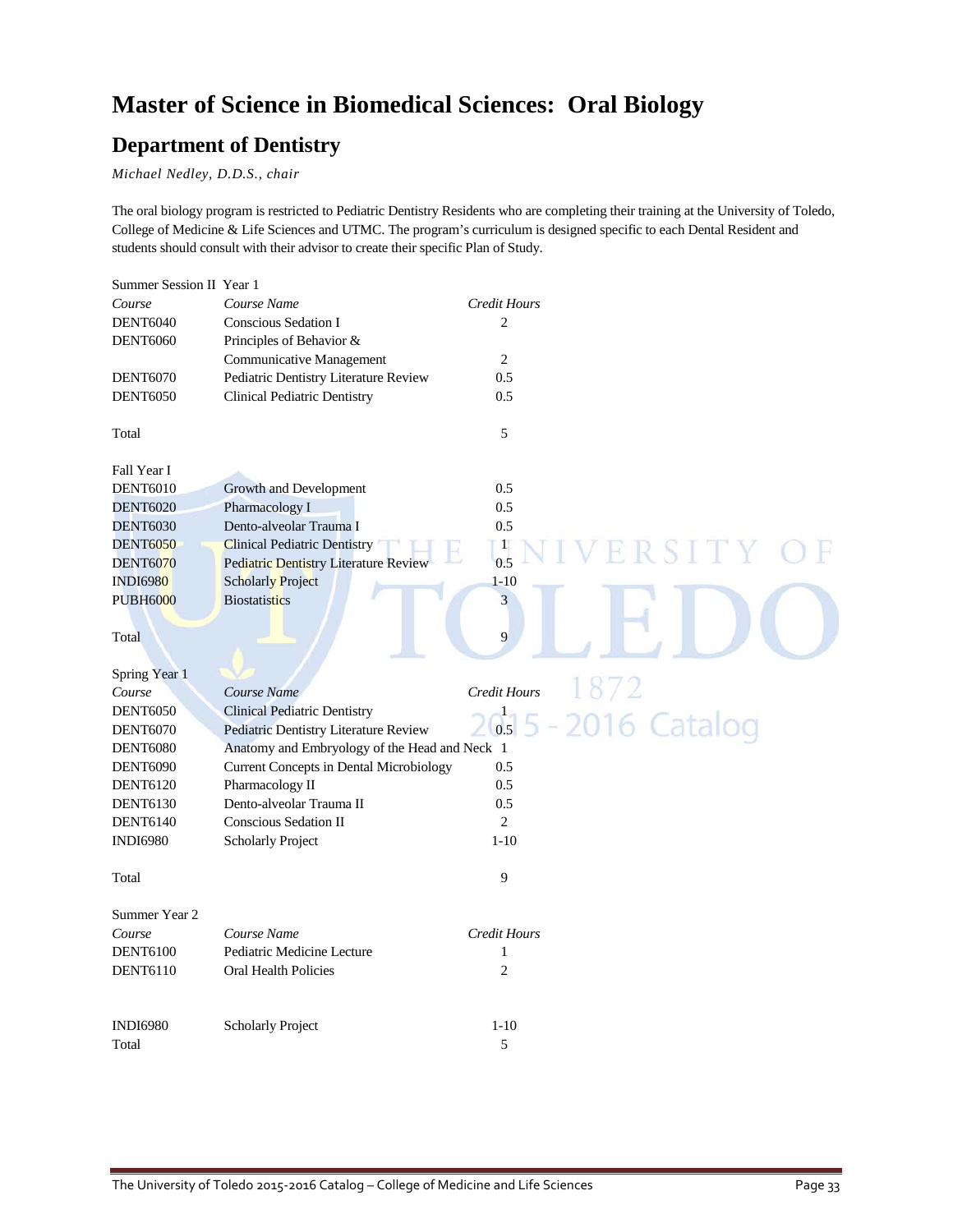| Fall Year 2     |                                              |              |
|-----------------|----------------------------------------------|--------------|
| Course          | Course Name                                  | Credit Hours |
| <b>DENT6100</b> | Pediatric Medicine Lecture                   |              |
| <b>DENT6110</b> | Oral Health Policies                         | 2            |
| <b>DENT6150</b> | American Board of Pediatric Dentistry Review | 2            |
| <b>DENT6160</b> | <b>Special Care Dentistry</b>                | 1            |
| <b>INDI6980</b> | <b>Scholarly Project</b>                     | $1 - 10$     |
| Total           |                                              | 9            |
| Spring Year 2   |                                              |              |
| Course          | Course Name                                  | Credit Hours |
| <b>DENT6100</b> | Pediatric Medicine Lecture                   | 1            |
| <b>DENT6200</b> | Oral Pathology                               | 1            |
| <b>INDI6020</b> | "On Being a Scientist"                       | 1            |
| <b>INDI6980</b> | <b>Scholarly Project</b>                     | $1 - 10$     |
| Total           |                                              | 9            |

### **Master of Science in Biomedical Sciences: Orthopedic Sciences**

### **Department of Orthopedic Surgery**

*Nabil Ebraheim, M.D., chair*

*Martin Skie, M.D., Track Director*

Master of Science in Biomedical Sciences (MSBS) Track Name: Bone Biology and Orthopedic Sciences

The Department of Orthopedic Surgery offers graduate-level courses through the Master of Science in Biomedical Sciences program at the University of Toledo. This is a 2-year program consisting of classes, seminars, and research. The students work with Dr. Martin Skie, Department of Orthopedic Surgery; Beata Lecka-Czernik, Department of Orthopedic Surgery; A. Champa Jayasuriya, Department of Orthopedic Surgery; and Dr. Vijay Goel, Department of Bioengineering. Our unique partnership with the Department of Bioengineering allows our researchers and physicians to have access to not only lab and research facilities, but also to the expertise of scientists in the biomechanics field.

Research in Orthopedic Sciences at the University of Toledo College of Medicine & Life Sciences covers a broad spectrum of topics including:

- Biomechanics
- Biomineralization
- Bone diseases
- Bone tissue engineering and regenerative medicine
- Hand and foot disorders
- Hip and knee replacements
- Spinal injuries and disorders
- Sports medicine
- Stem cell technologies
- Trauma/fixation

Currently offered courses include: CPRA = Current Problems/Research Applications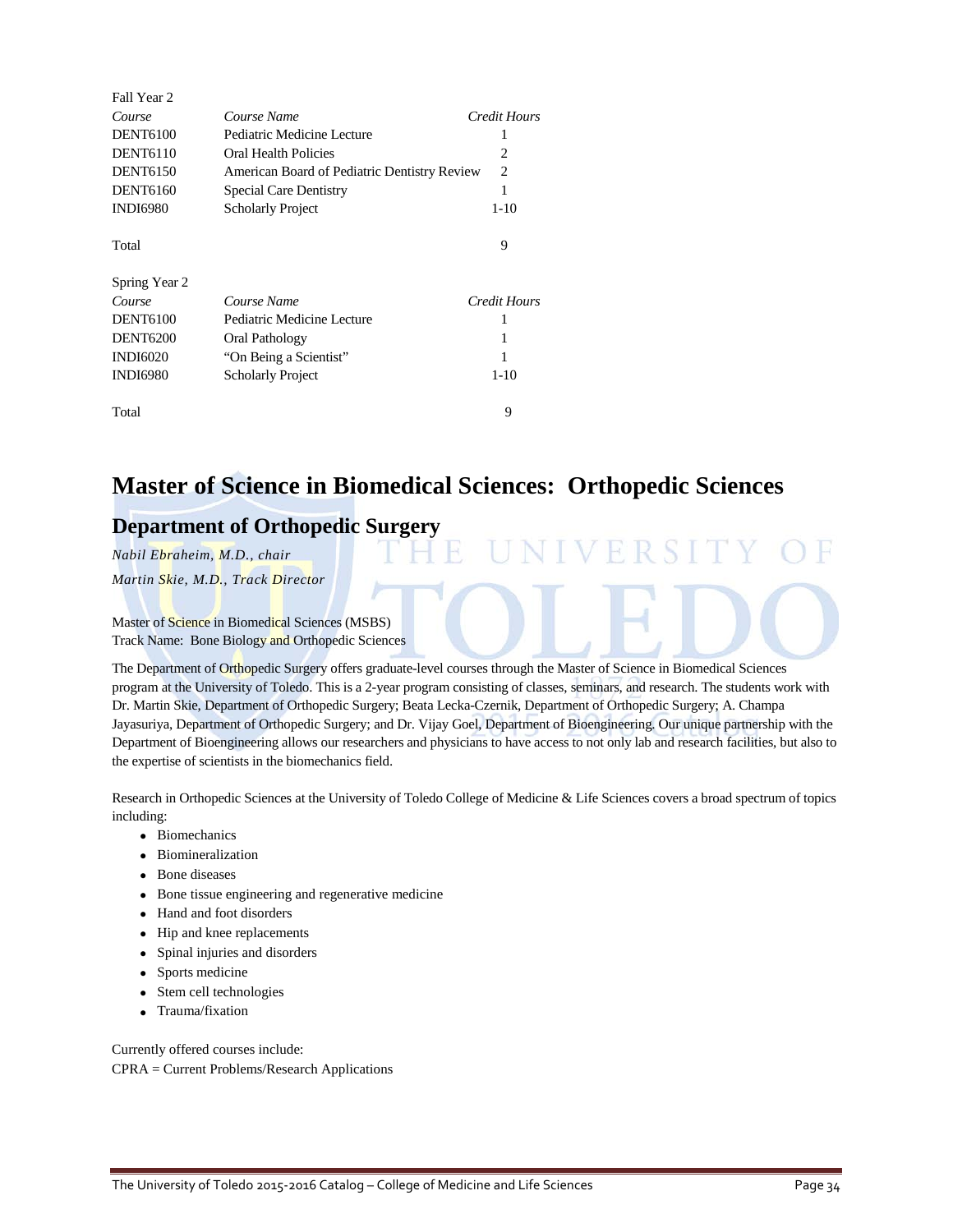| <b>Fall Year 1</b>   |                                         |                             |
|----------------------|-----------------------------------------|-----------------------------|
| Course               | Course Name                             | <b>Credit Hours</b>         |
| <b>BMSP6330</b>      | CPRA in Protein Structure and Catalysis | 2.5                         |
| <b>BMSP6340</b>      | <b>CPRA</b> in Genes and Genomes        | 2.5                         |
| <b>BMSP 6360</b>     | <b>CPRA</b> in Cell Membranes           | 3                           |
| <b>BMSP6380</b>      | Methods of Biomedical Science           | 3                           |
| <b>INDI6020</b>      | "On Being a Scientist"                  | 1                           |
| <b>ORTH6500</b>      | Musculoskeletal Anatomy &               |                             |
|                      | Orthopaedic Basic Science Seminar       | 3                           |
| Total                |                                         | 15                          |
|                      |                                         |                             |
| <b>Spring Year 1</b> |                                         |                             |
| <b>BMSP6350</b>      | CPRA in Cell Biology and Signaling      | 3                           |
| <b>ORTH5800</b>      | Bone Biology and Physiology             | 3                           |
| ORTH6500             | Musculoskeletal Anatomy &               |                             |
|                      | Orthopaedic Basic Science Seminar       | 3                           |
| ORTH6990             | <b>Thesis Research</b>                  | 3                           |
| Total                |                                         | 12                          |
|                      |                                         |                             |
| <b>Summer Year 1</b> |                                         |                             |
| Course               | Course Name                             | <b>Credit Hours</b>         |
| <b>ORTH5700</b>      | Orthopaedic X-ray Conference            | 1                           |
| <b>ORTH5850</b>      | Introduction to Clinical Orthopaedics   | 3                           |
| <b>ORTH6550</b>      | Journal Paper Review                    | 1                           |
| <b>ORTH6990</b>      | Thesis Research                         | R S I T Y<br>$\overline{4}$ |
| Total                |                                         |                             |
|                      |                                         |                             |
| <b>Fall Year 2</b>   |                                         |                             |
| Course               | Course Name                             | <b>Credit Hours</b>         |
| <b>BIOE5710</b>      | Soft and Hard Tissue Biomechanics       | $\overline{\mathbf{3}}$     |
| <b>ORTH5700</b>      | <b>Orthopaedic X-ray Conference</b>     | 1                           |
| *ORTH6910            | Orthopaedic Trauma                      | $1 - 3$                     |
| *ORTH6920            | Orthopaedic Spine                       | $1 - 3$                     |
| *ORTH6930            | <b>Sports Medicine</b>                  | $1 - 3$                     |
| *ORTH6940            | Adult Reconstruction & Tumor            | 016 Catalog<br>$1 - 3$      |
| *ORTH6950            | Foot & Ankle                            | $1 - 3$                     |
| *ORTH6960            | <b>Upper Extremity and Hand</b>         | $1-3$                       |
| <b>ORTH6500</b>      | Musculoskeletal Anatomy and Orthopaedic |                             |
|                      | Basic Science Seminar                   | 3                           |
| <b>ORTH6550</b>      | Journal Paper Review                    | 1                           |
| <b>ORTH6990</b>      | Thesis Research                         | 6                           |
| Total                |                                         | 15                          |
|                      |                                         |                             |
| <b>Spring Year 2</b> |                                         |                             |
| Course               | Course Name                             | Credit Hours                |
| <b>ORTH5700</b>      | Orthopaedic X-ray Conference            | 1                           |
| <b>ORTH6750</b>      | <b>Biomaterials in Medicine</b>         | 3                           |
| *ORTH6910            | Orthopaedic Trauma                      | $1-3$                       |
| *ORTH6920            | Orthopaedic Spine                       | $1-3$                       |
| *ORTH6930            | Orthopaedic Biomechanics                | $1-3$                       |
| *ORTH6940            | Orthopaedic Anatomy                     | $1-3$                       |
| *ORTH6950            | Foot & Ankle                            | $1 - 3$                     |
| *ORTH6960            | <b>Upper Extremity and Hand</b>         | $1-3$                       |
| ORTH6500             | Musculoskeletal Anatomy and Orthopaedic |                             |
|                      | <b>Basic Science Seminar</b>            | 3                           |
|                      |                                         |                             |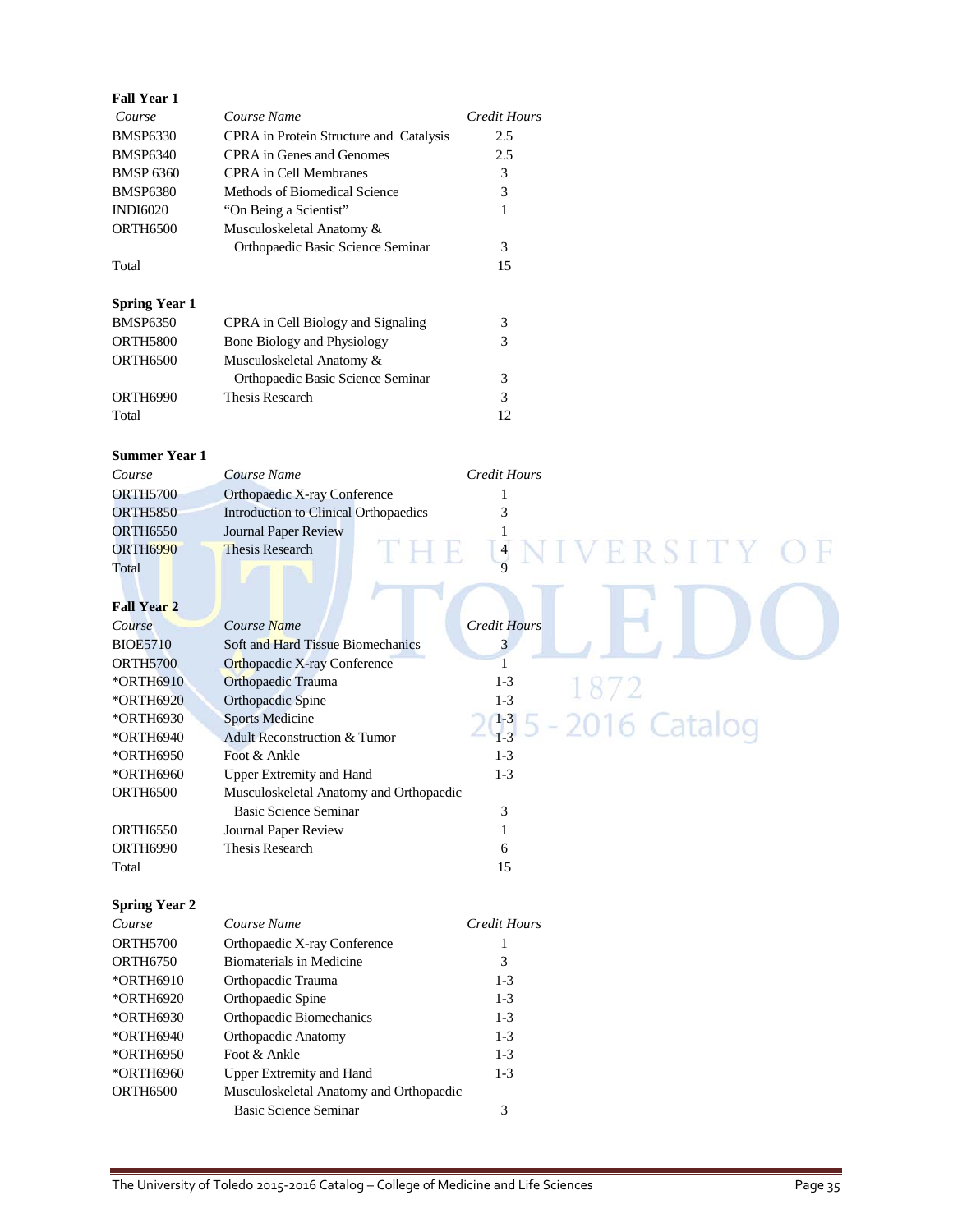| ORTH6550        | Journal Paper Review |  |
|-----------------|----------------------|--|
| <b>ORTH6990</b> | Thesis Research      |  |
| Total           |                      |  |

#### **Minimum number of credit hours for MSBS in Orthopedic Sciences degree completion is 66 for the 2-year program**

\* In the fall and spring of year 2 the student will choose one of the clinical electives (ORTH 6910, 6920, 6930, 6940, 6950, 6960) to take for each semester. Credit for the clinical elective courses: minimum 1 credit, maximum 3 credits

Additional information may be found a[t http://www.utoledo.edu/med/depts/ortho/master\\_program/index.html](http://www.utoledo.edu/med/depts/ortho/master_program/index.html)

## **Department of Physician Assistant Studies**

## **Master of Science in Biomedical Science: Physician Assistant Studies**

*Patricia A. Hogue, Ph.D., PA-C., chair*

### **Accreditation**

The University of Toledo Physician Assistant Program is fully accredited by the Accreditation Review Commission on Education for the Physician Assistant, Inc. (ARC-PA). Graduates of accredited programs are eligible to take the national certifying examination offered by the National Commission on Certification of Physician Assistants (NCCPA). Most states require certification in order to practice.

### **Masters Programs**

Physician Assistants (PAs) are health care professionals, prepared and licensed to practice medicine with physician supervision. Within the physician/PA relationship, PAs exercise autonomy in decision-making and provide a wide range of diagnostic and therapeutic services. The role of the Physician Assistant includes provision of primary and specialty care in medical and surgical practices located in rural, urban or suburban areas. Physician Assistant practice is patient care centered but may include education, research and administration duties. The American Academy of Physician Assistants (AAPA) is the national organization that represents graduate PAs. The Student Academy of the American Academy of Physician Assistants (SAAAPA) serves the interests of PA students. The University of Toledo PA Program is a member of the Physician Assistant Education Association (PAEA), which is the national organization representing Physician Assistant education.

### **Master of Science in Biomedical Science: Physician Assistant Studies**

The University of Toledo (UT) Physician Assistant Program is a graduate entry-level professional course of study enabling individuals who hold baccalaureate degrees to become PAs. The program is designed to prepare graduates for primary care practice with emphasis placed on both service to medically under-served populations and the team approach to the delivery of health care. The program integrates graduate level critical thinking and analysis, problem solving, scientific inquiry, self-directed learning and the effective use of modern technology for professional practice that includes elements of research, leadership, education and continued professionalization of the physician assistant occupation.

#### Admission Requirements

The Physician Assistant Program admits students each Fall Semester only.

To be considered for the Physician Assistant Program, candidates must comply with all of the following: The completion of all admission requirements to the central application service or CASPA (https://portal.caspaonline.org/) by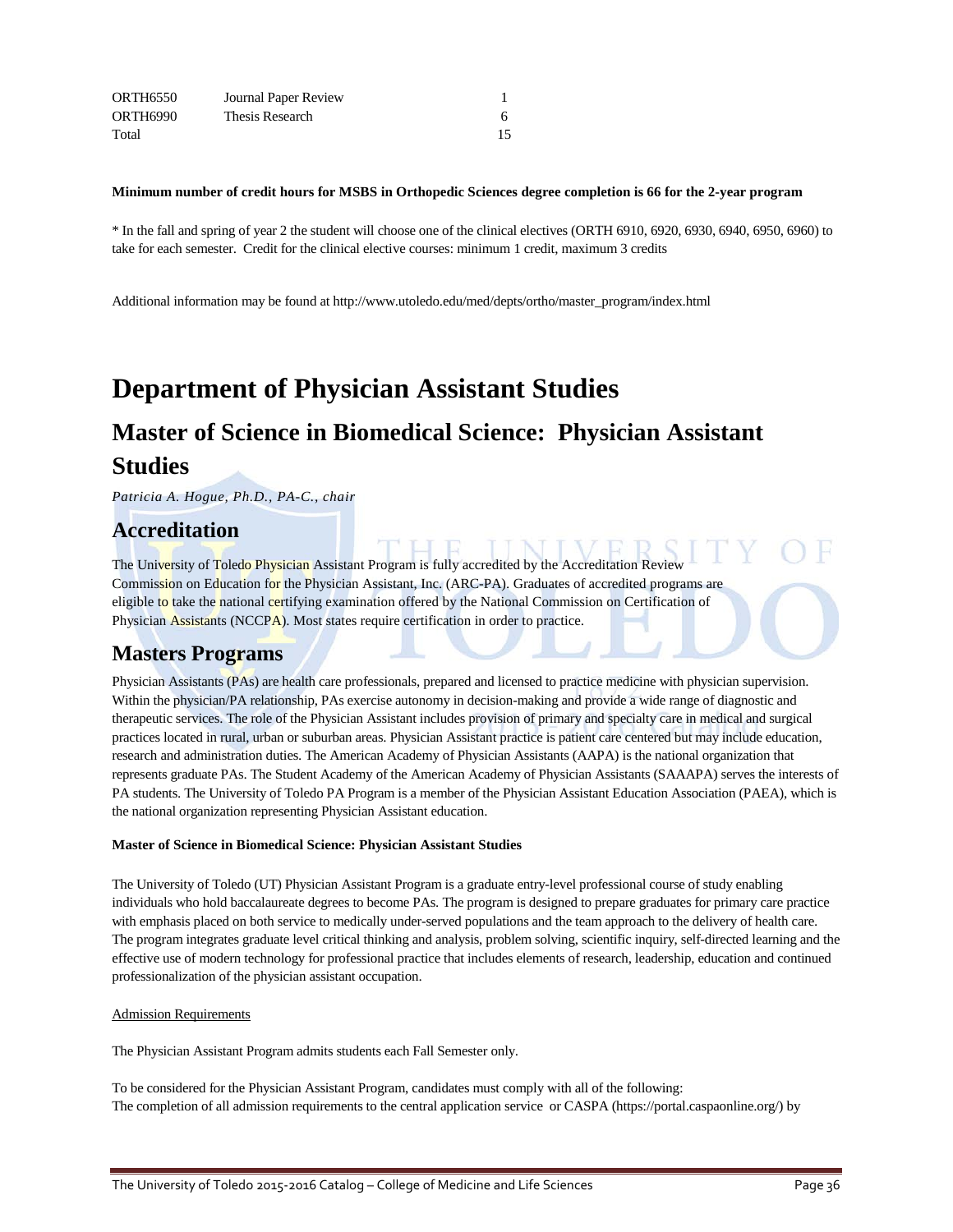### OCTOBER 1. CASPA will be available once the next cycle of application opens.

CASPA submissions must include:

- Completed and signed application form
- Application fee
- Two letters of recommendation
- Transcripts for all colleges/universities attended
- In addition, candidates must complete the supplementary application online and pay the associated application fee.

Applicants to the University of Toledo PA Program must be citizens or permanent residents of the United States. Applicants who have completed any of their previous undergraduate or graduate training internationally must fulfill the requirements of the University of Toledo, College of Graduate Studies for international students, available on the College of Graduate Studies website at www.utoledo.edu/graduate. The University of Toledo PA Program requires applicants to provide foreign transcript evaluation from one of the accepted credential evaluation agencies: ECE or WES. The evaluation will be at the applicant's expense. In addition to the requirement for regular admission, all students from non-English speaking countries must achieve satisfactory scores on the Test of English as a Foreign Language (TOEFL) (unless the international applicant has graduated from a US accredited college or university). All international applicants must also demonstrate that they have adequate financial resources for their graduate education before they can be admitted. The TOEFL score requirements and a copy of the financial statement form are available for viewing at the College of Graduate Studies website at www.utoledo.edu/graduate.

Applicants must have earned a Bachelor level degree with a cumulative 3.00 grade point average to be competitive AND to qualify for financial aid. The Bachelor-level degree must be completed by June 15, 2014 for those applying for entry into the University of Toledo PA class that matriculates (begins the program) in August, 2014.

The following Minimum Prerequisites must be completed with a grade of B- or better:

- 1. Human Anatomy (Lab recommended)
- 2. Human Physiology (Lab recommended)
- 3. Inorganic/General Chemistry with Lab
- 4. Organic Chemistry with Lab
- 5. Microbiology with Lab
- 6. Introductory Psychology, or upper-level Psychology
- 7. Additional Psychology Course (Lifespan Psychology recommended)
- 8. College Algebra, or higher mathematics
- 9. Medical Terminology (minimum 1 credit hour or pass a medical terminology test)

### Notes about Admission Requirements:

Each prerequisite course above must consist of at least three (3) SEMESTER credit hours (unless otherwise noted). All coursework identified above must be current within eight (8) years of admission to the program. The deadline for finishing prerequisite coursework for the class entering in August, 2014 is June 15, 2014. These are minimum program requirements. All prerequisites must be completed with a grade of B- or better. For courses where separate grades are assigned for lecture and laboratory sections, the candidate must receive a grade of B- or better for BOTH lecture and lab. For applicants enrolled at institutions that use a QUARTER system, credit hours are converted such that five (5) quarter hours = three (3) semester hours.

In addition to the above minimum requirements, preference will be given to applicants that have earned a B- or better in any of the following advanced healthcare and science-related undergraduate or graduate courses, including but not limited to: genetics, biochemistry, immunology, physics, psychology, physiology, pathophysiology, pharmacology or mathematics.

A candidate with less than a 3.0 undergraduate GPA may be considered for admission with regular student status only if he/she has completed at least 10 semester hours (15 quarter hours) of applicable coursework at the graduate level and has a minimum GPA of 3.0 in these courses.

Formal healthcare experience and/or shadowing of PAs or other healthcare providers is not required. Candidates with formal health care experience must submit copies of any license, registration, or certification related to that field.

Prior to matriculation, candidates must present evidence that they are currently trained in basic cardiopulmonary resuscitation (CPR)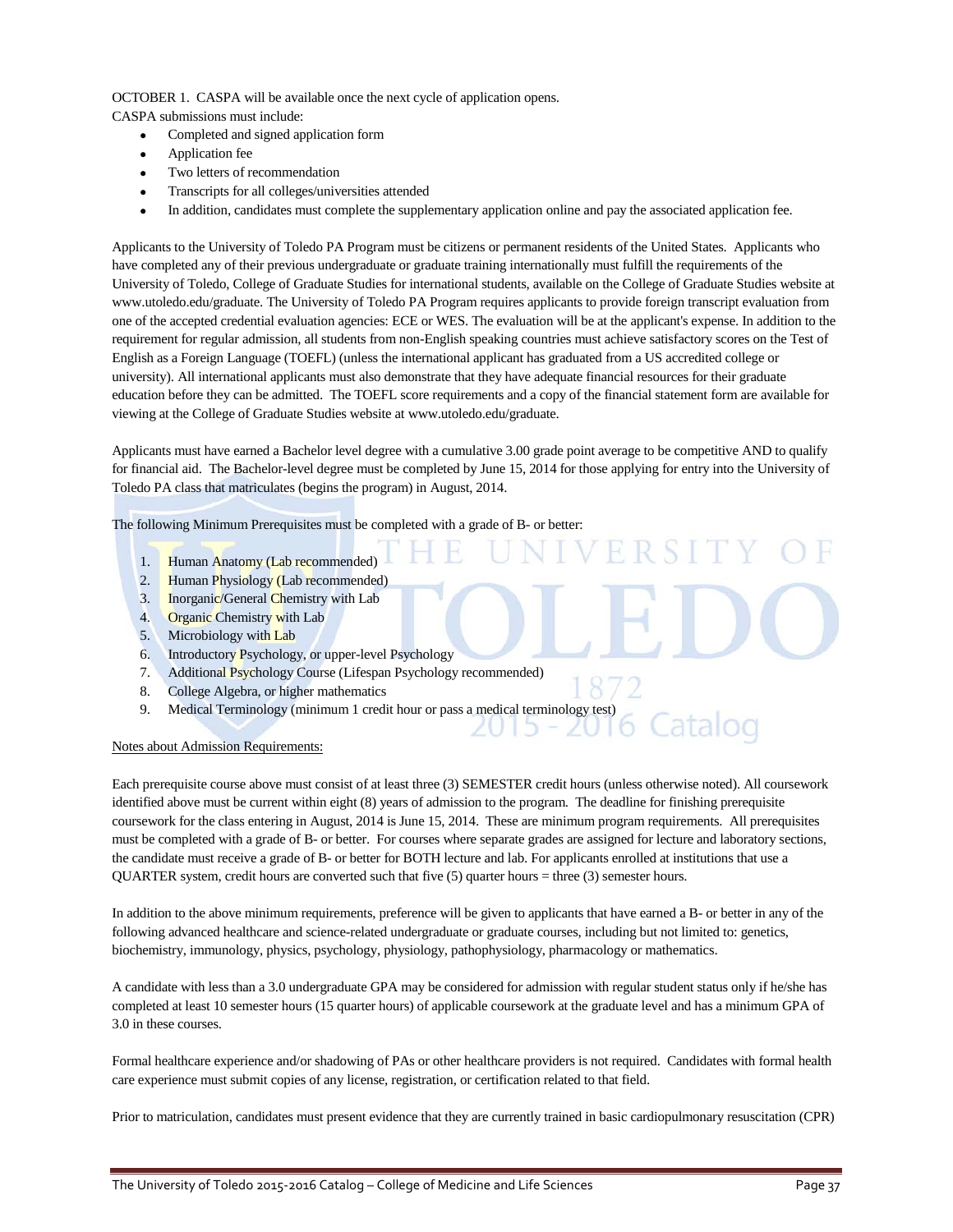according to American Heart Association standards. This training must be maintained throughout the program of study. Candidates must demonstrate proof of prior Medical Terminology Course with a grade of B- or better or pass a proficiency exam administered prior to matriculation.

Preference will be given to current Ohio residents, graduates of The University of Toledo, non-traditional and diverse applicants and those with significant health care experience.

The University of Toledo PA Program does not provide advanced placement or advanced standing for any students.

### Selection Process:

Candidates for interviews will be selected from those with completed applications (both CASPA and the University of Toledo PA Supplemental Application Form) who meet the minimum entrance requirements. Interviews typically occur in January and February. The selection process is highly competitive and merely meeting minimum entrance requirements does not guarantee an interview or admission to the program. Formal patient contact experience is not a requirement for entrance. There are many factors involved in the selection process, including but not limited to: cumulative undergraduate (or completed graduate) grade point average, cumulative science grade point average, personal experiences, writing sample, reference letters, familiarity with the PA profession and the University, problem solving and teamwork.

Based upon a point scoring system with holistic consideration of each candidate, the Admissions Committee may recommend one of the following:

Acceptance: Candidates with the highest scores (based upon the candidate's completed CASPA application and interviews) will be recommended to the University of Toledo, College of Graduate Studies for acceptance. The number of candidates recommended for acceptance will be determined annually by the PA Program class size. For the academic year starting in August, 2012, the program expects to accept 40 students. Following interviews, candidates are informed of acceptance in March.

Alternate/Waiting List: A limited number of candidates will be listed as alternates and will be notified of this admission status. Candidates not admitted from the alternate list must reapply if they wish to be considered for the following year. Following interviews, candidates are informed of alternate status in March and April.

Non-Acceptance: Candidates not accepted will be notified in writing. Candidates wishing to be considered for the following year must reapply. Candidates not accepted are informed in April and May.

#### Admission Criteria for "Provisional" Status:

An applicant must complete the general admission requirements specified above. Circumstances which may result in a provisional admission include:

• An applicant with a Bachelor's degree in progress (must be completed by June 15, 2014). An official transcript with the degree posted must be received prior to matriculation into the program.

2015 - 2016 Catalog

- An applicant with an undergraduate cumulative grade point average (GPA) less than 3.0 may be admitted with provisional status. Students must achieve a 3.0 in graduate study at University of Toledo by the completion of 15 semester hours or may be subject to dismissal. In the past, candidates with undergraduate GPAs less than 3.0 have not been competitive unless they have demonstrated academic achievement through the completion of a relevant graduate level degree program.
- An applicant who has any prerequisite courses to complete at the time of application may be admitted with provisional status, with a clear understanding that remaining prerequisites must be satisfactorily (grade of B- or better) completed prior by June 15, 2014 for matriculation into the Program. Official transcripts or other appropriate documentation will be required.
- Candidates who are unable to pass the medical terminology proficiency examination will be required to participate in a self-study program and retest or satisfactorily complete a medical terminology course at an accredited college or university prior to matriculation in Fall courses.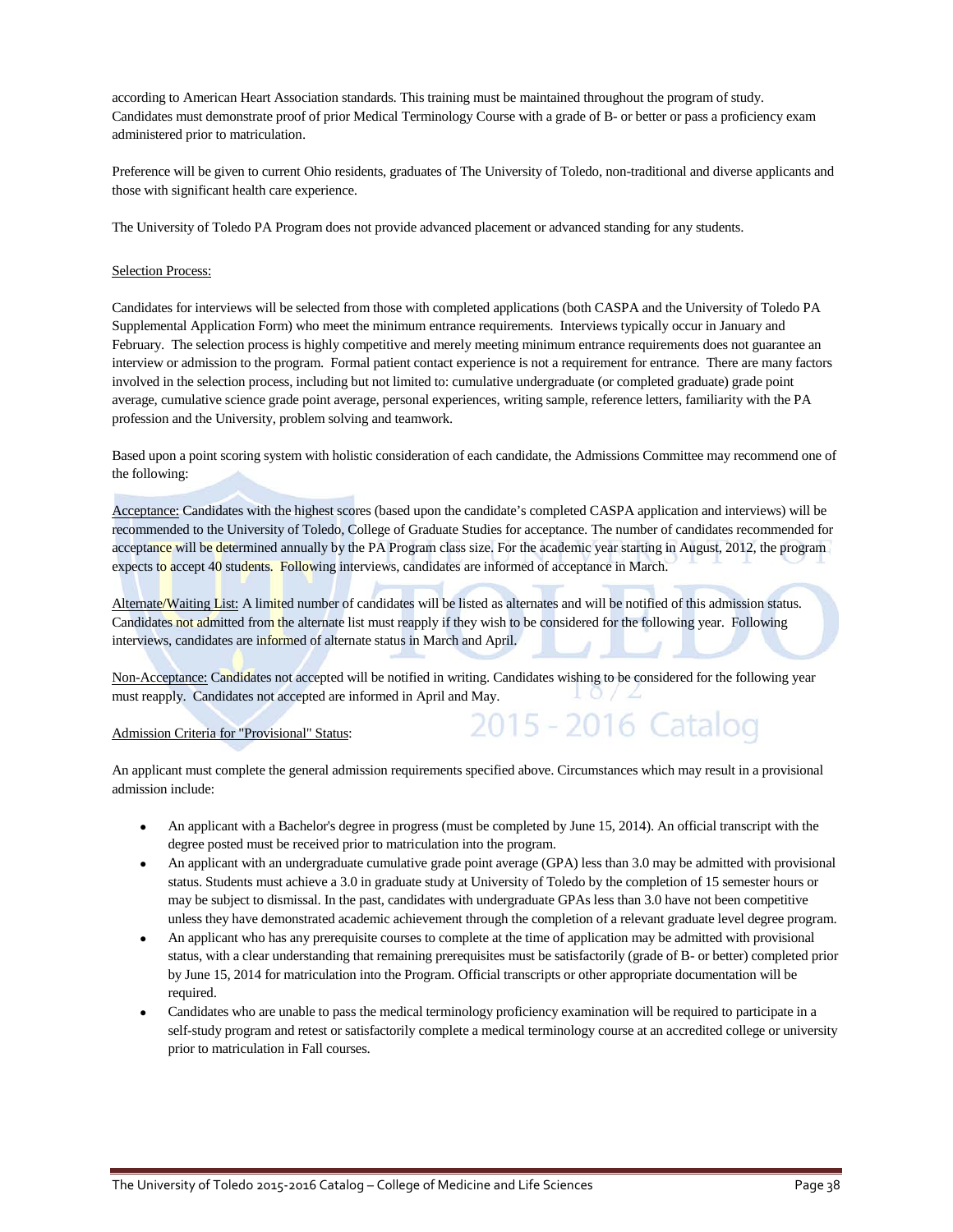### Technical Standards for Admission

Our objective is to increase the opportunities for persons with disabilities, while maintaining the expectation that all students achieve the goals of the Program. The technical standards for admission establish the expectations and abilities considered essential for students admitted to the Physician Assistant Program in order to achieve the level of competency required for graduation and ultimately practice as a physician assistant. All students admitted to the PA Program are expected to be able to demonstrate the abilities specified below.

Physician Assistant Program students:

- must have the mental capacity to assimilate and learn a large amount of complex, technical and detailed information, to solve clinical problems, and synthesize and apply concepts and information from various disciplines in order to formulate diagnostic and therapeutic plans;
- must have the ability to maintain composure and emotional stability during periods of high stress;
- must have the ability to communicate effectively and sensitively with patients from different social and cultural backgrounds and develop effective professional rapport with patients and co-workers;
- must have the ability to record examination and diagnostic results clearly, accurately and efficiently;
- must have adequate sensory function to fulfill minimum competency objectives for palpation, percussion and auscultation necessary to perform a physical examination;
- must possess sufficient postural control, neuromuscular control and eye-to-hand coordination to use standard medical/surgical instruments and possess sufficient control of the upper extremities to meet the physical requirements for training and for performing a safe physical examination;
- are expected to learn and perform common diagnostic and therapeutic procedures (e.g., phlebotomy, suturing) and interpret the results;
- are expected to have a degree of coordination of motor skills necessary to respond to emergency situations quickly and appropriately.

Candidates are urged to ask questions about the program's technical standards for clarification and to determine whether they can meet the requirements with or without reasonable accommodations. Questions may be directed to the Program Director or Office of Student Services. Revealing a disability is voluntary; however, such disclosure is necessary before any accommodations may be made in the learning environment or in the Program's procedures. Information about disabilities is handled in a confidential manner. Reasonable accommodations will be made to comply with the Americans with Disabilities Act. These require program and institutional approval. Requests for accommodations must be submitted in writing, allowing sufficient time prior to matriculation for action on these requests pursuant to Policy 01061, Nondiscrimination on the Basis of Disability.

### **Other Requirements**

Individuals selected for admission to the program must undergo a general physical examination and provide evidence of up-to-date immunization prior to the start of classes in the first year and again just prior to the beginning of clinical rotations in the second year. In addition, students are required to maintain health insurance and liability insurance coverage. Further information is contained in the College of Graduate Studies Handbook and will be reviewed in detail at orientation.

### Curriculum

To remain in good academic standing in the Physician Assistant Program, a student must be able to demonstrate the possession of:

- a) a current cumulative graduate GPA of at least 3.0
- b) a minimum of "B" grade in all PHYA courses except the following courses which require a minimum grade of "C"
	- a. PHYA601 Basic Genetics
	- b. PHYA613 Research & Stats
- c) The maximum number of credit hours of "C" which may apply toward a degree is eleven (11) (this number is the 5 ANAT credits + the 3 PHYS credits + the 1 PHYA601 genetics credit + the 2 PHYA613 stat credits)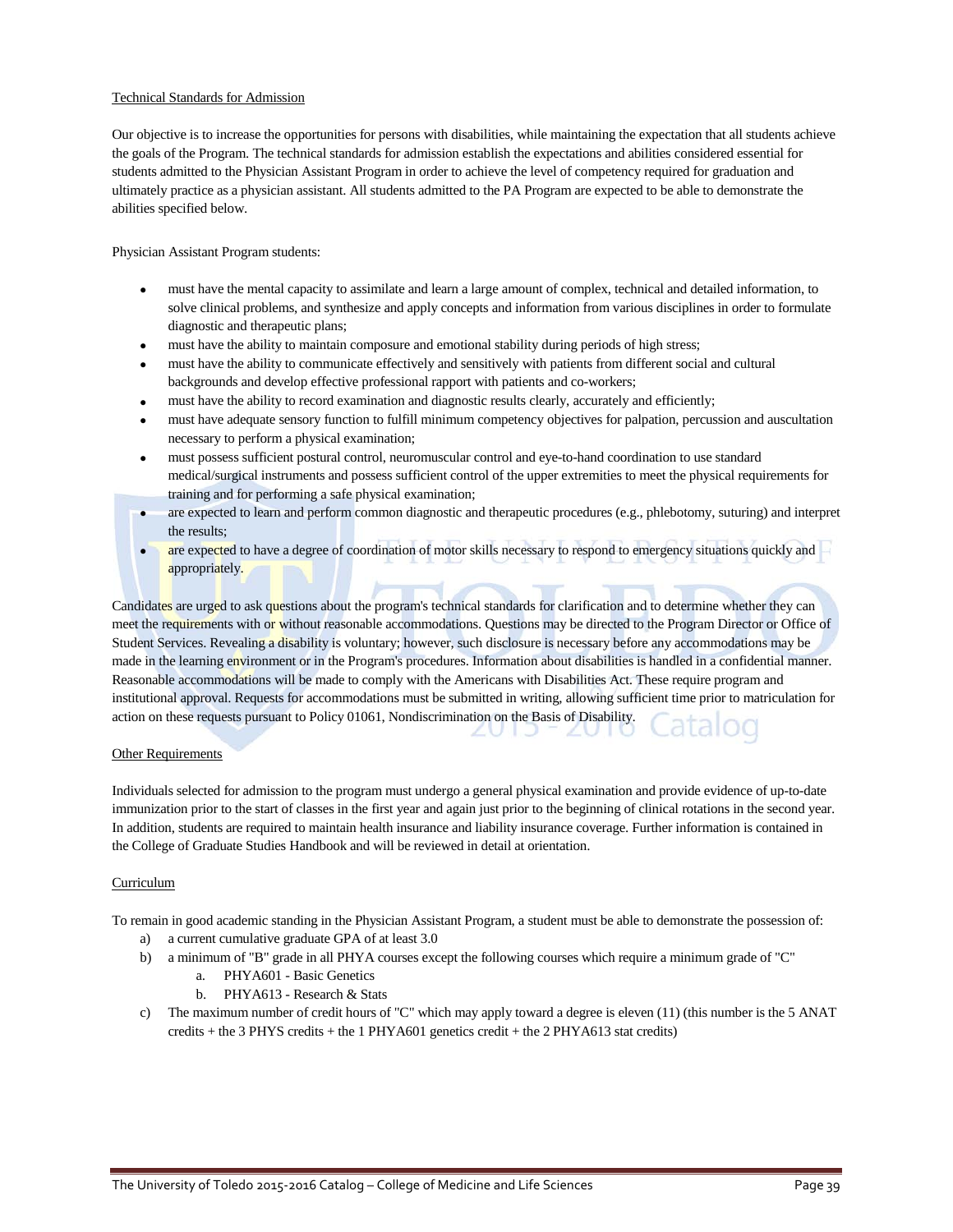### COURSE SEQUENCE

| Semester 1 FALL   |                                         |                                |                     |
|-------------------|-----------------------------------------|--------------------------------|---------------------|
| Course            | Course Name                             | <b>Credit Hours</b>            |                     |
| ANAT5000          | Anatomy for Physician Assistants        | 5                              |                     |
| <b>PHYS5050</b>   | Physiology for Physician Assistants     | 3                              |                     |
| <b>PHYA5010</b>   | Introduction to the P.A. Profession     | 1                              |                     |
| <b>PHYA5100</b>   | Prin. of Interviewing & Medical History | 3                              |                     |
| PHYA5140          | Health Care Teams & Systems             | 2                              |                     |
| Total             |                                         | 14                             |                     |
| Semester 2 SPRING |                                         |                                |                     |
| Course            | Course Name                             | <b>Credit Hours</b>            |                     |
| <b>PHYA5400</b>   | Pathophysiology I                       | 2                              |                     |
| PHYA5210          | Diagnostic & Therapeutic Skills I       | $\overline{c}$                 |                     |
| <b>PHYA5310</b>   | Clinical Medicine I                     | 4                              |                     |
| PHYA5510          | Pharmacology I                          | 2                              |                     |
| PHYA5130          | <b>Patient Evaluation</b>               | 3                              |                     |
| PHYA6050          | <b>Medical Ethics</b>                   | $\overline{c}$                 |                     |
|                   |                                         |                                |                     |
| Total             |                                         | 15                             |                     |
| Semester 3 SUMMER |                                         |                                |                     |
| Course            | <b>Course Name</b>                      |                                |                     |
|                   |                                         | Credit Hours<br>$\mathfrak{D}$ | ERSITY              |
| PHYA5520          | Pharmacology II                         |                                |                     |
| PHYA5410          | Pathophysiology II                      | $\overline{\mathbf{c}}$        |                     |
| PHYA5340          | Clinical Medicine II                    | $\overline{\mathbf{3}}$        |                     |
| PHYA5220          | Diagnostic & Therapeutic Skills II      | $\mathbf{1}$                   |                     |
| PHYA6110          | Health Promotion & Disease Prevention   | 1                              |                     |
| <b>PHYA6010</b>   | <b>Basic Genetics</b>                   |                                |                     |
| <b>PHYA6030</b>   | <b>Intro</b> to Long Term Care          | $\mathbf{1}$                   |                     |
| Total             |                                         |                                |                     |
|                   |                                         |                                | 2015 - 2016 Catalog |
| Semester 4 FALL   |                                         |                                |                     |
| Course            | Course Name                             | <b>Credit Hours</b>            |                     |
| <b>PHYA5230</b>   | Diagnostic & Therapeutic Skills III     | 2                              |                     |
| PHYA5330          | Clinical Medicine III                   | 6                              |                     |
| PHYA5430          | Pathophysiology III                     | 1                              |                     |
| PHYA5530          | Pharmacology III                        | 2                              |                     |
| PHYA6130          | Research & Statistics                   | 2                              |                     |
| PHYA6150          | <b>Behavioral Science</b>               | 2                              |                     |
| Total             |                                         | 15                             |                     |
| Semester 5 SPRING |                                         |                                |                     |
| Course            | Course Name                             | <b>Credit Hours</b>            |                     |
| PHYA6500          | Introduction to Clinical Practice       | 1                              |                     |
| PHYA6600          | <b>Research Practicum</b>               | 1                              |                     |
| PHYA6610          | Scholarly Project I                     | 1                              |                     |
|                   | Clinical Practice (3 rotations)         | 6                              |                     |
| Total             |                                         | 9                              |                     |
|                   |                                         |                                |                     |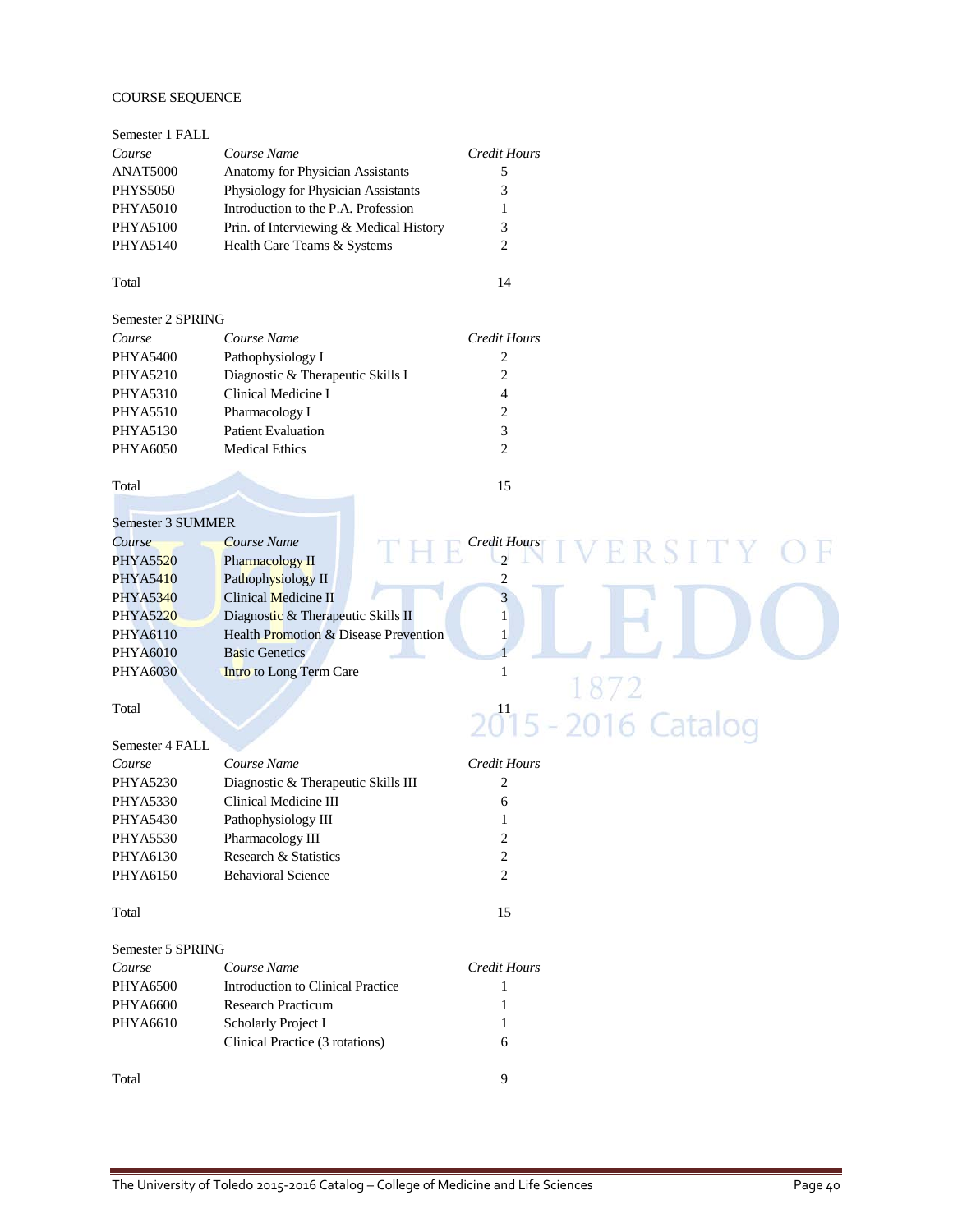| Semester 6 SUMMER   |                                 |                     |
|---------------------|---------------------------------|---------------------|
| Course              | Course Name                     | Credit Hours        |
|                     | Clinical Practice (3 rotations) | 6                   |
| PHYA6620            | Scholarly Project II            | 1                   |
| Total               |                                 | 7                   |
| Semester 7 FALL     |                                 |                     |
| Course              | Course Name                     | <b>Credit Hours</b> |
| PHYA6630            | Scholarly Project III           |                     |
| PHYA6760            | Clinical Preceptorship          | 4                   |
|                     | Clinical Practice (2 rotations) | 4                   |
| Total               |                                 | 9                   |
| TOTAL PROGRAM HOURS |                                 | 80                  |

The revised program is pending review.

Clinical Practice consists of a total eight (one-month) rotations, with one in each of the following specialties: emergency medicine, internal medicine, family medicine, long-term care, prenatal/gynecology, surgery, pediatrics, and an elective (which may be any specialty of medicine).

THE UNIVERSITY

# **Department of Public Health and Preventive Medicine**

*Sheryl Milz, Ph.D., C.I.H., chair*

## **Master of Public Health Program**

The Northwest Ohio Consortium for Public Health (NOCPH) Master of Public Health (MPH) degree program is offered jointly by Bowling Green State University and the University of Toledo. It provides advanced study beyond the bachelor degree for persons wishing to update professional skills and obtain new professional competencies in the area of public health. The program prepares students to enhance public health locally, regionally, nationally, and internationally. The graduates will have acquired the knowledge to become advocates for needed change, assess factors affecting health, critique and apply research findings, and develop health promotion, illness, and injury prevention programs. Graduates receive a degree awarded jointly by both institutions.

The NOCPH MPH degree program is fully accredited by the Council on Education for Public Health (CEPH) and requires four semesters to complete as a full time student. Part time students take approximately eight semesters to complete the program.

Five majors are offered:

- *Environmental and Occupational Health and Safety Science (ENVH)*: Students graduating from this major are prepared to address environmental and occupational health issues from scientific, regulatory, and administrative perspectives for private industry, health departments, regulatory agencies, consulting firms, and other organizations.
- *Health Promotion and Education (HPRO)*: Students graduating from this major are prepared to assist communities, organizations and individuals in working toward a healthier society by using appropriate educational, behavioral, and social change strategies.
- *Public Health Administration (PHAD)*: Students graduating from this major are prepared to assume applicable administrative roles in government and community agencies, health care facilities, and private industry.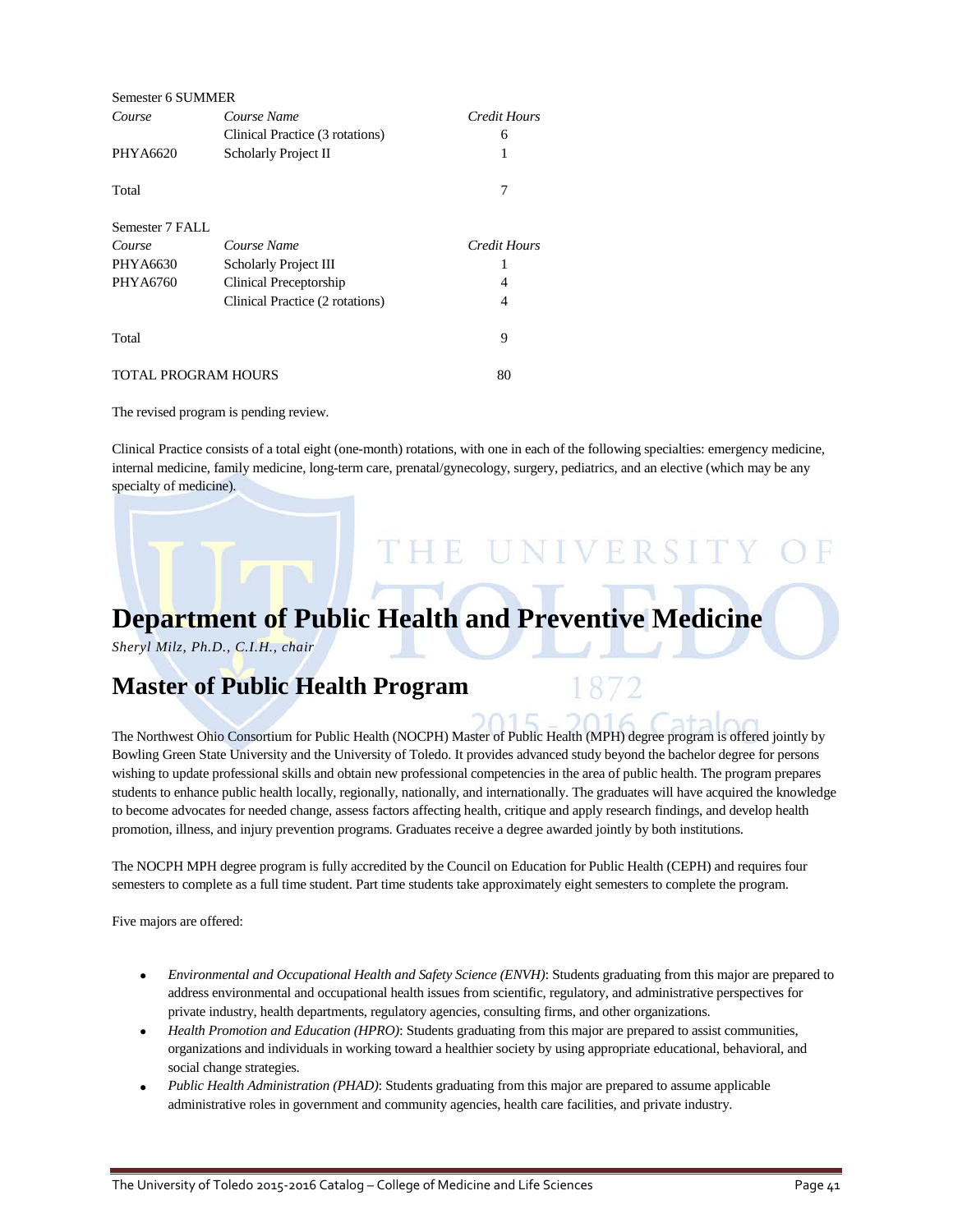- *Public Health Epidemiology (PHEP)*: Students graduating from this major are prepared to study the distribution of disease in large groups or from a population-based perspective. Epidemiologists attempt to quantify the distribution and establish the determinants of health problems by describing and analyzing the biological, environmental, social and behavioral factors affecting health, illness and premature death. Epidemiologists often work for local, state, and federal governments, health care organizations, private industry, and institutions of higher education.
- *Public Health Nutrition (PHNU)*: Students graduating from this major are prepared to advance knowledge regarding the role of nutrition in disease prevention and health promotion and apply this knowledge to planning, managing, delivering, and evaluating nutrition services and programs. Public Health Nutritionists integrate the knowledge, skills, and experience fundamental to all public health disciplines and apply this integrated knowledge to alleviate diet-related health problems among diverse population groups. Employment often includes health departments, federal and private food assistance programs, worksite health promotion programs, nutrition advocacy organizations, health centers and schools.

### **Single MPH Degree and Single Major Program**

NOCPH MPH students designate a major upon application to the MPH program. NOCPH MPH students may change their major at any time during the program by completing a Change of Major Form.

To earn the MPH degree, a student must complete a 45-semester credit hour (credit hours) curriculum. The 45 credit hour curriculum consists of 8 core courses (24 credit hours) completed by all MPH students regardless of declared major, 4-5 (12-15 credit hours) major specific courses, and 2-3 (6-9 credit hours) advised electives. All students must meet with their major advisor within their first 12 credit hours in the program to develop a Plan of Study. Once developed, the Plan of Study is signed by the student, the student's major advisor, and a NOCPH co-director. The signed Plan of Study is submitted to the UT Department of Public Health and Preventative Medicine (DPHPM) in Room 4416 of the Collier Building for tracking. UT DPHPM forwards the signed Plan of Study to the UT College of Graduate Studies on the Health Science Campus.

UNIVERSITY

### **Dual MPH Major Program**

NOCPH MPH students may also pursue the requirements for two majors (i.e., dual major). The option is intended for individuals who desire to combine education and training related to one specific major of the MPH with another major within the MPH program to expand their overall knowledge and expertise. Any combination of two of the five majors is acceptable as a dual major. A dual major may be selected upon application to the MPH program or at any time once admitted to the program.

Individuals interested in completing the dual major option must be simultaneously registered for both majors for at least one semester. Dual major MPH students must complete the 45 credit hours curriculum described above for one major plus an additional 21 credit hours for the second major. The additional 21 credit hours consists of 4-5 major specific courses (12-15 credit hours) and 2- 3 advised electives (6-9 credit hours) for the second major. All students must meet with the major advisor from each major to develop a dual major Plan of Study. The dual major Plan of Study is signed and submitted as described for the single major.

#### **Dual Degree Program**

The NOCPH also offers several dual degree options. The option is intended for individuals who desire to combine education and training related to a specific major of the MPH with another degree to expand their overall knowledge and expertise. The dual degree programs combine the MPH with other master (MBA, MA, MS, MSOH) or doctoral (MD, PhD, EdD, JD) degrees offered by either of the two consortial institutions (BGSU and UT). The preceding list of dual degrees is only for illustration. Any graduate degree offered by the two consortial institutions may be combined with the MPH degree in a dual degree program.

Students must meet all application, retention and graduation requirements for each of the individual degrees. Individuals interested in completing the dual degree option must be simultaneously registered for both degrees for at least one semester. Students will be able to apply a maximum of 12 credit hours of overlapping courses to fulfill required credits for both degrees, pending approval of the NOCPH Co-Directors and Program Coordinators of both degree programs.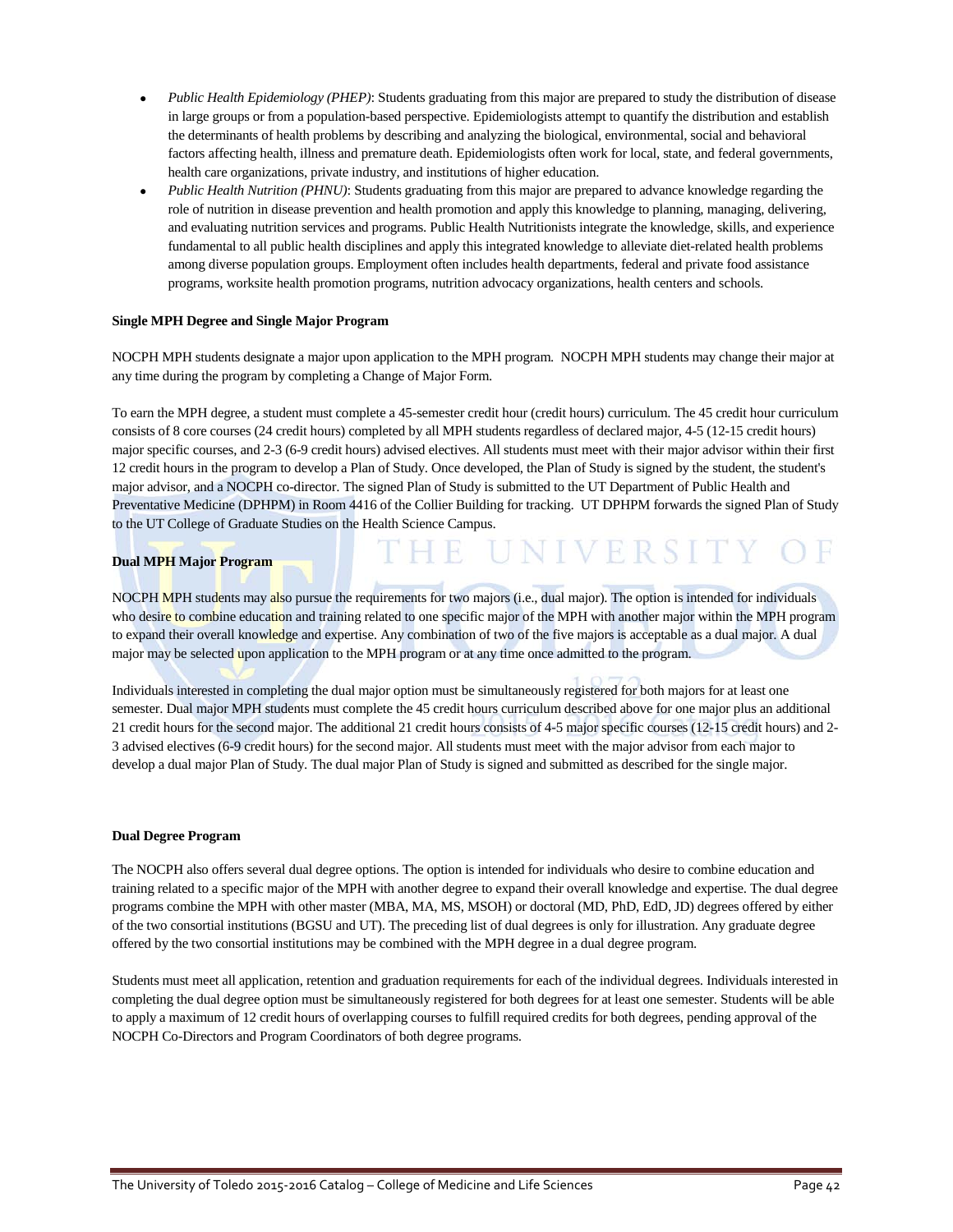### Admission Requirements

Interested prospective students apply to the NOCPH MPH degree through UT website. Applicants are required to complete an online application, as well as submit official transcripts from all institutions where they have taken courses (transcripts from institutions outside the US must be translated, evaluated, and reported on the 4.00 scale), 3 letters of recommendation (2 of which must be from persons with a graduate degree), a resume, and a letter of interest (statement of purpose).

The GRE is not required for graduates from an accredited US institution with a GPA  $\geq$  3.00. The GRE may be required by the NOCPH MPH Admissions Committee for applicants with a GPA < 3.00. The GRE is required for all students graduating from institutions outside the US.

Regular admission to the NOCPH MPH program requires:

- An earned bachelor's degree from an accredited college or university
- GPA  $>$  3.00 (on a 4.00 scale)
- All students must have foundation courses in college-level mathematics, and social sciences
	- ENVH majors must also complete college-level courses in inorganic chemistry, organic chemistry and biological science (biology, biochemistry, anatomy, physiology, etc.)
	- o Public Health Epidemiology majors also must complete college level courses in biological sciences (e.g., biology, biochemistry, anatomy, physiology, etc.)
	- o Public Health Nutrition majors also must have a background in nutrition or medicine with a strong foundation in chemistry, physiology, and nutrition courses.
- GRE  $\geq$  300 (verbal and quantitative) if taken after August 2011 or  $\geq$  1000 (verbal and quantitative) if taken before August 2011
- GRE analytical writing score  $\geq$  4.0
- TOEFL  $>$  550 (paper-based),  $>$  213 (computer-based), or  $>$  79 (IBT) for applicants who graduated from institutions outside the US.

Provisional admission to the NOCPH MPH program may be offered with one or more of the following deficiencies:

- $Missing$  foundation course $(s)$
- $GPA < 3.00$ , but  $\ge 2.7$

Provisional students take 4 courses (12 credit hours) in the MPH program. Preferably, all 4 courses will be core courses, but 1 major specific course is also allowed. No electives may be taken. Students must attain a B or better in each of these courses to be admitted as a regular status student. Any student not attaining a B or better in these 4 courses could be dismissed from the program. Catalut zν ZU

#### Core Courses

All NOCPH MPH students are required to take the following 8 (24 credit hours) core courses. These core courses are offered at both Bowling Green State University (3-4 courses, depending on major) and the University of Toledo (4-5 courses, depending on major).

- PUBH6000 Biostatistics (offered at UT)
- PUBH6010 Public Health Epidemiology (offered at UT)
- PUBH6040 Public Health Administration (offered at BG)
- PUBH6050 Introduction to Public Health (offered at BG)
	- o PUBH5160 Environmental Health Science, Regulations, and Management (offered at UT for ENVH majors only to take in place of PUBH6050)
- PUBH6600 Health Behavior (offered at UT)
- PUBH6640 Issues in Public Health (offered at UT)
- PUBH6850 Capstone Seminar (offered at BG)
- PUBH6830/6960 Internship or PUBH6840/6970 Scholarly Project (offered at both BG and UT)

#### Student Learning Objectives

NOCPH has established the following 9 core competencies that must be covered by the core courses taken by all MPH students.

- Describe public health and its mission. What it does and how it achieves its mission.
- Communicate effectively both orally and in writing
- Promote cultural values and diversity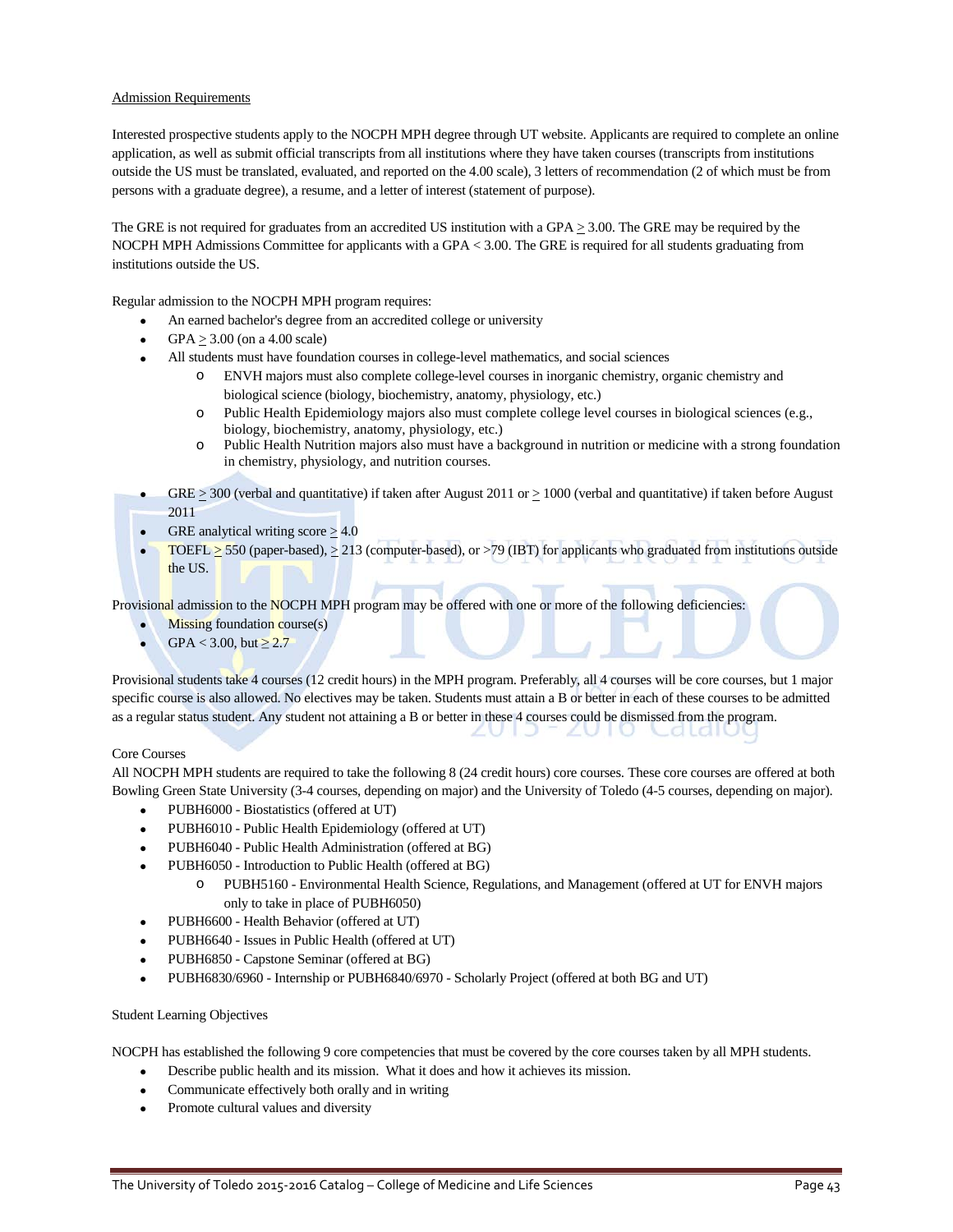- Lead and apply systems thinking in their chosen field
- Describe basic biostatistical methods and perform basic statistical analyses
- Describe basic epidemiology methods and perform basic epidemiologic applications
- Describe emerging environmental issues and apply basic environmental concepts
- Develop basic organizational policies
- Describe basic health promotion concepts

## **Master of Public Health: Environmental and Occupational Health & Safety Science (ENVH)**

Environmental and Occupational Health and Safety Science (ENVH) specialists focus on a combination of scientific, technical and regulatory aspects of public health that relate to the assessment and control of hazards such as physical, chemical and biological agents in non-occupational and occupational environments. The major focus is recognition, evaluation and control of human exposures resulting from contact with contaminated air, water, soil and food. Emergency and disaster planning, preparation, recognition and response are also emphasized. The ENVH major expands students' knowledge, comprehension and skills to prepare them for work as professionals involved with development, implementation, delivery and management of applicable focused or broad scope environmental and occupational health and safety programs. Examples of applicable programs include community and/or worker awareness education and training programs; environmental and occupational disease causation, prevention and remediation programs; hazardous non-occupational and occupational site investigation, sampling, assessment and control; and regulatory compliance and/or enforcement. ENVH professionals also have the education and training applicable to preparedness for, recognition of, and response to natural disasters and intentional terrorist events.

The student learning objectives for the ENVH major are to graduate professionals that are prepared to:

- Apply the fundamental and advanced principles of statistics, epidemiology, environmental health science, and occupational health and safety science to real-world public health issues and problems
- Objectively and subjectively assess chemical, biological, and physical agents classified as hazardous to human health (including terrorism agents)
- Critically analyze and interpret statistical, epidemiological, toxicological and communicable disease information for prevention and remediation program development and implementation
- Conduct fundamental sample collection of media contaminated with hazardous chemical, biological, and physical agents
- Collect and evaluate applicable information necessary to perform risk assessments and conduct disaster preparation/planning
- Make administrative decisions based on recommended measures to reduce or eliminate environmental and occupational health hazards
- Develop and present administrative, scientific, technical and/or regulatory reports

All ENVH majors are required to take the following 5 (15 credit hours) major specific courses. These courses are all offered at the University of Toledo. In addition, all ENVH majors are required to take 2 (6 credit hours) advised electives.

- PUBH5020 Occupational Health Science, Regulations, and Management
- PUBH5060 Occupational Safety Science, Regulations, and Management
- PUBH5310 Chemical Agents Toxicity, Evaluation, and Control
- PUBH5520 Biological Agents Pathogenicity, Evaluation, and Control
- PUBH5620 Physical Agents Effects, Evaluation, and Control

## **Master of Public Health: Health Promotion and Education (HPRO)**

The curriculum for the Health Promotion and Education (HPRO) major focuses on methods for planning, implementing and evaluating educational and behavioral changes as well as programs that enhance health. Students are prepared for positions that emphasize program planning, health promotion, health education, disease prevention and social action. Graduates work in business, voluntary, non-profit and governmental agencies at the local, county, state and federal levels.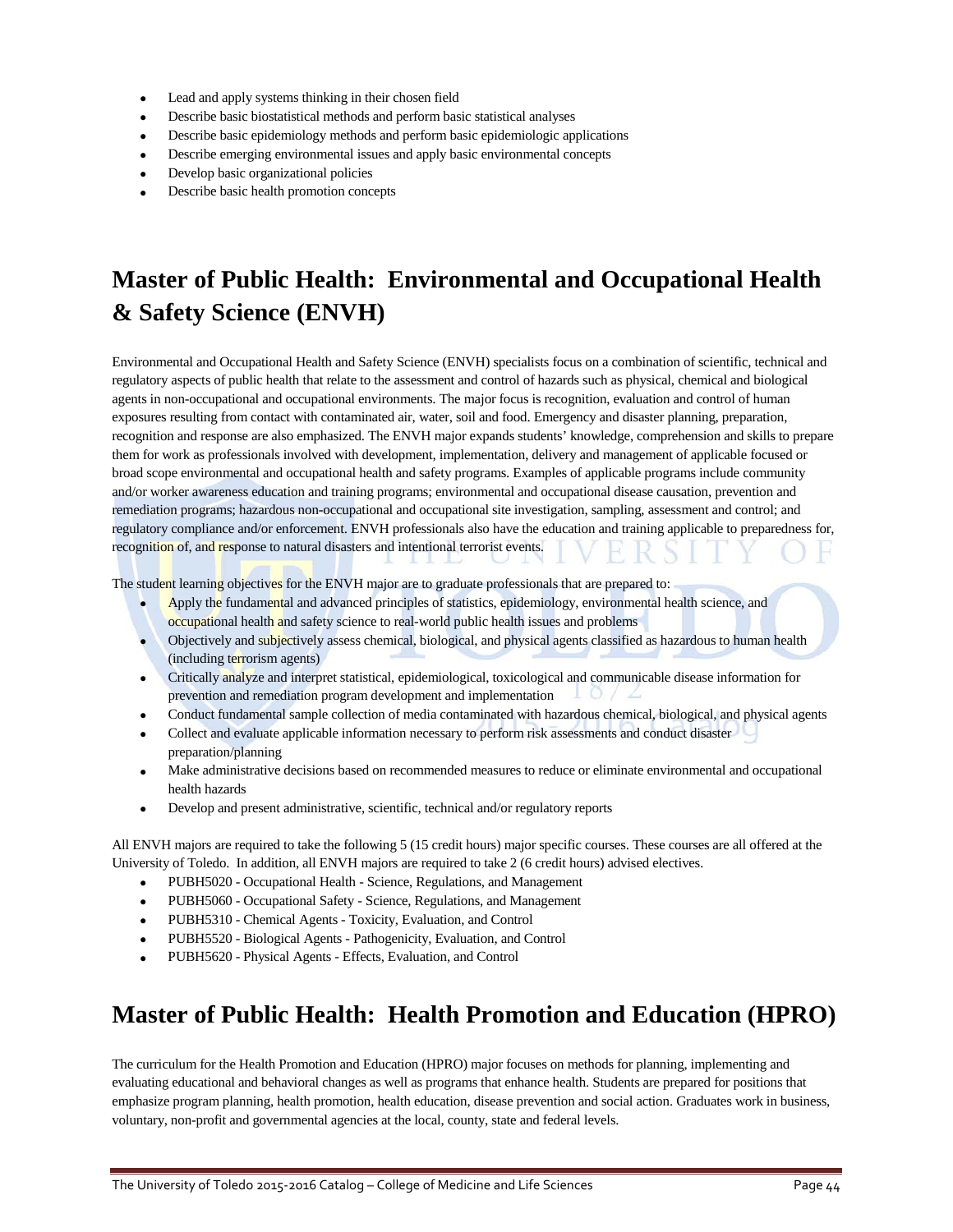The student learning objectives for the HPRO major are to graduate professionals that are prepared to:

- Implement, administer, and evaluate health promotion and education programs
- Demonstrate mastery of knowledge that is critical to the role of a health promotion and educational professional
- Coordinate the provision of promotional and educational services in health
- Assess individual and community needs
- Apply principles of community organization, health behavior, and educational processes to plan effective health promotion and education programs
- Apply appropriate research methods
- Act as a health promotion and education resource

All HPRO majors are required to take the following 4 (12 credit hours) major specific courses. These courses are all offered at the University of Toledo. In addition, all HPRO majors are required to take 3 (9 credit hours) advised electives.

- PUBH6200 Methods and Materials in Public Health
- PUBH6300 Community Health Organizations
- PUBH6460 Health Promotion Programs
- PUBH6800 Evaluation of Health Programs

## **Master of Public Health: Public Health Administration (PHAD)**

The curriculum for the Public Health Administration (PHAD) major is designed to prepare students to assume administrative responsibilities in healthcare agencies, government, community organizations and private industry. The course work provides instruction in several key administrative areas. Many of the courses are similar to the required courses in a Master of Business Administration (MBA) program with the difference that the PHA major curriculum focuses on applications and issues in healthcare.

The student learning objectives for the PHAD major are to graduate professionals that are prepared to:

- Supervise subordinates using techniques endorsed by human resource experts
- Manage a public health organization using contemporary standards and practices
- Comply with applicable legal standards and federal requirements pertaining to public health, employees and organizations
- Develop and administer an organizational budget
- Evaluate the financial and economic health of an organization, business, or practice
- Apply relevant economic theory to organizational situations
- Evaluate administrative personnel, organizational effectiveness, economic stability, regulatory compliance, and related supervisory programs and practices

All PHAD majors are required to take the following 4 (12 credit hours) major specific courses. These courses are all offered at BG. In addition, all PHAD majors are required to take 3 (9 credit hours) advised electives.

- PUBH6210 Management of Public Health Agencies
- PUBH6220 Budget and Finance in Public Health
- PUBH6280 Economics, Marketing, and Human Resources
- PUBH6350 Public Health Law

## **Master of Public Health: Public Health Epidemiology (PHEP)**

The Public Health Epidemiology (PHEP) major prepares students for careers involving the study of the distribution of disease in large groups or from a population-based perspective. It involves factors affecting disease and disability in populations. As a fundamental science of public health and preventive medicine, epidemiology research has traditionally focused on questions of disease causation through population studies for both infectious and chronic diseases. Epidemiologists attempt to quantify the distribution and establish the determinants of health problems by describing and analyzing the biological, environmental, social and behavioral factors affecting health, illness and premature death. Descriptive and analytic techniques are used to gather information on disease occurrence, extend basic knowledge about the physical, mental and social processes affecting health, and develop effective disease-control measures. The products of such inquiries are also used in the formulation of health policies. Quantitative skills,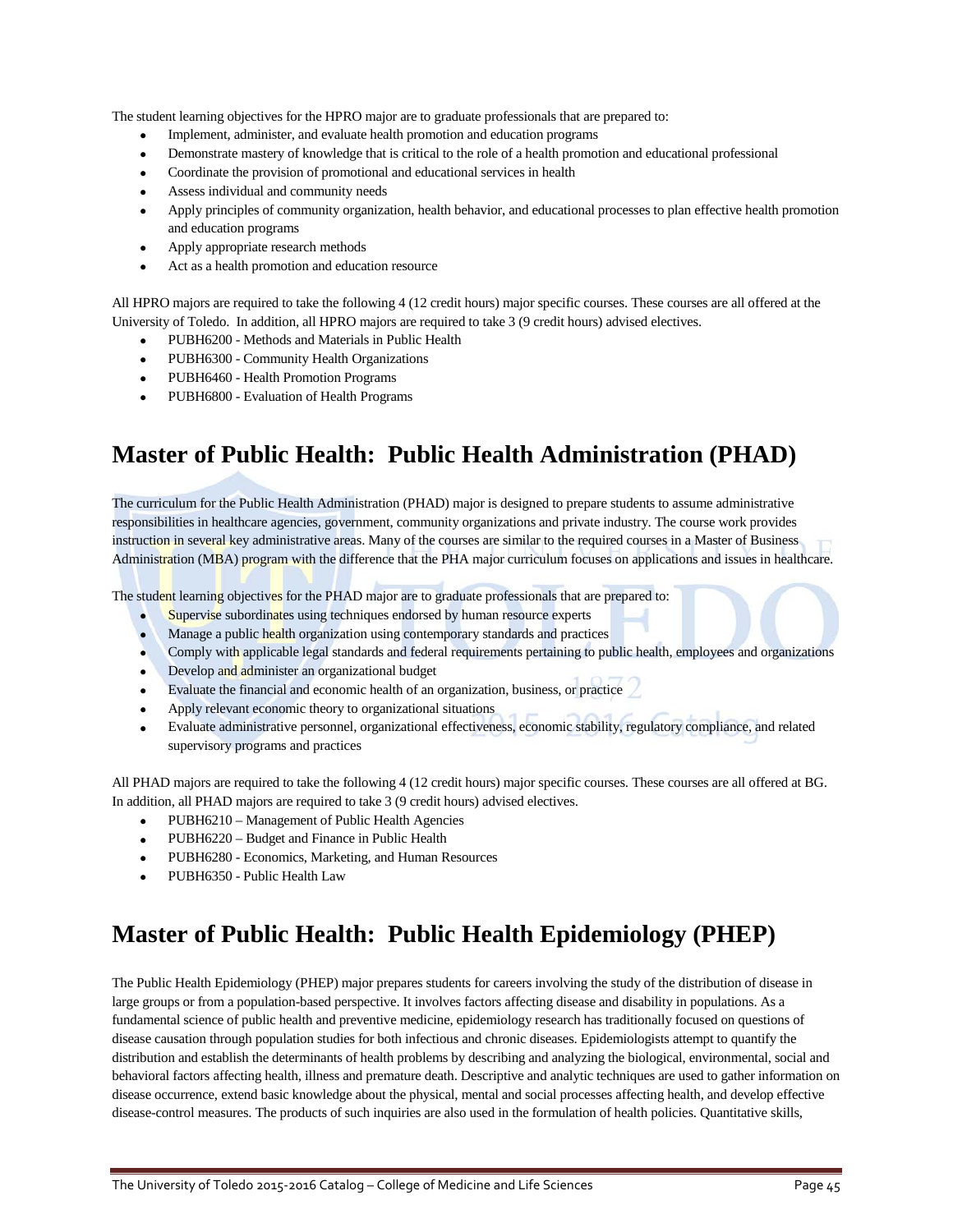including biostatistics and computer applications, are emphasized in this major. Epidemiologists work closely with other health professionals including physicians, environmental health personnel, behavioral scientists, demographers, biostatisticians, and administrators of health agencies. Epidemiologists often work for local, state, and federal governments, health care organizations, private industry, and institutions of higher education.

The student learning objectives for the PHEP major are to graduate professionals that are prepared to:

- Define and calculate measures of disease frequency and measures of association between risk factors and disease
- Describe the major epidemiologic research study designs and their advantages and limitations
- Describe the major sources of bias in epidemiologic research (confounding, selection bias, and measurement error) and the ways to evaluate and reduce bias
- Apply criteria to support whether an association is causal
- Understand the basic terms and methods used in outbreak investigation, infectious disease epidemiology, chronic disease epidemiology, disease prevention trials, and evaluation of screening tests
- Review the scientific literature with competence, synthesize findings across studies, and make appropriate public health recommendations based on current knowledge
- Design an epidemiologic study to address a question of interest
- Interpret results of an epidemiologic study, including the relation to findings from other epidemiologic studies, potential biologic and/or social mechanisms, limitations of the study, and public health implications
- Write a clear description of the rationale, methods, results, and interpretation of an epidemiologic investigation
- Apply epidemiologic skills in a public health setting, specifically in the formulation or application of public health programs or policies

All PHEP majors are required to take the following 5 (15 credit hours) major specific courses. These courses are all offered at the University of Toledo. In addition, all PHEP majors are required to take 2 (total of 6 credit hours) advised electives.

- PUBH6030 Advanced Epidemiology
- PUBH6060 Advanced Biostatistics
- PUBH6120 Infectious Disease Epidemiology
- PUBH6550- Chronic Disease Epidemiology
- PUBH6070 Genetic Epidemiology or PUBH 6130 Molecular Epidemiology

## **Master of Public Health: Public Health Nutrition (PHNU)**

Public Health Nutritionists integrate the knowledge, skills and experiences fundamental to all public health disciplines and apply this integrated knowledge to alleviate diet-related health problems among diverse population groups. Graduates will be prepared to advance knowledge regarding the role of nutrition in disease prevention and health promotion and apply this knowledge to planning, managing, delivering, and evaluating nutrition services and programs. Employment often includes health departments, federal and private food assistance programs, worksite health promotion programs, nutrition advocacy organizations, health centers and schools. An understanding of human nutrition is important to maximize the health of individuals in a diverse society that faces nutritionrelated diseases of both deficiency and excess. A complete understanding of human nutrition is built on knowledge of its fundamental biological and biochemical bases. It also involves an understanding of societal, psychological, cultural and behavioral influences that affect food consumption, and therefore, human well being. Public health nutrition advances knowledge regarding the role of nutrition in disease prevention and health promotion and applies this knowledge to planning, managing, delivering and evaluating nutrition services and programs. The MPH major in public health nutrition trains students to integrate the knowledge, skills, and experience fundamental to all public health disciplines and to apply this integrated knowledge to alleviate diet-related health problems among diverse population groups. The program is designed to train professionals to assume leadership positions in assessing community-nutrition needs and in planning, directing and evaluating the nutrition component of health-promotion and disease-prevention efforts.

The student learning objectives for the PHNU major are to graduate professionals who are prepared to:

- Identify and assess diet-related health problems of undernutrition and overnutrition among diverse population groups
- Identify the social, cultural, economic, environmental, and institutional factors that contribute to the risks of undernutrition and overnutrition among diverse populations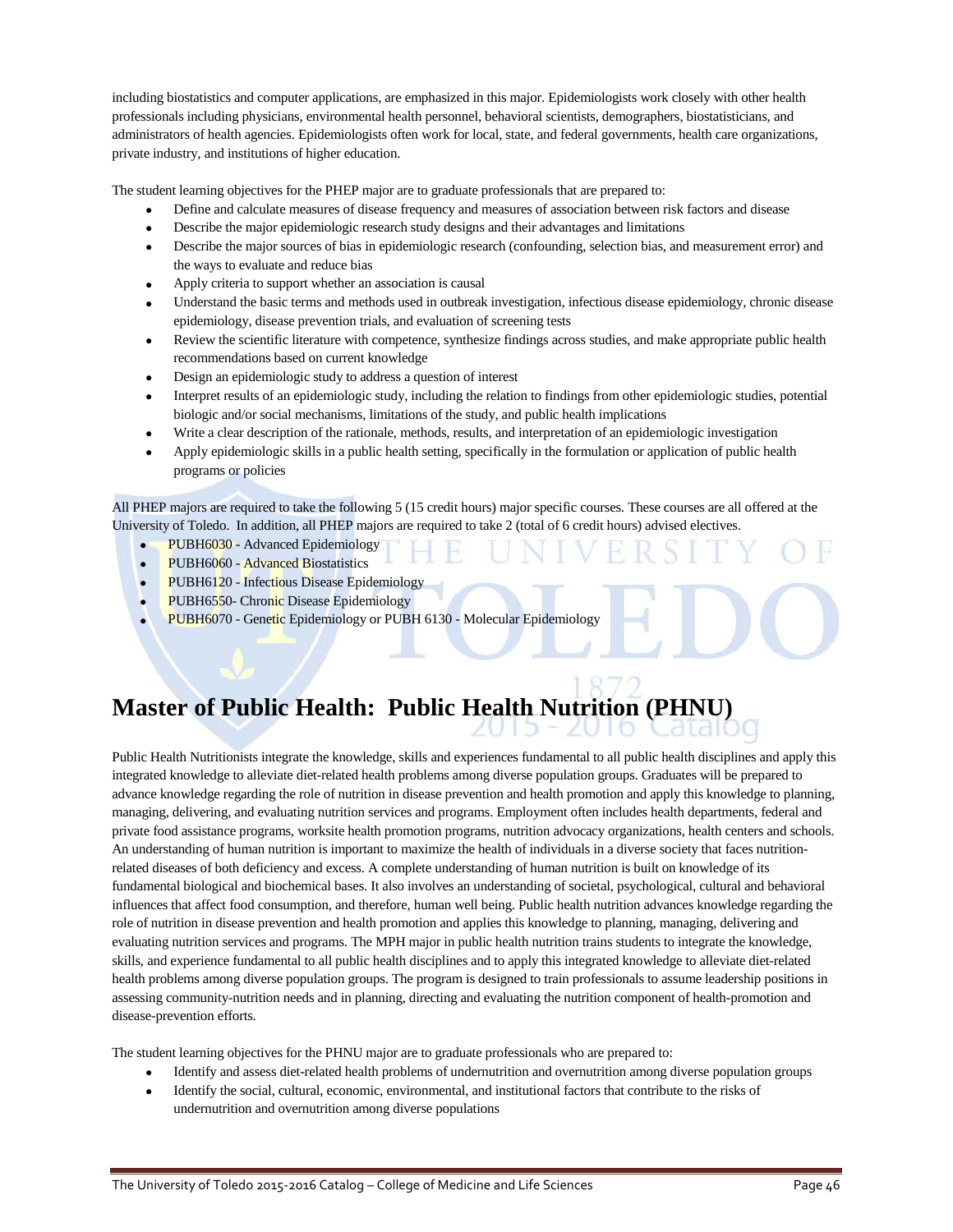- Develop educational and other population-based intervention strategies to improve food security
- Develop policies to reduce barriers to food insecurity and to improve the food choices and nutritional status of diverse populations
- Describe techniques to guide consumers in selection of food and nutritionally adequate diets
- Communicate nutrition related issues skillfully, utilizing different media in varied settings
- Apply the principles of management to community-nutrition programs
- Participate in advocacy efforts to improve the nutritional status of various populations
- Monitor and recommend public policies to protect and promote nutritional status and health of diverse populations
- Contribute to the body of nutrition knowledge through active research of an applied nature

All PHNU majors are required to take the following 4 (12 credit hours) major specific courses. Courses are offered at both BG and the University of Toledo. In addition, all PHNU majors are required to take 3 (9 credit hours) advised electives.

- PUBH6250 Nutritional Epidemiology
- PUBH6520 Public Health Nutrition
- Two of the following four courses
	- o FDNU5350 Life Cycle Nutrition: Pregnancy to Adolescence
	- o FDNU5360 Life Cycle Nutrition: The Middle and Later Years
	- o FDNU6090 Micronutrients
	- o FDNU6100 Macronutrients

# **Master of Science in Occupational Health Degree Industrial Hygiene Program**

The Master of Science in Occupational Health (MSOH) degree program is available in Industrial Hygiene. Industrial hygiene professionals are involved in understanding and implementing scientific, technical, and regulatory aspects that focus on preventing and controlling workers' exposures to factors and agents that can cause them harm. The profession focuses on prevention of exposure or occurrence and mitigation of factors and agents that contribute to worker harm, as work-related illnesses and injuries.

The comprehensive and flexible curriculum of the Master of Science in Occupational Health (MSOH) degree – Industrial Hygiene (IH) program provides a solid foundation of information for students with limited or no background in industrial hygiene, while simultaneously offering students with professional experience the opportunity to expand the scope of their knowledge and skills. The program offers classes during evenings and weekends to facilitate graduate study for those engaged in full-time daily employment. The schedule also permits students without applicable practical experience to complete an internship.

The MSOH degree is fully accredited by the Accreditation Board for Engineering and Technology - Applied Science Accreditation Commission (ABET-ASAC) and requires four semesters to complete as a full-time student. Part time students take approximately eight semesters to complete the program.

#### Admission Requirements

Applicants are required to complete an online application, as well as submit official transcripts from all institutions where they have taken courses (transcripts from institutions from outside the US must be translated, evaluated, and reported on the 4.00 scale), 3 letters of recommendation (2 of which must be from persons with a graduate degree), a resume, and a letter of interest (statement of purpose).

The GRE is not required for graduates from an accredited US institution with a GPA  $\geq$  3.00. The GRE may be required by the NOCPH MPH Admissions Committee for applicants with a GPA < 3.00. The GRE is required for all students graduating from institutions outside the US.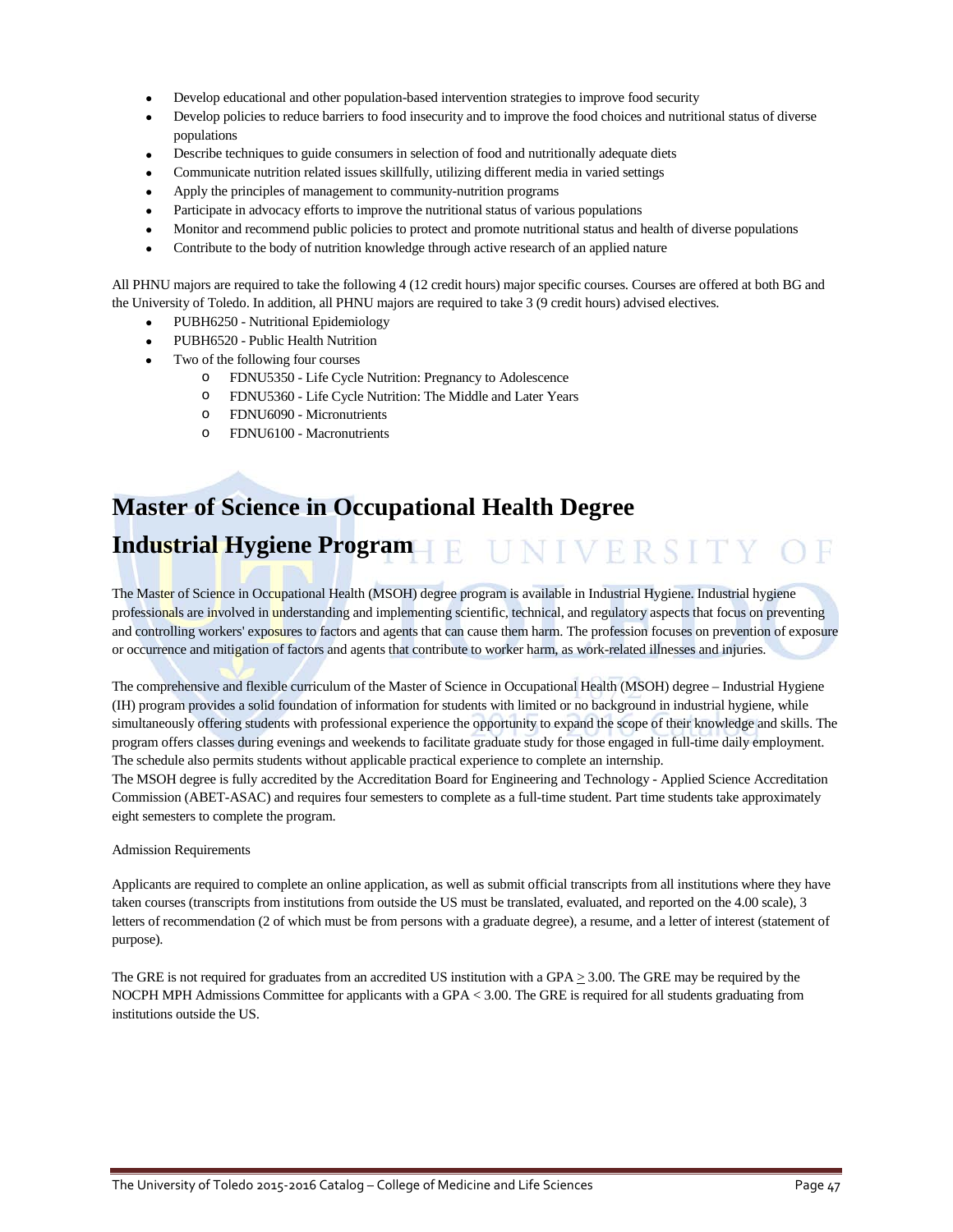Regular admission to the MSOH program requires:

- An earned bachelor's degree from an accredited college or university
- $GPA > 3.00$  (on a 4.00 scale)
- Foundation courses in college-level mathematics (preferably calculus), inorganic chemistry, organic chemistry, physics, biology, and English/writing
	- o Work experience based on applicability and duration and applicable certifications such as CIH or CSP will also be considered
- GRE  $\geq$  300 (verbal and quantitative) if taken after August 2011 or  $\geq$  1000 (verbal and quantitative) if taken before August 2011
- GRE analytical writing score  $\geq 4.0$
- TOEFL  $\geq$  550 (paper-based),  $\geq$  213 (computer-based), or >79 (iBT) for applicants who graduated from institutions outside the US and whose primary language is not English.

Provisional admission to the MSOH program may be offered with one or more of the following deficiencies:

- Missing foundation course(s)
- GPA < 3.00, but  $\geq 2.5$

Provisional students take 4 courses (12 credits hours) in the MSOH program. No electives may be taken. Students must attain a B or better in each of these courses to be admitted as a regular status student. Any student not attaining a B or better in these 4 courses could be dismissed from the program.

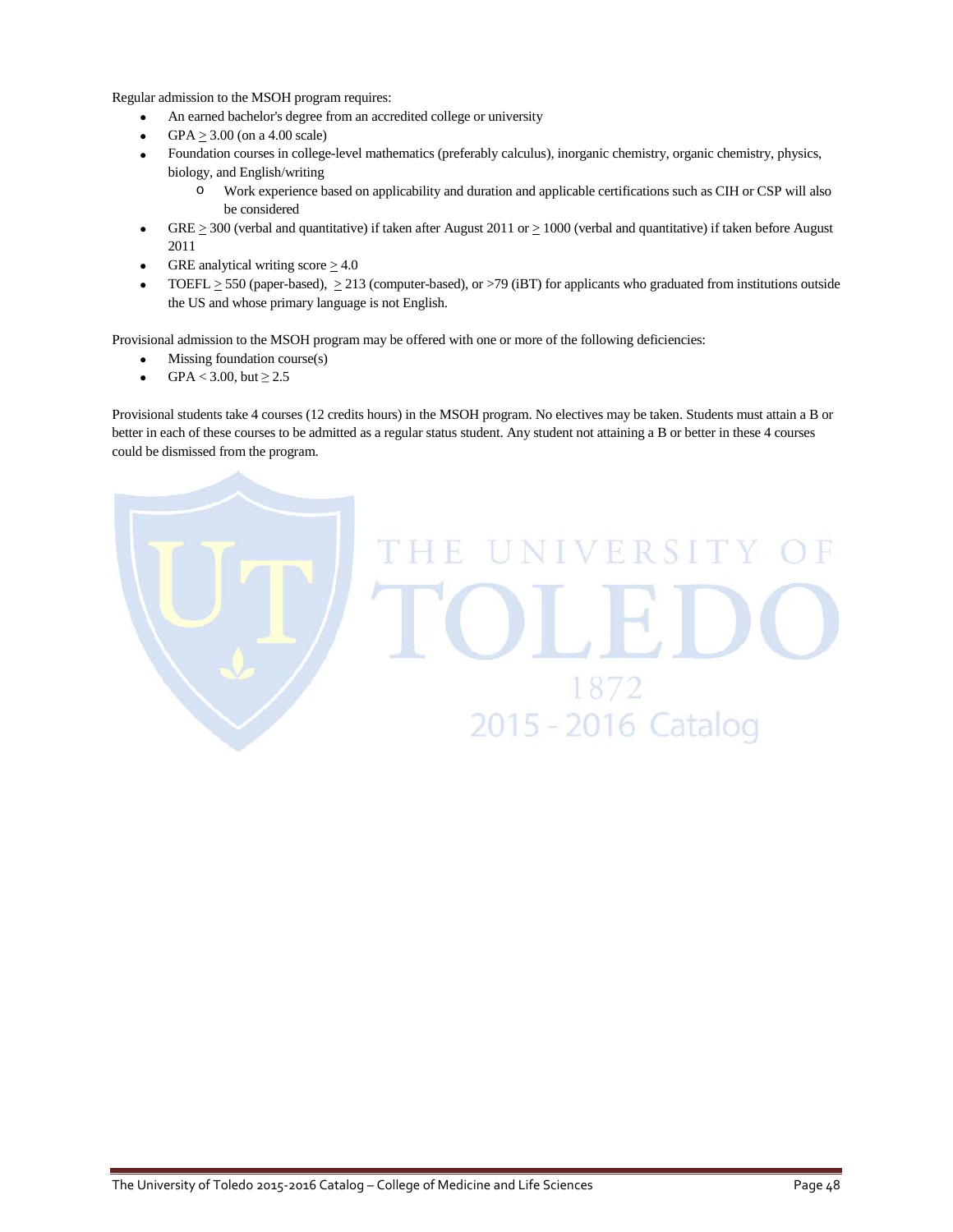### Curriculum Design

The MSOH degree has a minimum of 40 credit hours for degree requirements. The curriculum incorporates the general areas of science, technology, management, and communication within the context of the core courses and thesis requirements for the MSOH degree.

All MSOH students take the following courses. For those students not requiring an internship, 1 advised elective is added.

- PUBH5020 Occupational Health Science, Regulations, and Management
- PUBH5060 Occupational Safety Science, Regulations, and Management
- PUBH5160 Environmental Health Science, Regulations, and Management
- PUBH5260 Hazardous Materials and Emergency Response
- PUBH5310 Chemical Agents Toxicity, Evaluation, and Control
- PUBH5410 Air Contaminant Modeling, Ventilation, and Respiratory Protection
- PUBH5520 Biological Agents Pathogenicity, Evaluation, and Control
- PUBH5620 Physical Agents Effects, Evaluation, and Control
- PUBH 5700 Risk Assessment, Communication and Management
- PUBH6000 Biostatistics
- PUBH6010 Public Health Epidemiology
- PUBH6960 Internship (3 credits required if < 1 year experience, otherwise 3 credits advised electives)
- PUBH6970 Scholarly Project or PUBH6990 Thesis (4 credits)

### Student Learning Objectives

The MSOH degree-IH program student outcomes state that upon completion of the program, graduates should be able to:

- Identify agents, factors, and stressors generated by and/or associated with defined sources, unit operations, and/or processes
- Describe qualitative and quantitative aspects of generation of agents, factors, and stressors
- Understand physiological and/or toxicological interactions of physical, chemical, biological, and ergonomic agents, factors, and/or stressors with the human body
- Assess qualitative and quantitative aspects of exposure assessment, dose-response, and risk characterization based on applicable pathways and modes of entry
- Calculate, interpret, and apply statistical and epidemiological data
- Recommend and evaluate engineering, administrative, and personal protective equipment controls and/or other interventions to reduce or eliminate hazards
- Demonstrate the importance of appropriate ethical performance and practice
- Demonstrate an understanding of applicable business and managerial practices
- Interpret and apply applicable occupational and environmental regulations
- Participate in the development and implementation of applicable industrial-hygiene-related programs
- Generate, review, and interpret data, whether from original research or other published sources
- Prepare scientific and technical summaries and reports
- Understand fundamental aspects of safety and environmental health
- Understand the necessity of teamwork among management, industrial hygienists, safety specialists, environmental specialists, engineers, and clinicians (i.e. occupational health physicians and nurses)
- Attain recognized professional certification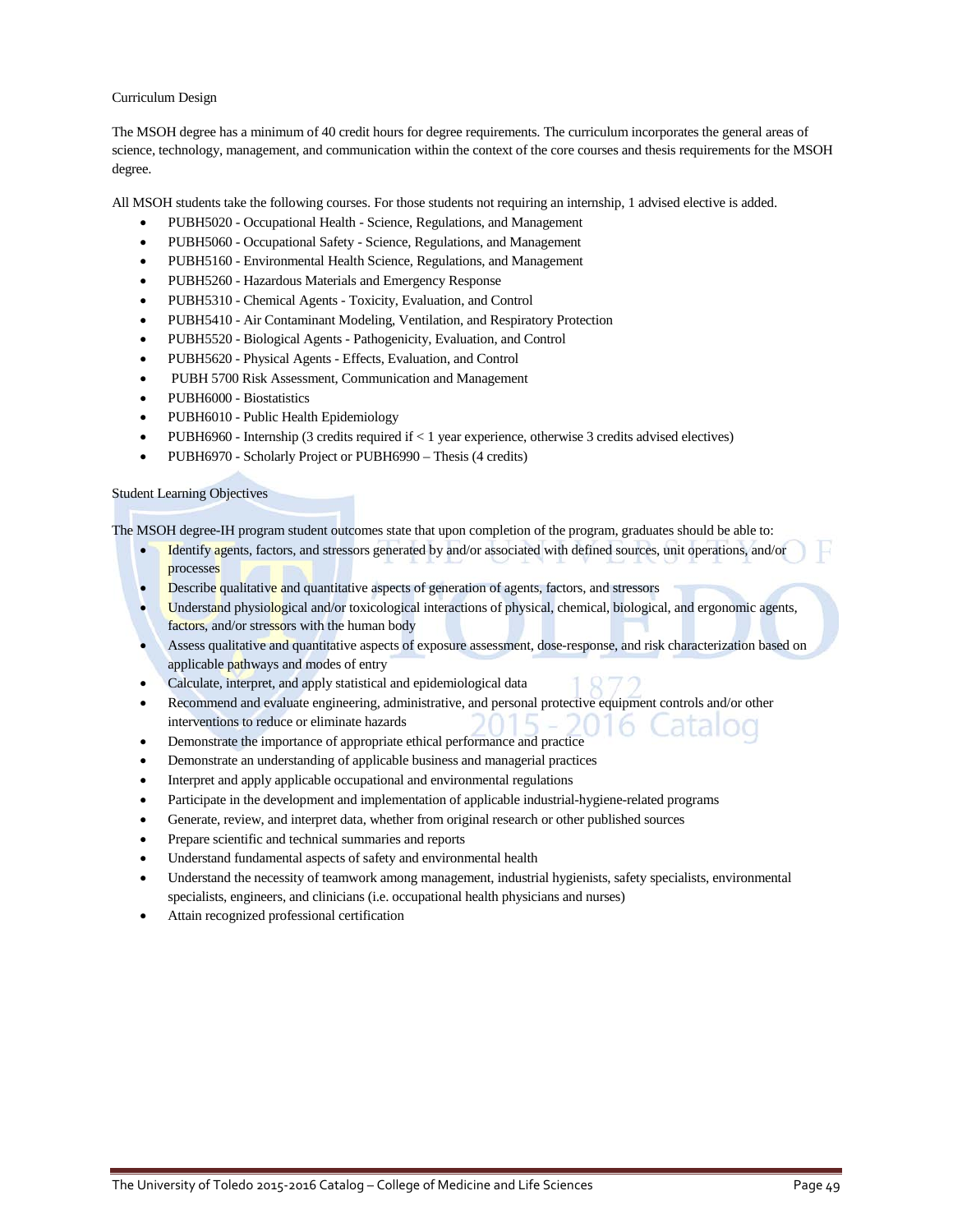## **Certificate in Biostatistics and Epidemiology**

The 15 credit hours graduate Certificate in Biostatistics and Epidemiology focuses on the development of the qualitative and quantitative knowledge and skills to collect, organize, analyze, and interpret data associated with epidemiologic investigations, health surveys, injury and illness recognition, and human exposure assessment. The Certificate in Biostatistics and Epidemiology provides learners with an expanded scope and depth of quantitative knowledge and skills, as compared to the Certificate in Epidemiology. NOCPH MPH students may not take this certificate concurrently while earning the MPH.

### Curriculum

Certificate in Biostatistics and Epidemiology students take the following courses.

- PUBH6000/8000 Biostatistics
- PUBH6010/8010 Public Health Epidemiology
- PUBH6030/8030 Advanced Epidemiology
- PUBH6060/8060 Advanced Biostatistics
- PUBH6110/8110 Categorical Data Analysis

### Student Learning Objectives

Student learning objectives for the Certificate in Biostatistics and Epidemiology:

- Select and apply appropriate biostatistical and epidemiological methods and interpret basic and applied research data
- Define and calculate measures of disease frequency and measures of association between risk factors and disease
- Describe the major epidemiologic research study designs and their advantages and limitations
- Define the basic terms and apply methods used in outbreak investigation, infectious disease epidemiology, chronic disease epidemiology, disease prevention trials, and evaluation of screening tests
- Review the scientific literature with competence, synthesize findings across studies, and make appropriate public health recommendations based on current knowledge
- Design an epidemiologic study to address a question of interest
- Write a clear description of the rationale, methods, results, and interpretation of an epidemiologic investigation.
- Apply epidemiologic skills in a clinical or public health setting, specifically in the formulation or application of healthrelated programs or policies

2015 - 2016 Catalog

## **Certificate in Epidemiology**

The 12 credit hours graduate Certificate in Epidemiology focuses on the development of the qualitative and quantitative knowledge and skills to collect, organize, analyze, and interpret data associated with epidemiologic investigations, health surveys, injury and illness recognition, and human exposure assessment. NOCPH MPH students may not take this certificate concurrently while earning the MPH.

### Curriculum

Certificate in Epidemiology students take the following courses.

- PUBH6000/8000 Biostatistics
- PUBH6010/8010 Public Health Epidemiology
- PUBH6120/8120 Infectious Disease Epidemiology
- PUBH6550/8550 Chronic Disease Epidemiology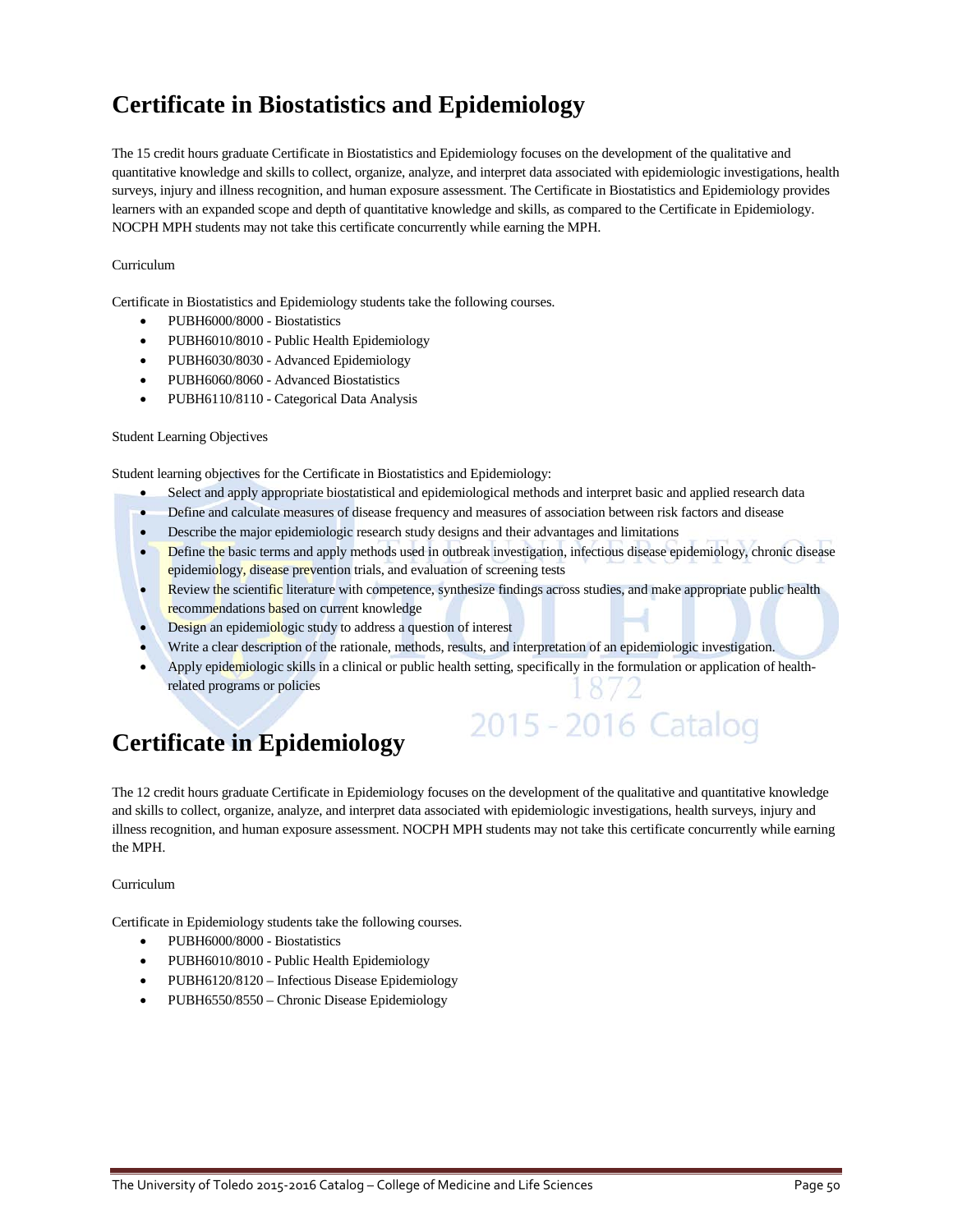#### Student Learning Objectives

Student learning objectives for the Certificate in Epidemiology:

- Select and apply appropriate biostatistical and epidemiological methods and interpret basic and applied research data
- Define and calculate measures of disease frequency and measures of association between risk factors and disease
- Describe the major epidemiologic research study designs and their advantages and limitations
- Define the basic terms and apply methods used in outbreak investigation, infectious disease epidemiology, chronic disease epidemiology, disease prevention trials, and evaluation of screening tests
- Review the scientific literature with competence, synthesize findings across studies, and make appropriate public health recommendations based on current knowledge
- Design an epidemiologic study to address a question of interest
- Write a clear description of the rationale, methods, results, and interpretation of an epidemiologic investigation.
- Apply epidemiologic skills in a clinical or public health setting, specifically in the formulation or application of healthrelated programs or policies

## **Certificate in Global Public Health**

The 15 credit hours graduate Certificate in Global Public Health will contribute to the development of public health practitioners who understand disparities in health and well-being in underdeveloped regions of the world, and who can develop effective programs to reduce such inequalities and improve the lives of the impoverished. NOCPH MPH students may take this certificate concurrently while earning their MPH; this route requires an additional three courses or 9 credit hours.

THE UNIVER

### **Curriculum**

Certificate in Global Public Health students (non-MPH majors) take the following courses.

- PUBH5030 Issues in Global Health
- PUBH6120 Infectious Disease Epidemiology
- PUBH6550 Chronic Disease Epidemiology
- PUBH6970/6840 Scholarly Project (supervised global public health project for 3 credits in an international setting or extensive literature analysis of a topic related to global public health)
- Advised elective (3 credits)

Certificate in Global Public Health students (MPH majors) take the following courses.

- PUBH5030 Issues in Global Health
- PUBH6120 Infectious Disease Epidemiology or PUBH6550 Chronic Disease Epidemiology o PHEP majors must substitute an advised elective for PUBH6120 or PUBH6550
- PUBH6970/6840 Scholarly Project (supervised global public health project for 3 credits in an international setting or extensive literature analysis of a topic related to global public health)

#### Student Learning Objectives

Student learning objectives for the Certificate in Global Public Health:

- Summarize the major types and magnitude of global health and environmental problems in developing nations
- Describe the roles of government, globalization, politics, war, famine, disaster, climate change, migration, and other factors on the health, environment, and well-being of people of developing nations
- Summarize the different roles of large and small organizations and institutions in addressing global health problems
- Develop and apply effective programs, methods, and approaches to improve global health and the environment
- Appreciate the cultural differences between Americans and developing nations and be sensitive to other cultures

Latalog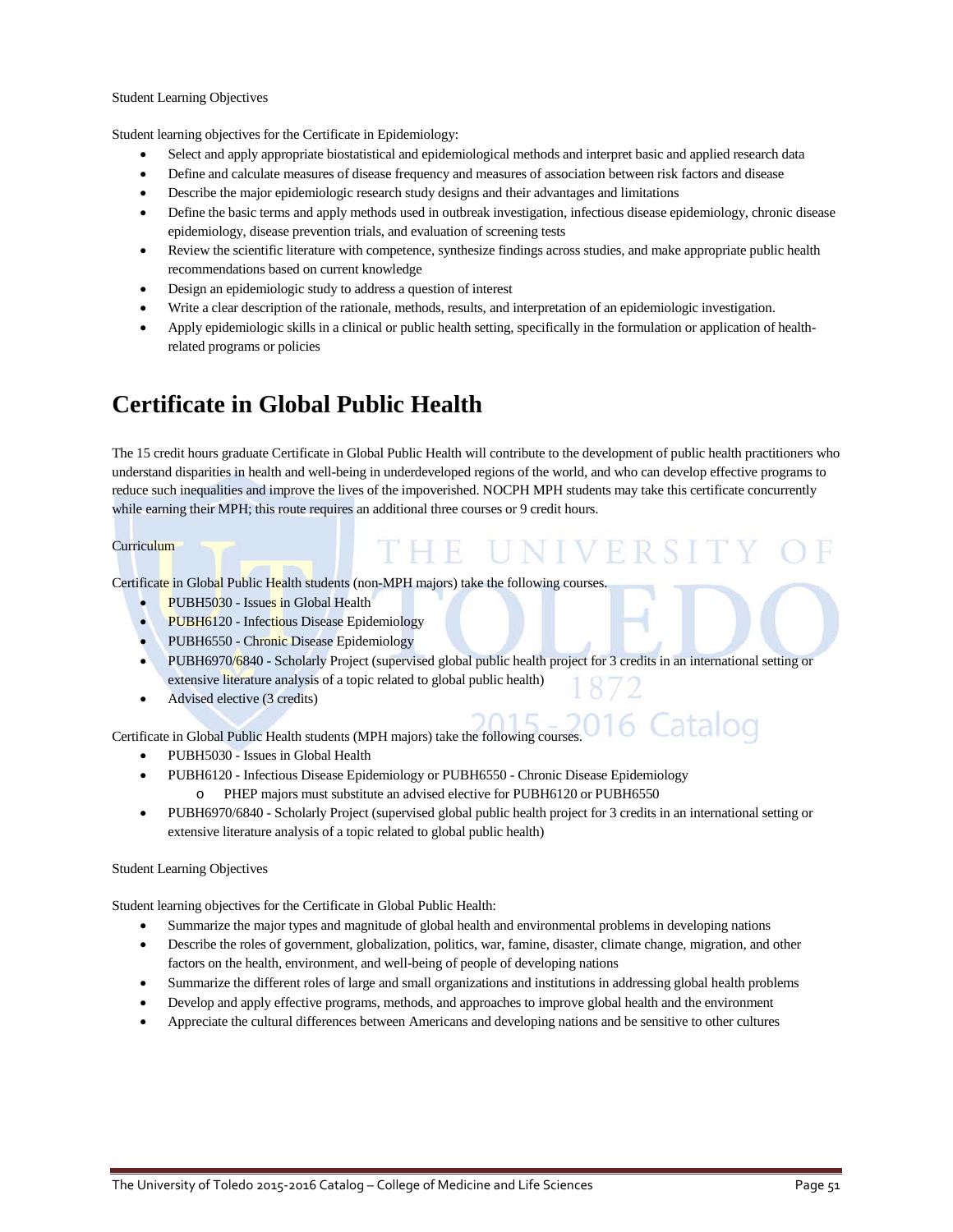## **Certificate in Occupational Health**

The 15 credit hours graduate Certificate in Occupational Health provides education and training focused on scientific, technical, regulatory, and administrative principles and practices for preventing and controlling worker and community exposures to physical (e.g., noise, radiation), chemical (e.g., toxic), and biological (e.g., infectious, allergenic, intoxicating) agents and ergonomic factors that can cause human illness. The profession focuses on prevention of exposure or occurrence and mitigation of factors and agents that contribute to illness and jury to workers and other members of the community. Occupational health professionals also have the education and training applicable to preparedness for, and response to natural disaster and intentional terrorist events. NOCPH MPH students may take this certificate concurrently while earning their MPH, except for ENVH majors.

### Curriculum

Certificate in Occupational Health students take the following courses.

- PUBH5020 Occupational Health Science, Regulations, and Management
- PUBH5310 Chemical Agents Toxicity, Evaluation, and Control
- PUBH5410 Air Contaminant Modeling, Ventilation, and Respiratory Protection
- PUBH5620 Physical Agents Effects, Evaluation, and Control
- One of the following five courses
	- o PUBH5060 Occupational Safety Science, Regulations, and Management
	- o PUBH5160 Environmental Health Science, Regulations, and Management
	- o PUBH5260 Hazardous Materials and Emergency Response
	- o PUBH6000 Biostatistics
	- o PUBH6010 Public Health Epidemiology

#### Student Learning Objectives

Student learning objectives for the Certificate in Occupational Health:

- Identify agents, factors, and stressors generated by and/or associated with defined sources, unit operations, and/or processes
- Describe qualitative and quantitative aspects of generation of agents, factors, and stressors
- Describe physiological and/or toxicological interactions of physical, chemical, biological, and ergonomic agents, factors, and/or stressors with the human body
- Recommend and evaluate engineering, administrative, and personal protective equipment controls and/or other interventions to reduce and eliminate hazards
- Demonstrate an understanding of applicable business and managerial practices
- Interpret and apply applicable occupational and environmental regulations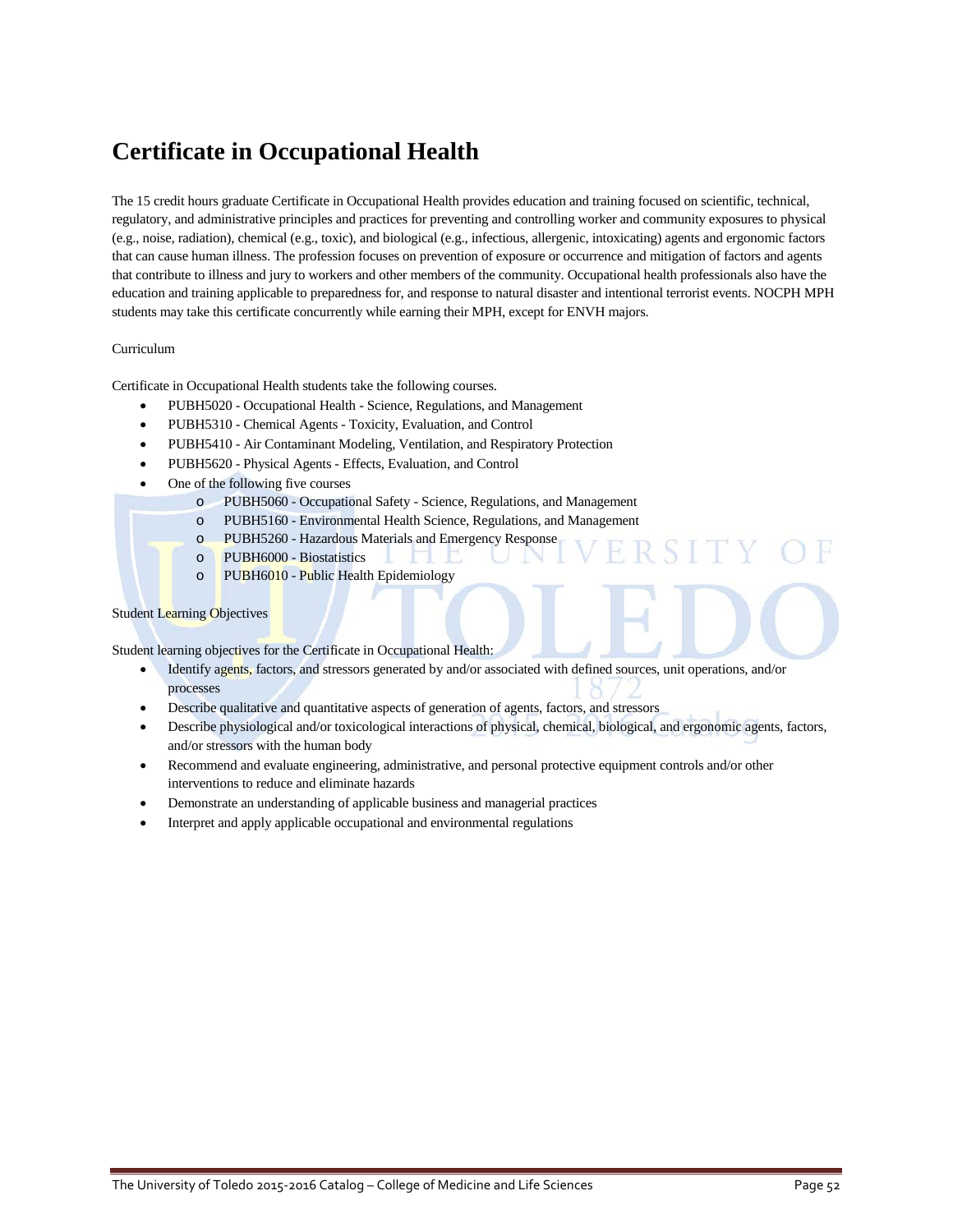## **Certificate in Public Health and Emergency Response**

The 12 credit hours graduate Certificate in Public Health and Emergency Response focuses on the characteristics and human health impacts of biological, chemical, and radiological agents; personal protective equipment and decontamination; site monitoring instrumentation and methods; epidemiological investigation and surveillance; and , applicable regulatory standards and recommended professional guidelines for incident recognition, response, and control. NOCPH MPH students may not take this certificate concurrently while earning the MPH.

### Curriculum

Certificate in Public Health and Emergency Response students take the following courses.

- PUBH5260 Hazardous Materials and Emergency Response
- PUBH6000 Biostatistics
- PUBH6010 Public Health Epidemiology
- One of the following five courses
	- o PUBH5310 Chemical Agents Toxicity, Evaluation, and Control
	- o PUBH5520 Biological Agents Pathogenicity, Evaluation, and Control
	- o PUBH5700 Risk Assessment, Management, and Communication
	- o PUBH6030 Advanced Epidemiology
	- o PUBH6120 Infectious Disease Epidemiology

#### Student Learning Objectives

Student learning objectives for the Certificate in Public Health and Emergency Response:

- Apply fundamental and advanced principles of statistics, epidemiology, environmental health science, and occupational health science to real-world public health issues and problems
- Objectively and subjectively assess chemical, biological, and physical agents classified as hazardous to humans health (including terrorism agents)
- Conduct fundamental sample collection of media contaminated with hazardous chemical, biological, and physical agents

2016 Catalog

- Critically analyze and interpret statistical, epidemiological, toxicological, and communicable disease information for prevention and remediation program development and implementation
- Collect and evaluate applicable information to conduct disaster preparation/planning

## **Certificate in Contemporary Gerontological Practice**

*Barbara Kopp Miller, Ph.D., administrative director, Center for Successful Aging*

The Graduate Certificate in Contemporary Gerontological Practice at the University of Toledo is offered through the Center for Successful Aging and is designed to provide knowledge about contemporary issues in gerontology and geriatrics and prepare individuals for working with older adults and their families in the current interprofessional health care system.

A unique feature of the Certificate Program is the delivery system. Recognizing that individuals continually balance personal and professional responsibilities, the courses are accessible "24/7" through distance education methods. The five course curriculum is focused on meeting the educational needs of health care professionals and students through effective and innovative educational methods. Minimum credits required for the Certificate in Contemporary Gerontological Practice is 15 credits.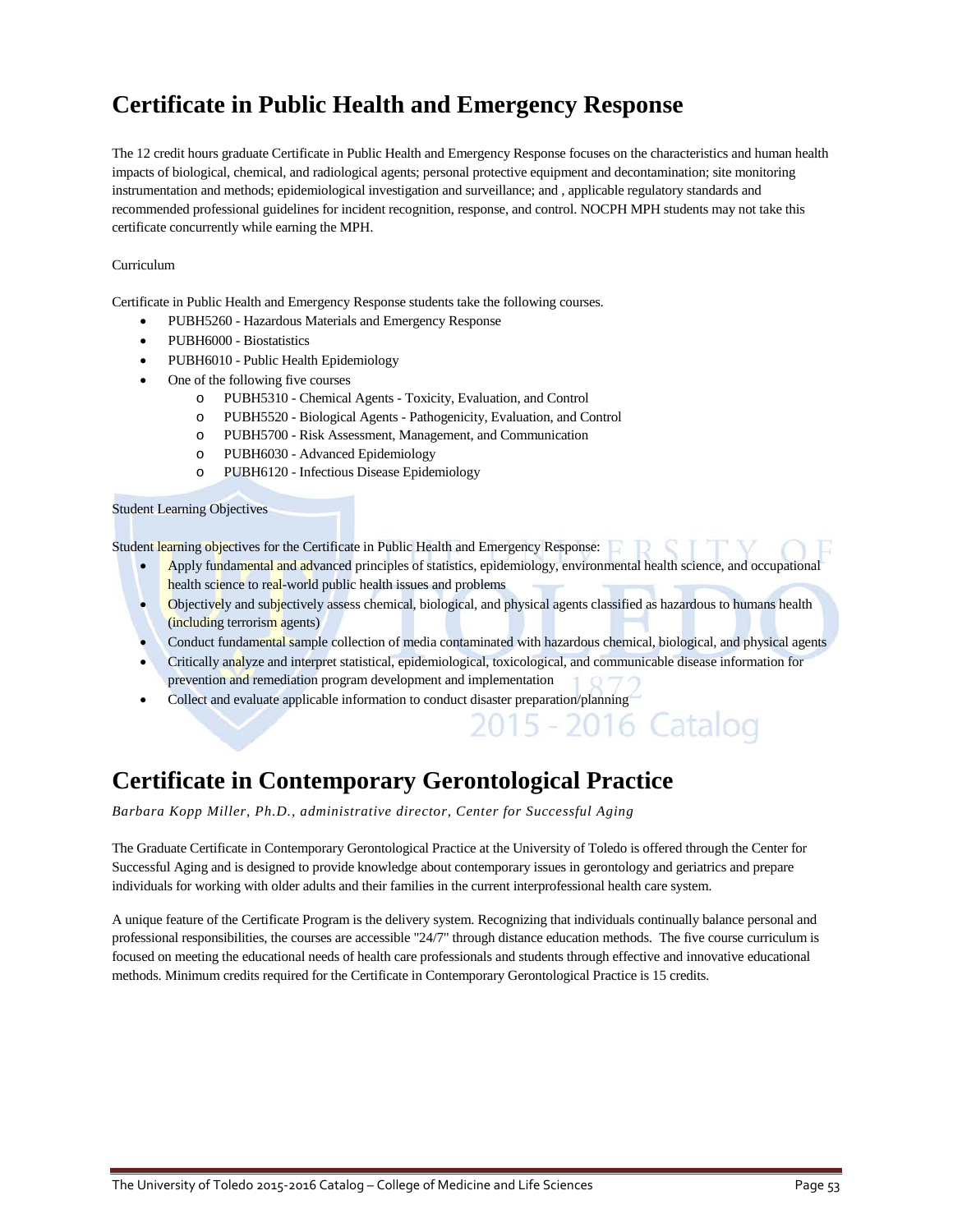Curriculum

| Semester I - Fall                   |                                                             |                     |
|-------------------------------------|-------------------------------------------------------------|---------------------|
| Course                              | Course Name                                                 | <b>Credit Hours</b> |
| <b>GERO5400</b>                     | Health and Aging                                            | 3                   |
| <b>GERO5410</b>                     | Issues in Contemporary Gerontological Practice              | 3                   |
| Semester II - Spring                |                                                             |                     |
| Course                              | Course Name                                                 | Credit Hours        |
| <b>GERO5420</b>                     | Grief and Bereavement Issues in Older Adulthood             | 3                   |
| <b>GERO5430</b>                     | Funding and Resource Generation for Older Adult Programming | 3                   |
| Semester III - Fall, Summer, Spring |                                                             |                     |
| Course                              | Course Name                                                 | Credit Hours        |
| <b>GERO5440</b>                     | Guided Independent Study in Gerontological Practice         |                     |
|                                     | (Offered Fall, Spring and Summer)                           | 3                   |

#### Admission Requirements

Students are admitted for fall or spring semesters. The application deadline is July 1 for fall admission and November 1 for spring admission. To be considered for admittance into the program, a candidate must:

- Hold a bachelor's degree from an accredited college or university with a minimum 3.0 undergraduate grade point average. Degrees in progress will be considered. Official transcripts are required;
- Submit two online letters of recommendation;
- Submit a completed online application and the accompanying application fee.

Only online applications through the College of Graduate Studies are accepted.

Students who are currently enrolled in a program at the University of Toledo may apply to the Graduate Certificate Program by submitting an online Request to Add a Graduate Certificate Form. Students will also need to complete a Plan of Study form. The student must be in good standing in her or her current degree. (The accompanying fee is waived.)

## **Certificate in Disaster Medicine and Preparedness**

Students will receive training and education related to preparing communities for and responding to any disaster. Apart from synchronous and asynchronous didactic education, the learner will participate in tabletop scenarios, functional exercises, and skill labs, taking full advantage of the University of Toledo's Jacobs Inter-professional Immersive Simulation Center. This will include weekly exercises, a live, simulated response to a tornado and triaging of victims, and hospital evacuation exercises. Students will receive online and in-person training with the Incident Command System (ICS). Additional skills will be interwoven throughout this program including patient assessment, splinting, suturing, tourniquet application, START and SALT triage, personal protective equipment (PPE) application, decontamination, and more.

The certificate's strength is its commitment to interdisciplinary education where students from the various health disciplines (e.g. medicine, physician assistant, pharmacy, nursing, EMS, PT, OT, RT, etc.) can work with public health students and where everyone can obtain a better perspective of what each discipline does and how they can form comprehensive health care teams when a disaster occurs. Minimum required credit hours for completion is 12.

| <b>Course Required for the Certificate</b>                                                       |  |  |
|--------------------------------------------------------------------------------------------------|--|--|
| Issues in Public Health (offered Fall and Spring)                                                |  |  |
| Disaster Preparedness and Response: The Essentials (offered Fall)                                |  |  |
| Hazardous Materials and Emergency Response (offered Summer)                                      |  |  |
| Interdisciplinary Crisis Management for Medical and Public Health Professionals (offered Spring) |  |  |
|                                                                                                  |  |  |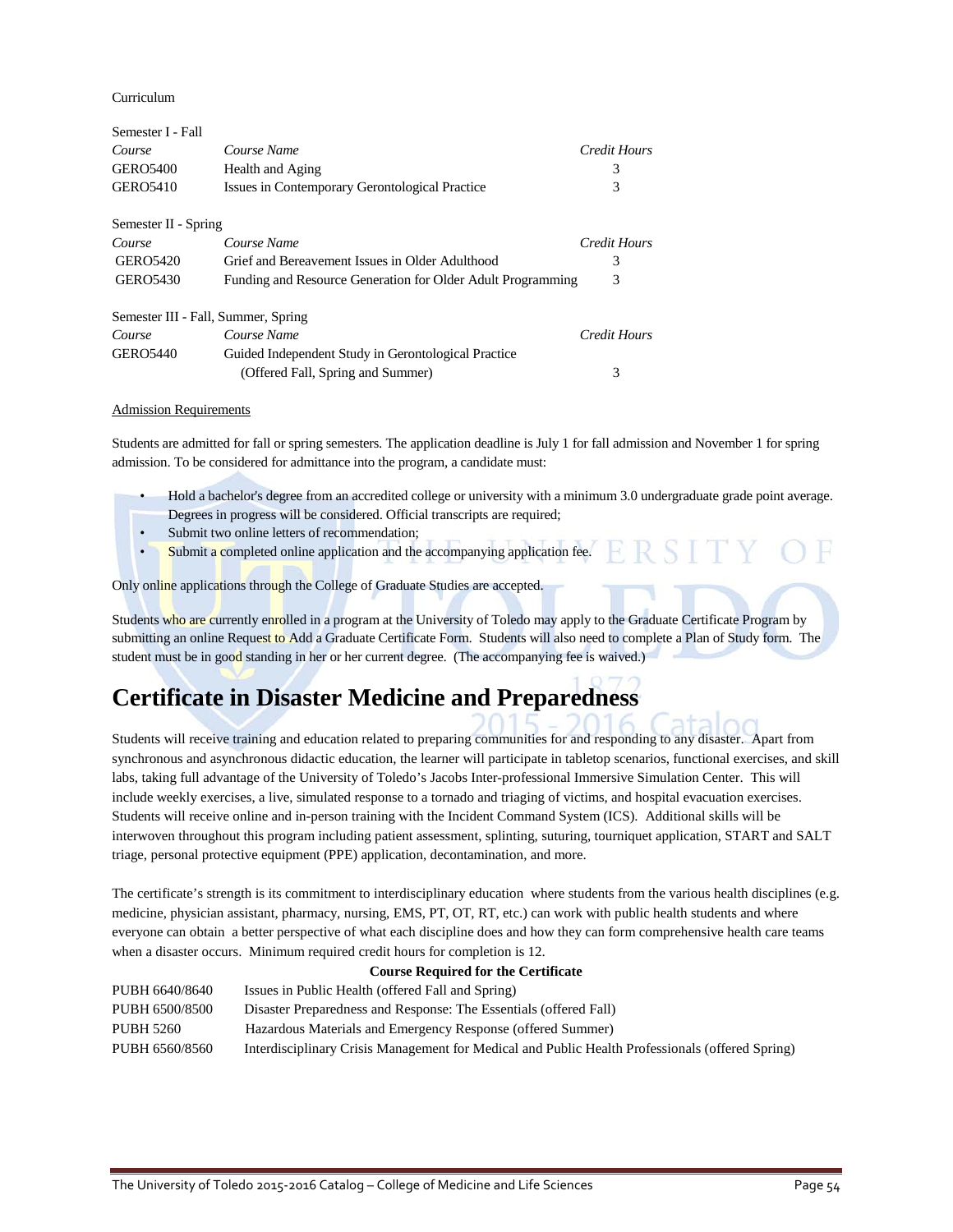## **Certificate in Pathology for Post Second Year Medical Students**

*Amira Gohara, Ph.D., chair*

Pathology for Post-Second Year Medical Students Certificate "Pre-Clinical Pathology Fellowship"

### Admission Requirements

- Successful completion of a second year medical school curriculum from an LCME accredited medical school with grades equivalent to a GPA  $\geq$  3.0.
- GRE exam not required

Core Courses

| Course #        | Course Title                                        | Credits        |
|-----------------|-----------------------------------------------------|----------------|
| Fall            |                                                     |                |
| <b>PATH6060</b> | Introduction to Surgical Pathology & Cytology       | 2              |
| <b>PATH6070</b> | Introduction to Clinical Laboratory Medicine        | 2              |
| <b>PATH6080</b> | Introduction to Postmortem Pathology                | 2              |
| <b>PATH6890</b> | Independent Study in Pathology                      |                |
|                 |                                                     |                |
| <b>Spring</b>   |                                                     |                |
| PATH6060        | Introduction to Surgical Pathology & Cytology       |                |
| <b>PATH6070</b> | Introduction to Clinical Laboratory Medicine        |                |
| <b>PATH6080</b> | <b>Introduction to Postmortem Pathology</b>         | $\overline{2}$ |
| <b>PATH6890</b> | <b>Independent Study in Pathology</b>               |                |
|                 |                                                     |                |
| <b>Summer</b>   |                                                     |                |
| <b>PATH6060</b> | Introduction to Surgical Pathology & Cytology       | $\overline{c}$ |
| <b>PATH6070</b> | <b>Introduction to Clinical Laboratory Medicine</b> |                |
| <b>PATH6080</b> | <b>Introduction to Postmortem Pathology</b>         |                |
|                 |                                                     |                |

Students from LCME accredited medical schools who have completed their second year and are in good academic standing are eligible to apply for this program. While the American Board of Pathology gives up to 1 year credit toward certification for time .a ta i t spent as a Fellow, the Fellowship is not limited to those planning to make pathology a career.

### Student Learning Objectives

At the end of the fellowship, the students will be able to:

#### Autopsy Service

- perform a complete autopsy including evisceration, dissection and examination of the various organs including brain
- describe grossly and microscopically all organs from a given autopsy and provide a clinicopathologic correlation as to the cause of death

### Surgical Pathology

- Perform gross and microscopic examinations on surgical specimens
- cut, stain and review frozen sections
- interpret frozen sections
- interpret gross and microscopic surgical pathology specimens

### Clinical Pathology

- interpret peripheral blood smears
- provide clinicopathologic correlations for chemistry, microbiology and immunology tests
- perform phlebotomies on in- and out-patients